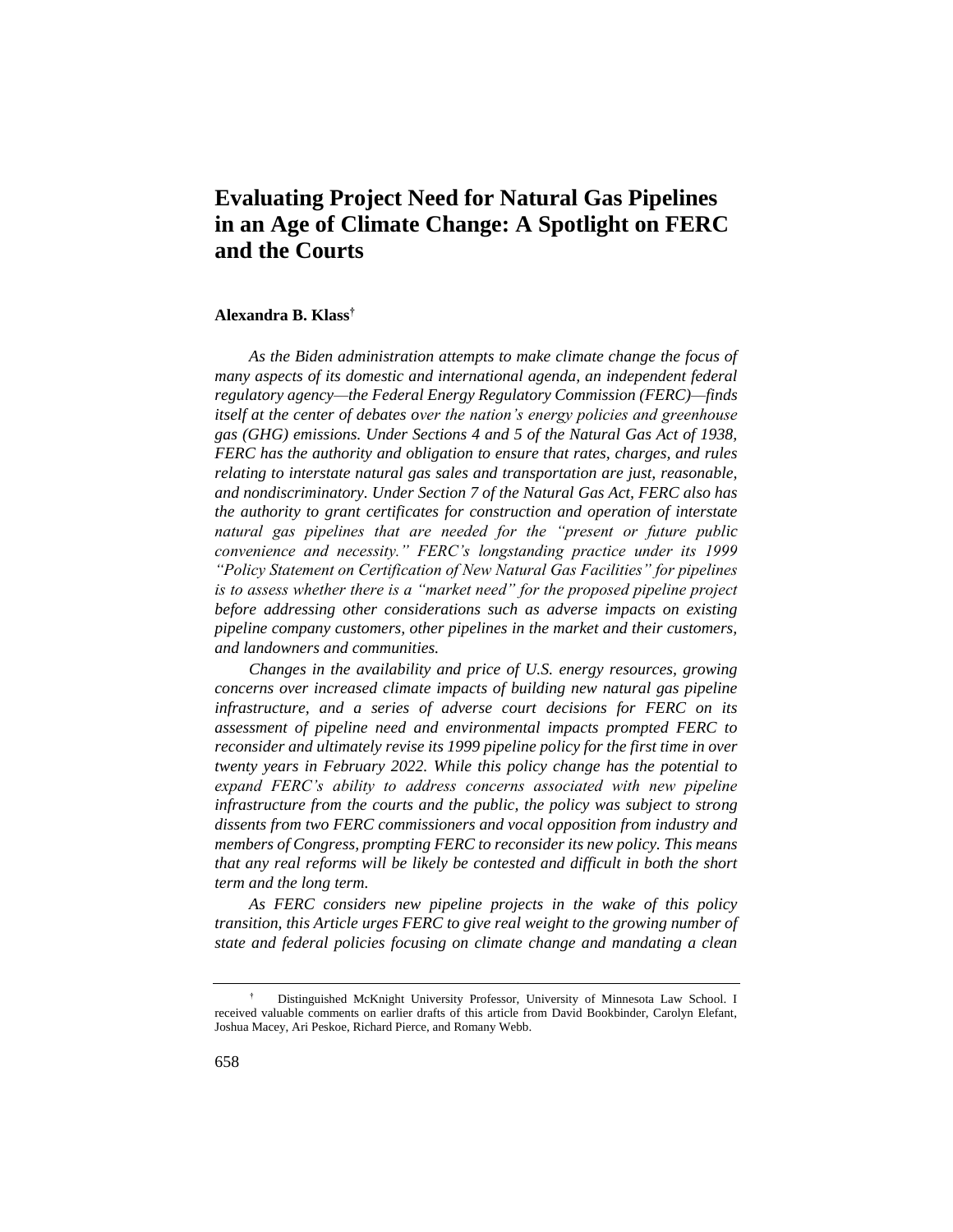# Evaluating Project Need for Natural Gas Pipelines

*energy transition. This is in part because such policies directly impact whether new fossil fuel pipelines can establish the project need required to obtain a certificate under the Section 7 of the Natural Gas Act. FERC's longstanding failure to consider climate impacts and the state of the nation's energy transition as an integral part of its project need analysis under Section 7 of the Natural Gas Act is a failure to fulfill its statutory obligation to both ratepayers and landowners, burdening them with stranded costs associated with expensive and potentially soon-to-be-obsolete fossil fuel infrastructure. Moreover, FERC's failure to adequately address project need for pipelines implicates not only Section 7 of the Natural Gas Act, but arguably also violates Sections 4 and 5 of the Natural Gas Act, which require FERC to ensure that rates, charges, practices, and rules governing natural gas sales and transportation are "just and reasonable."*

| Introduction                                                        | 660 |
|---------------------------------------------------------------------|-----|
| I. FERC's Authority and Obligation to Ensure That Proposed Natural  |     |
| Gas Pipelines are Required by the "Present or Future Public         |     |
|                                                                     |     |
| A. The Natural Gas Act, FERC's 1999 Certificate Policy              |     |
|                                                                     |     |
| B. The Adverse Impacts on Landowners and Natural Gas                |     |
| Ratepayers Associated with FERC's Certificate Policy and            |     |
|                                                                     |     |
| II. FERC's Evaluation of Project Need for New Natural Gas Pipelines |     |
|                                                                     |     |
| A. Federal and State Renewable Energy and Decarbonization           |     |
|                                                                     |     |
| B. Growing Judicial Scrutiny of FERC's Analysis of Pipeline         |     |
|                                                                     |     |
| C. FERC Actions to Update its 1999 Certificate Policy               |     |
|                                                                     |     |
| 1. FERC's 2018 and 2021 Notices of Inquiry and                      |     |
|                                                                     |     |
| 2. FERC's Updated Certificate Policy Statement  684                 |     |
| III. A Way Forward: Integrating the Updated Policy Statement on     |     |
| Pipelines with FERC's Existing Authority to Set "Just and           |     |
|                                                                     |     |
|                                                                     |     |
| B. Climate Policies, Project Need, and Just and Reasonable          |     |
|                                                                     |     |
| C. Climate Policies and FERC's Role as an "Economic                 |     |
|                                                                     |     |
|                                                                     |     |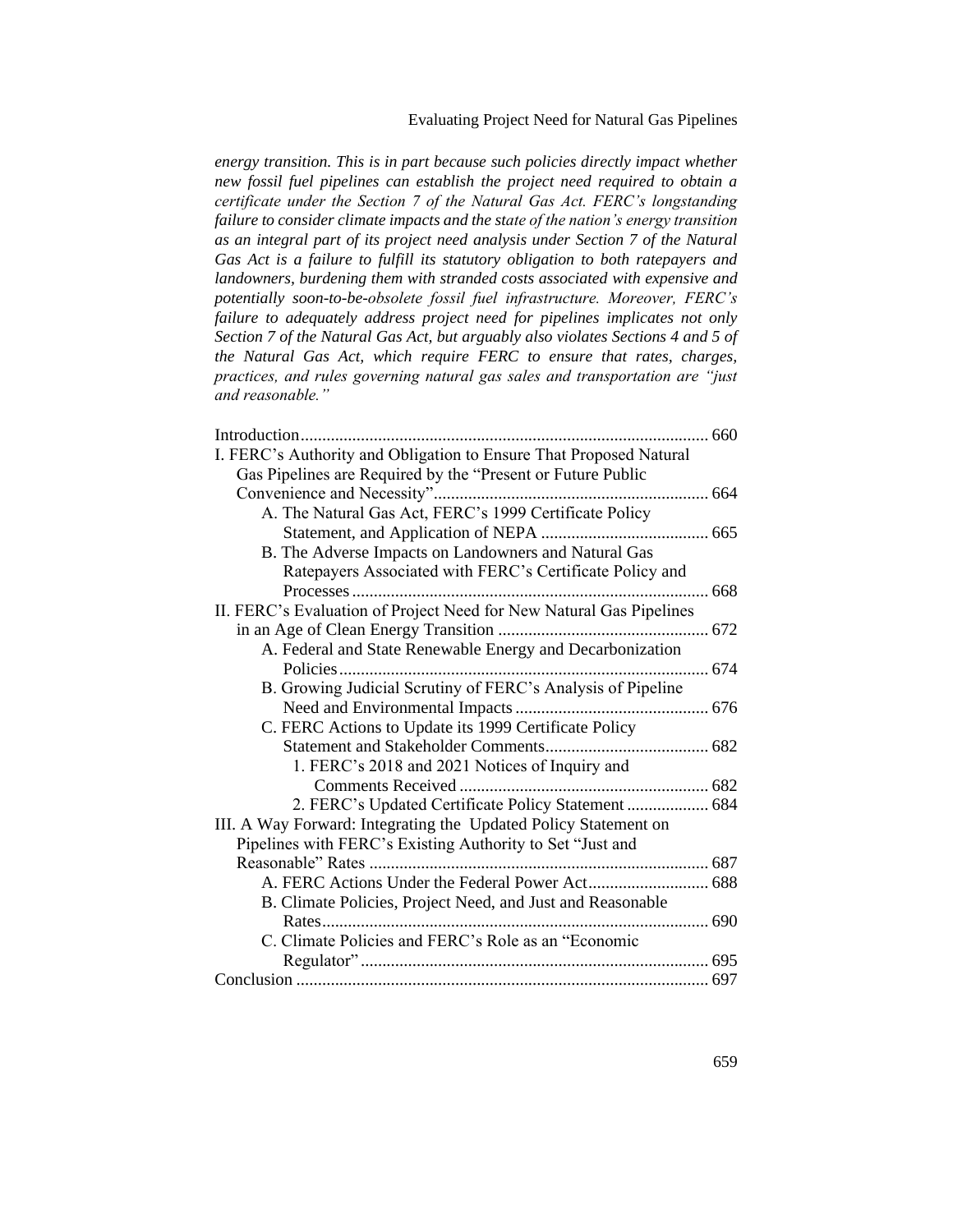#### <span id="page-2-0"></span>Introduction

As the Biden administration attempts to make climate change the center of many aspects of its domestic and international agenda, an independent federal regulatory agency—the Federal Energy Regulatory Commission (FERC)—finds itself at the center of debates over the nation's energy policies and greenhouse gas (GHG) emissions.<sup>1</sup> Under Sections 4 and 5 of the Natural Gas Act of 1938, FERC has the authority and obligation to ensure that rates, charges, practices, and rules relating to interstate natural gas sales and transportation are just, reasonable, and nondiscriminatory.<sup>2</sup> Under Section 7 of the Natural Gas Act, FERC also has the authority to grant certificates for construction and operation of interstate natural gas pipelines that are needed for the "present or future public convenience and necessity."<sup>3</sup> Consistent with decades of case law, FERC has interpreted its authority under Section 7 of the Natural Gas Act as requiring it to evaluate "all factors bearing on the public interest" in determining whether a proposed pipeline is in the public convenience and necessity through a concurrent, but separate, analysis of both the economic and environmental impacts of the pipeline.<sup>4</sup>

<span id="page-2-2"></span><span id="page-2-1"></span>FERC's actions under the Natural Gas Act have significant implications for climate change. For instance, how FERC evaluates the "present or future public

2. 15 U.S.C. §§ 717c(a), 717d(a) (2018) (codifying Sections 4 and 5 of the Natural Gas Act).

<sup>1.</sup> *See*, *e.g.*, Catherine Morehouse, *As Chatterjee's Tenure Ends, FERC Could Be "Single Most Impactful Agency" on Climate: Rep. Casten*, UTIL. DIVE (July 12, 2021), https://www.utilitydive.com/ news/as-chatterjees-tenure-ends-ferc-could-be-single-most-impactful-agency-o/603140 [https://perma .cc/K74G-BYLA] (reporting on remarks that "FERC has the potential to be the single most impactful agency in the government as far as dealing with the climate crisis"); Catherine Morehouse, *Democrats' "Hot FERC Summer" Campaign Aims to Boost FERC's Visibility on Capitol Hill*, UTIL. DIVE (July 21, 2021), https://www.utilitydive.com/news/democrats-hot-ferc-summer-campaign-aims-to-boost-fercsvisibility-on-ca/603664 [https://perma.cc/F2TA-EUCT] (reporting on U.S. Rep. Casten invoking Megan Thee Stallion's song "Hot Girl Summer" to declare 2021 "Hot FERC Summer" to "bring increased attention to FERC at a critical time for climate and clean energy policy"). FERC is made up of five Commissioners appointed by the President and confirmed by the U.S. Senate that serve for five-year staggered terms. No more than three Commissioners can be from the same party. *See Meet the Commissioners*, FED. ENERGY REGUL. COMM'N, https://www.ferc.gov/about/commission-members [https://perma.cc/6V5Z-FXG9]; *Overview of FERC*, FED. ENERGY REGUL. COMM'N, https://www .ferc.gov/about/what-ferc/about/overview-ferc [https://perma.cc/8M3V-AFC8].

<sup>3.</sup> 15 U.S.C. § 717f(e) (2018) (granting FERC jurisdiction to issue certificates of public convenience and necessity to construct and operate interstate natural gas pipelines to "qualified applicant[s]" that are willing to perform "the service proposed" if FERC determines the pipeline is "required by the present or future public convenience and necessity"); *see also* 15 U.S.C. §§ 717c(a), 717d(a) (2018) (requiring FERC to ensure natural gas company rates and charges are "just and reasonable"). In the Energy Policy Act of 2005, Congress also granted FERC exclusive jurisdiction to approve liquefied natural gas (LNG) import and export terminals under Section 3 of the Natural Gas Act. Energy Policy Act of 2005, 42 U.S.C. §§ 13201-13574 (2018); *see infra* not[e 94](#page-22-0) and accompanying text.

<sup>4.</sup> Certification of New Interstate Natural Gas Pipeline Facilities, 88 FERC ¶ 61,227 (1999) (providing the 1999 Certificate Policy Statement). Two further orders clarified this policy statement. *See* Certification of New Interstate Pipeline Facilities, 90 FERC ¶ 61,128 (2000) (clarifying the policy statement); Certification of New Interstate Natural Gas Pipeline Facilities, 92 FERC ¶ 61,094 (2000) (further clarifying the policy statement); *see also* Fed. Power Comm'n v. Transcon. Gas Pipe Line Corp., 365 U.S. 1, 7 (1961) (stating that FERC's predecessor, the Federal Power Commission, "is the guardian of the public interest in determining whether certificates of convenience and necessity should be granted"); Minisink Residents for Env't Pres. & Safety v. FERC, 762 F.3d 97, 111 (D.C. Cir. 2014) (holding that FERC has broad discretion to evaluate whether granting a pipeline certificate is in the public interest).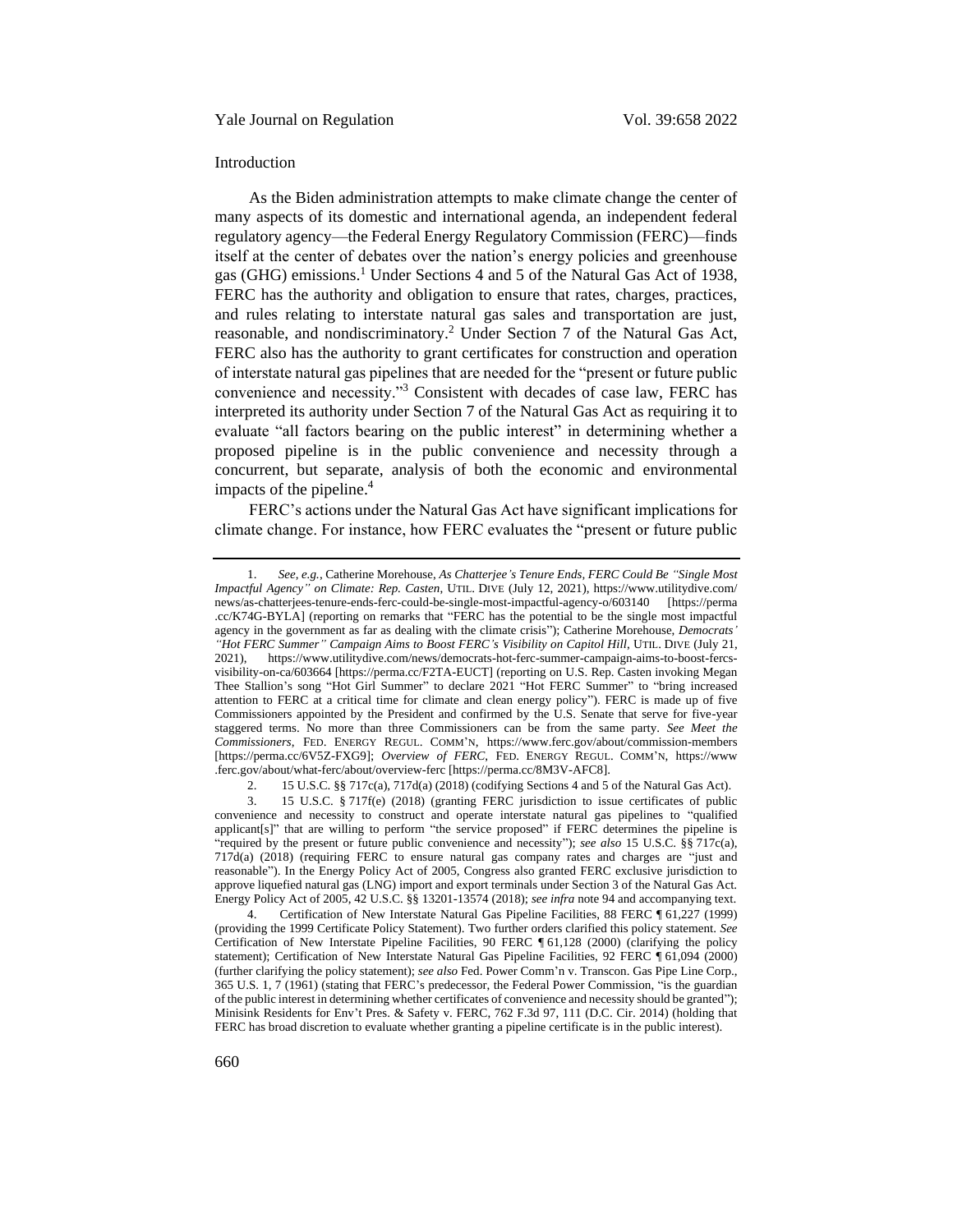convenience and necessity" of new natural gas pipelines under the Natural Gas Act will impact whether such projects are built despite a growing number of federal and state carbon-reduction policies disfavoring the use of natural gas for electricity, heating, and cooking because of the associated GHG emissions.<sup>5</sup> Continuing to grant certificates to build natural gas pipelines in the face of such federal and state clean energy policies, as well as the landowner, climate, and ratepayer impacts of such actions, risks stranded assets, harm to environmental justice concerns, increased GHG emissions from the natural gas sector, and unnecessary costs imposed on ratepayers.

As a result, the climate impacts of natural gas production, transportation, and use, as well as billions of dollars in energy investments, are at stake in virtually every FERC decision. Thus, not surprisingly, stakeholders, including renewable energy companies, fossil fuel companies, infrastructure companies, environmental groups, landowners, and states regularly challenge FERC orders that are contrary to their interests. Because of these stakes, FERC has come under increasing fire from environmental groups, landowners, and, in recent years, the federal appellate courts, for its failure to evaluate upstream and downstream GHG emissions from proposed natural gas pipelines, $<sup>6</sup>$  its failure to evaluate the</sup> environmental-justice implications of new natural gas pipelines and export terminals, $\lambda$  its failure to require pipeline companies to provide sufficient evidence of "project need" ""for new pipelines,<sup>8</sup> and its failure to allow landowners and others to obtain timely judicial review of adverse pipeline decisions prior to the exercise of eminent domain.<sup>9</sup> In 2020 and 2021, FERC received numerous rebukes and, in some cases, outright reversals, from the D.C. Circuit Court of Appeals regarding its evaluation of GHG emissions, treatment of landowners in the path of pipelines, and alleged excessive deference to pipeline companies' claims that the pipeline in question was necessary and in the public interest.<sup>10</sup>

This Article focuses on this body of recent case law surrounding FERC's natural gas pipeline orders issued under Section 7 of the Natural Gas Act. It evaluates the case law to date; FERC's efforts to address procedural and substantive deficiencies the courts have identified in those cases; and what more FERC can and should do using its regulatory authority under the Natural Gas Act to better incorporate climate, land use, environmental, and other public interest

<sup>5.</sup> *See infra* Section II.A (discussing policies).

<sup>6.</sup> Sierra Club v. FERC, 867 F.3d 1357, 1373 (D.C. Cir. 2017).

<sup>7.</sup> Vecinos para el Bienstar de la Communidad Costera v. FERC, 6 F.4th 1321 (D.C. Cir, 2021).

<sup>8.</sup> Env't Def. Fund v. FERC, 2 F.4th 953 (D.C. Cir. 2021).

<sup>9.</sup> Allegheny Def. Project v. FERC, 964 F.3d 1 (D.C. Cir. 2020). The Natural Gas Act grants nationwide eminent domain authority to natural gas pipeline companies that receive a certificate of public convenience and necessity from FERC. *See* 15 U.S.C. § 717f(h); PennEast Pipeline Co. v. New Jersey, 141 S. Ct. 2244 (2021).

<sup>10.</sup> *See* Vecinos para el Bienstar de la Communidad Costera v. FERC, 6 F.4th 1321 (D.C. Cir. 2021); Env't Def. Fund v. FERC, 2 F.4th 953 (D.C. Cir. 2021); Allegheny Def. Project v. FERC, 964 F.3d 1 (D.C. Cir. 2020).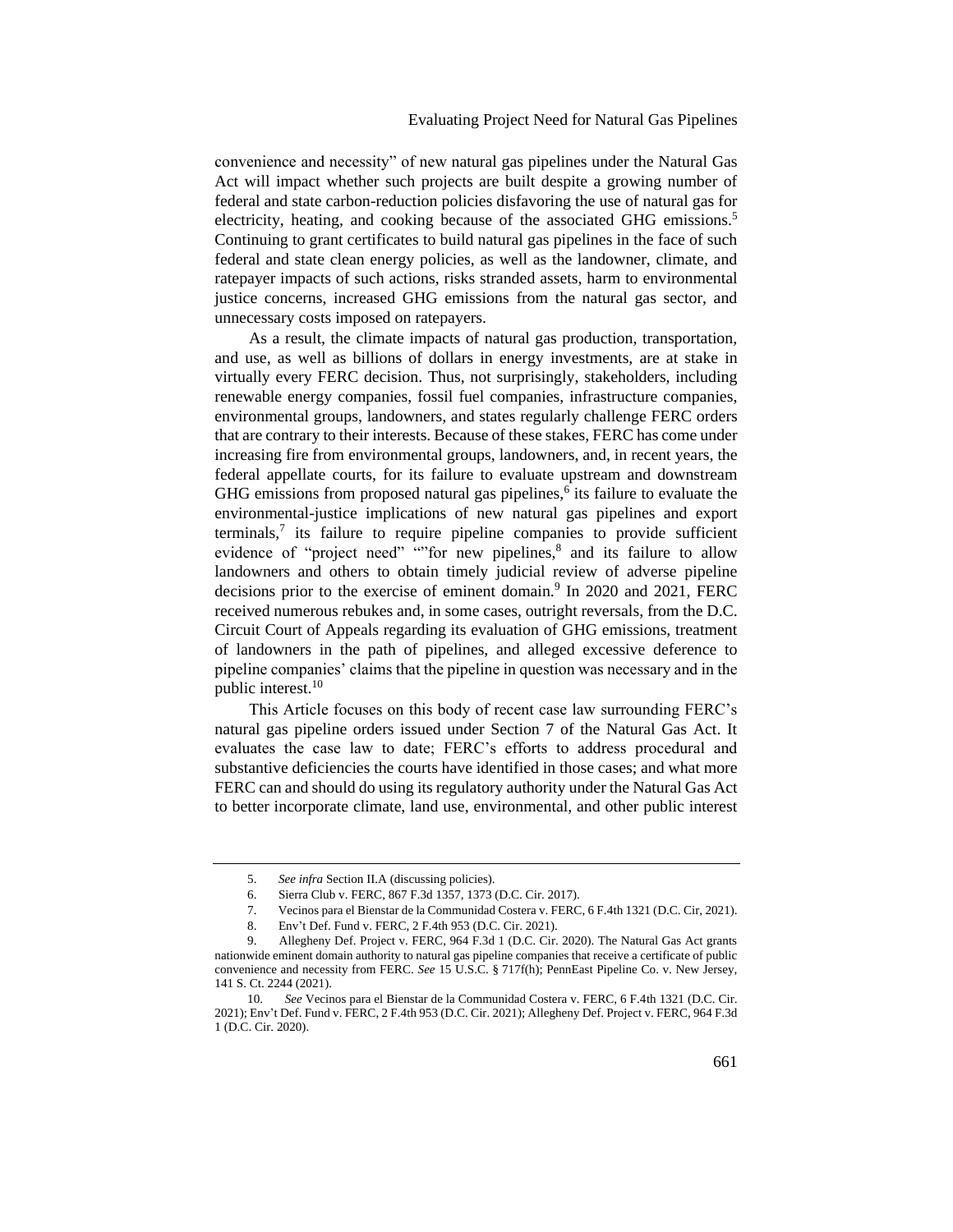factors in its pipeline certificate process to evaluate the "present or future public convenience and necessity" for a proposed pipeline.

This Article contends that addressing the climate impacts of natural gas pipeline projects is no longer solely an "environmental" consideration for pipeline approval, but instead goes to the heart of FERC's project need analysis for reviewing and granting pipeline certificates. Under the Natural Gas Act, FERC may grant an interstate natural gas pipeline a certificate if it first finds that the pipeline is "required by the present or future public convenience and necessity."<sup>11</sup>

As the D.C. Circuit explained in 2021 and as discussed in more detail in Section I.A, FERC's longstanding practice in implementing this authority under its 1999 Policy Statement on Certification of New Natural Gas Facilities was to assess whether there is a "market need" for the proposed pipeline project before addressing other considerations such as adverse impacts on existing pipeline company customers, other pipelines in the market and their customers, and impacted landowners and communities.<sup>12</sup>

In determining market need, FERC historically has relied heavily on "precedent agreements" between pipelines and potential customers, including precedent agreements with "affiliate companies" that pipeline opponents and, increasingly, the federal courts, have found do not necessarily reflect a true demand for new pipeline infrastructure.<sup>13</sup>

However, changes in the availability and price of U.S. energy resources, growing concerns over increased climate impacts of building new natural gas pipeline infrastructure, and a series of adverse court decisions for FERC on its assessment of pipeline need and environmental impacts prompted FERC to reconsider and ultimately revise its policies governing project need analysis and environmental impacts for the first time in over twenty years in February 2022.<sup>14</sup>

<span id="page-4-0"></span>While this policy change has the potential to expand FERC's ability to address these concerns associated with new pipeline infrastructure, the fact remains that FERC adopted its policy statement in a split 3-2 vote with two dissenting opinions. This means that any real reforms will be likely be contested and difficult in the short term, and perhaps even more precarious in future years depending on the nature of future FERC commissioner appointments. Accordingly, this Article relies on Section 7 of the Natural Gas Act itself, recent court decisions in interpreting that statutory provision, and stakeholder comments during FERC's multi-year consideration of its policy statement to

<sup>11.</sup> 15 U.S.C. § 717f(e) (2018).

<sup>12.</sup> *Env't Def. Fund*, 2 F.4th at 961-62, 972-95 (discussing FERC's market need analysis under the Natural Gas Act). *See also supra* note 4 (citing 1999 Certificate Policy Statement).

<sup>13.</sup> *See infra* Sections I.A, II.B (discussing the use of precedent agreements to show project need for new pipelines).

<sup>14.</sup> *See* Updated Policy Statement on Certification of New Natural Gas Pipeline Facilities, 178 FERC ¶ 61,107 (2022); *Fact Sheet | Updated Pipeline Certificate Policy Statement (PL18-1-000)*, FED. ENERGY REGUL. COMM'N (Feb. 17, 2022), https://www.ferc.gov/news-events/news/fact-sheet-updatedpipeline-certificate-policy-statement-pl18-1-000 [https://perma.cc/PFP4-F5HR]. *See also infra* Section II.C (discussing FERC's new policy).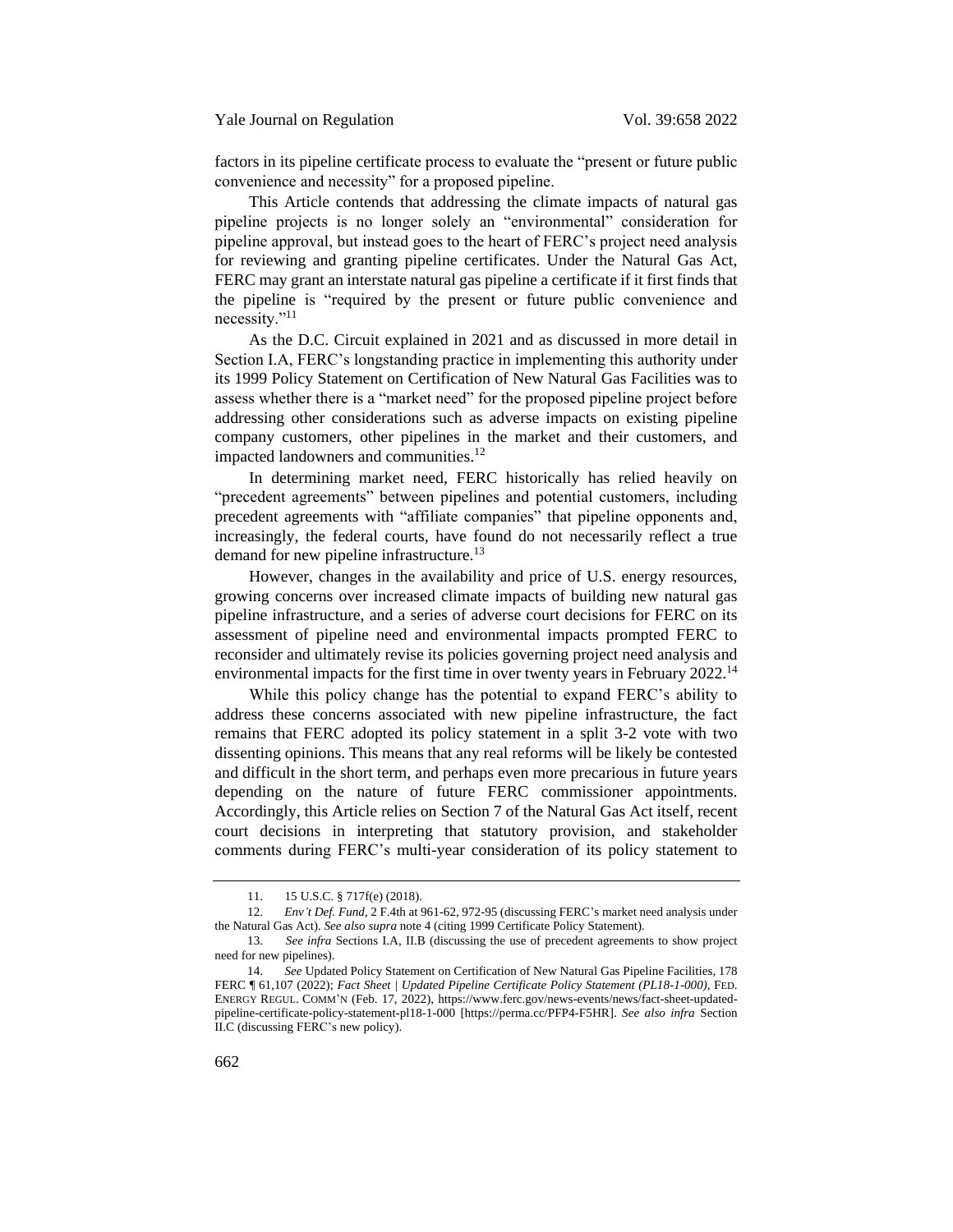argue that in implementing the updated policy statement, FERC should give real weight to the growing number of state and federal policies focusing on climate change and mandating a clean energy transition.

This is because such policies directly impact whether new fossil fuel pipelines can establish the project need required to obtain a certificate under the Section 7 Natural Gas Act. FERC's longstanding failure to consider climate impacts and the state of the nation's energy transition as an integral part of its project need analysis under Section 7 of the Natural Gas Act is a failure to fulfill its statutory obligation to both ratepayers and landowners, burdening them with stranded costs associated with expensive and potentially soon-to-be-obsolete fossil fuel infrastructure.

Because of this regulatory failure, FERC has approved and may continue to approve pipelines that are ultimately canceled after years of company investments, litigation, eminent-domain actions, and partial construction. There are real-world implications of this failure. When a pipeline is authorized and then canceled or its certificate declared invalid by the courts, the impacts are not limited to the pipeline company losing its investment. The costs associated with the years of permitting, land acquisition, and litigation prior to the pipeline's cancelation may be passed along to ratepayers. Just as importantly, canceled pipelines have long-term adverse effects on landowners who were in the path of the pipeline that may even have been partially built prior to cancelation.

Finally, FERC's failure to adequately address project need for pipelines implicates not only Section 7 of the Natural Gas Act, but arguably also violates Sections 4 and 5 of the Natural Gas Act, which require FERC to ensure that rates, charges, practices, and rules governing natural gas sales and transportation are "just and reasonable."<sup>15</sup> For decades now, FERC has used the identical "just and reasonable" language of the Federal Power Act to support a series of orders expanding energy markets and electric transmission access to allow participation of new energy technologies and market practices that support a clean energy transition, such as solar, wind, battery storage, and demand response.<sup>16</sup> FERC should follow a similar approach in its evaluation of project need for pipelines to ensure just and reasonable rates for natural gas. As discussed in Parts II and III, FERC can do so by incorporating technology and policy changes in the natural gas sector that significantly influence the economics of new natural gas pipelines. This directly impacts whether such pipelines serve the present or future public convenience and necessity and whether the rates and charges for such pipelines are just and reasonable.

Part I of this Article introduces FERC's obligation to ensure just and reasonable rates, charges, practices, and rules associated with interstate natural gas sales and transportation; FERC's 1999 Policy Statement governing its approval of interstate natural gas pipelines; and adverse impacts associated with FERC's continued use of its 1999 Policy Statement, particularly its evaluation of

<sup>15.</sup> 15 U.S.C. §§ 717c(a), 717d(a) (2018).

<sup>16.</sup> *See infra* Section III.A.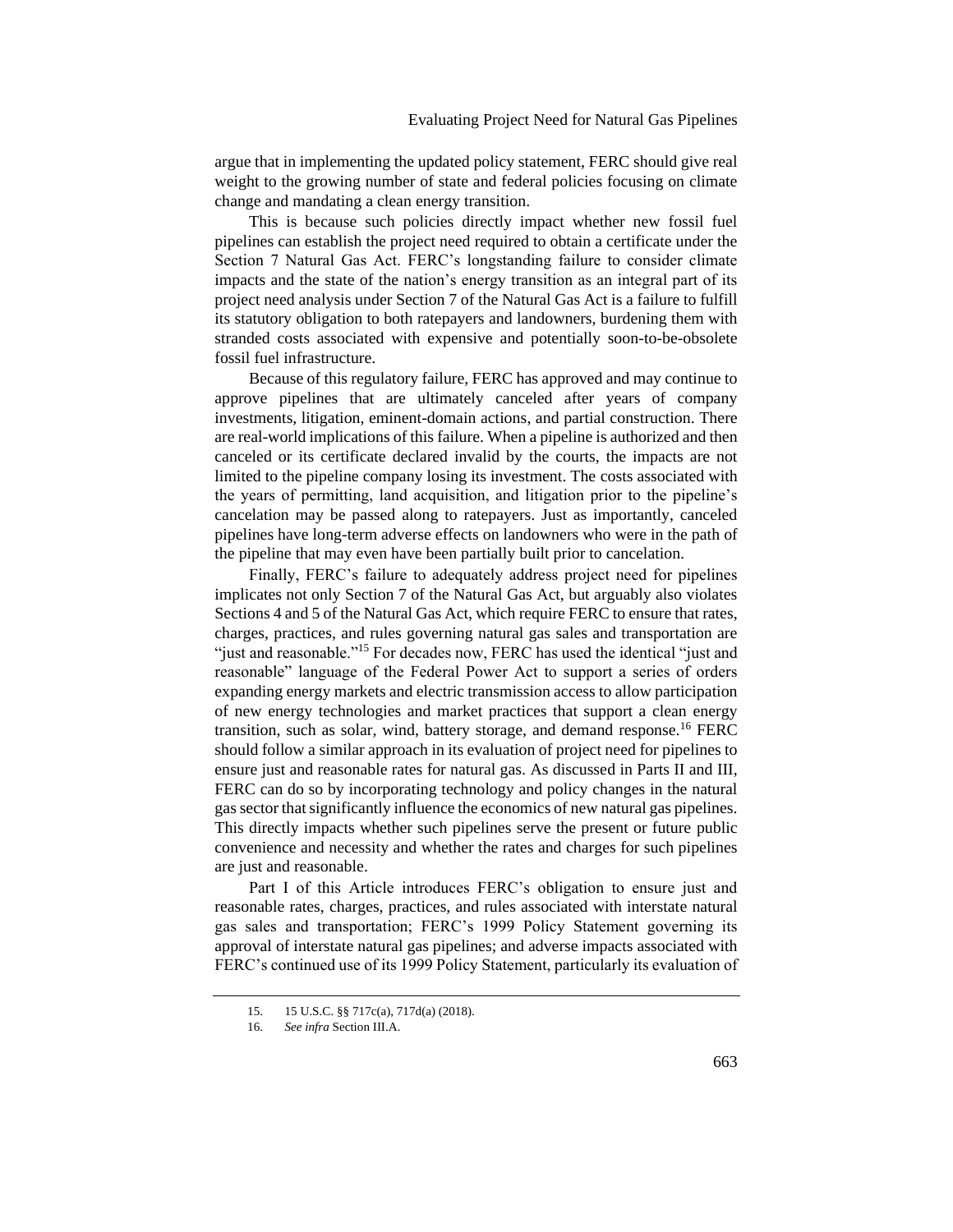project need for pipelines. Part II explores in more detail why FERC's project need analysis for pipelines is outdated in light of federal and state decarbonization policies, the impact of those policies on future natural gas demand, and recent federal court decisions invalidating FERC pipeline certificates. Part III proposes a way forward for FERC which draws on FERC's recent orders to ensure just and reasonable rates, charges, practices, and rules under the Federal Power Act, stakeholder comments suggesting a range of helpful reforms for FERC's 1999 Certificate Policy Statement, and FERC's 2022 Updated Certificate Policy Statement.

<span id="page-6-0"></span>I. FERC's Authority and Obligation to Ensure That Proposed Natural Gas Pipelines are Required by the "Present or Future Public Convenience and Necessity"

<span id="page-6-1"></span>The Natural Gas Act grants FERC broad authority over natural gas markets and infrastructure. Sections 4 and 5 of the Natural Gas Act grant FERC exclusive authority to ensure that the rates, charges, practices, rules, and regulations governing interstate natural gas sales and transportation are "just and reasonable" and nondiscriminatory. Under this authority FERC may invalidate any rates, charges, practices, rules, or regulations that are "unjust," "unreasonable," or discriminatory and issue orders remedying the same.<sup>17</sup> Section 7 of the Natural Gas Act authorizes FERC to grant certificates for the construction and operation of interstate natural gas pipelines that are required for the "present or future public convenience and necessity."<sup>18</sup> As this Part explains, FERC's longstanding regime for approving new natural gas pipeline infrastructure is legally deficient, as its 2022 Updated Certificate Policy Statement acknowledges in part. Moreover, FERC's failure to consider new climate and decarbonization policies as part of its analysis for project need has resulted in the Commission approving new natural gas pipelines that are not in the present or future public convenience and necessity, resulting in stranded assets, increased costs for retail consumers, and unnecessary adverse impacts for landowners whose land is taken to build these pipelines.

<sup>17.</sup> 15 U.S.C. §§ 717c(a), 717d(a) (2018) (codifying Sections 4 and 5 of the Natural Gas Act). This language is identical to provisions of the Federal Power Act, which grants FERC authority to set just and reasonable electricity rates and thus has resulted in the federal courts interpreting FERC's authority under the Natural Gas Act and the Federal Power Act in parallel. *See* 16 U.S.C. §§ 824d(a), 824e(a) (2018) (codifying the identical language in Sections 205 and 206 of the Federal Power Act); Rich Glick & Matthew Christiansen, *FERC and Climate Change*, 40 ENERGY L.J. 1, 14-15 (2019) (discussing FERC's authority to set just and reasonable rates and practices under the Federal Power Act); Ark. La. Gas Co. v. Hall, 453 U.S. 571, 577 n.7 (1981) (discussing the interchangeability of cases interpreting FERC's authority to establish just and reasonable rates and practices under the Federal Power Act and the Natural Gas Act).

<sup>18.</sup> *See supra* note[s 3](#page-2-1)[-4.](#page-2-2)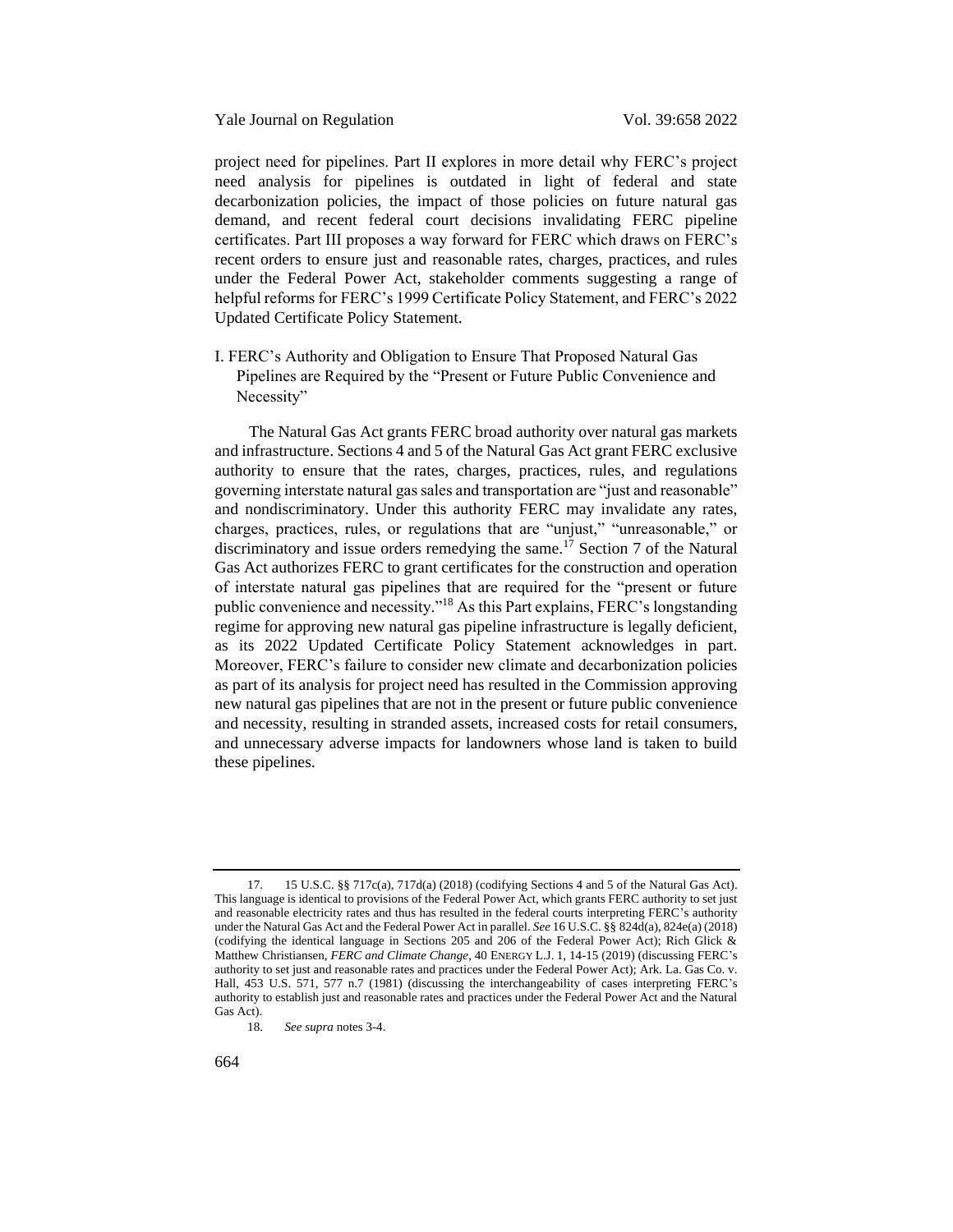# <span id="page-7-0"></span>*A. The Natural Gas Act, FERC's 1999 Certificate Policy Statement, and Application of NEPA*

Congress enacted the Natural Gas Act in 1938, declaring that "the business of transporting and selling natural gas" is "affected with a public interest" and delegating authority for federal regulation of interstate natural gas transportation and sales to the Federal Power Commission which, later, became FERC.<sup>19</sup> Under Sections 7(c) and (e) of the Natural Gas Act, FERC has exclusive authority to grant a certificate of public convenience and necessity, which is required to construct and operate an interstate natural gas pipeline, if the applicant can establish that it is "able and willing" to construct and operate the pipeline consistent with the requirements of the Natural Gas Act and the pipeline "is or will be required by the present or future public convenience and necessity."<sup>20</sup> Under FERC's 1999 Certificate Policy Statement, the Commission evaluates "all factors bearing on the public interest" in making this determination through a concurrent, but separate, analysis of both the economic and environmental impacts of a proposed pipeline.<sup>21</sup> In the policy statement, FERC described its goals as to "foster competitive markets, protect captive customers, and avoid unnecessary environmental impacts. $"^{22}$ 

<span id="page-7-1"></span>Regarding the economic review, FERC first determines whether the project "can proceed without subsidies" from the proponent's existing customers and whether the project can "stand on its own financially" by establishing a market need through the existence of pre-construction contracts (also called "precedent agreements") or other evidence of market need such as demand projections.<sup>23</sup> After FERC determines a pipeline is financially viable, FERC assesses the potential adverse economic effects on (1) the proposer's existing customers, through increased rates or adverse impacts of service; (2) competing pipelines and their customers, through unsubscribed capacity on existing pipelines that must be paid by its captive customers; and (3) landowners and surrounding communities, through the use of eminent domain and interference with property

<sup>19.</sup> 15 U.S.C. §§ 717(a) (2018) ("[I]t is declared that the business of transporting and selling natural gas for ultimate distribution to the public is affected with a public interest, and that Federal regulation in matters relating to the transportation of natural gas and the sale thereof in interstate and foreign commerce is necessary in the public interest.").

<sup>20.</sup> 15 U.S.C. §§ 717f(c), 717f(e) (2018). For a detailed analysis of the relevant provisions of the Natural Gas Act relating to pipelines, including legislative history case decisions, and the economic and environmental factors FERC must consider in granting certificates, see Romany Webb, *Climate Change, FERC, and Natural Gas Pipelines: The Legal Basis for Considering Greenhouse Gas Emissions Under Section 7 of the Natural Gas Act*, 28 NYU ENV'T L.J. 179 (2020).

<sup>21.</sup> *See supra* not[e 4;](#page-2-2) Webb, *supra* not[e 20,](#page-7-1) at 199-201.

<sup>22.</sup> Certification of New Interstate Natural Gas Pipeline Facilities, 88 FERC ¶¶ 61,227, 61,737, 61,749 (1999); *see also* Certification of New Interstate Natural Gas Pipelines, 90 FERC ¶¶ 61,128, 61,397 (2000) (providing for concurrent economic and environmental review of a proposed pipeline).

<sup>23.</sup> *Id*. ¶¶ 61,745-46; Webb, *supra* note [20,](#page-7-1) at 199-200. In practice, FERC relied almost exclusively on preconstruction contracts to satisfy the market need requirement. This practice was subject to significant criticism on grounds that it led FERC to grant certificates to pipelines that were not needed to meet demand and were not in the public interest. *See* Webb, *supra* not[e 20,](#page-7-1) at 200 n.106; *infra* Section II.B.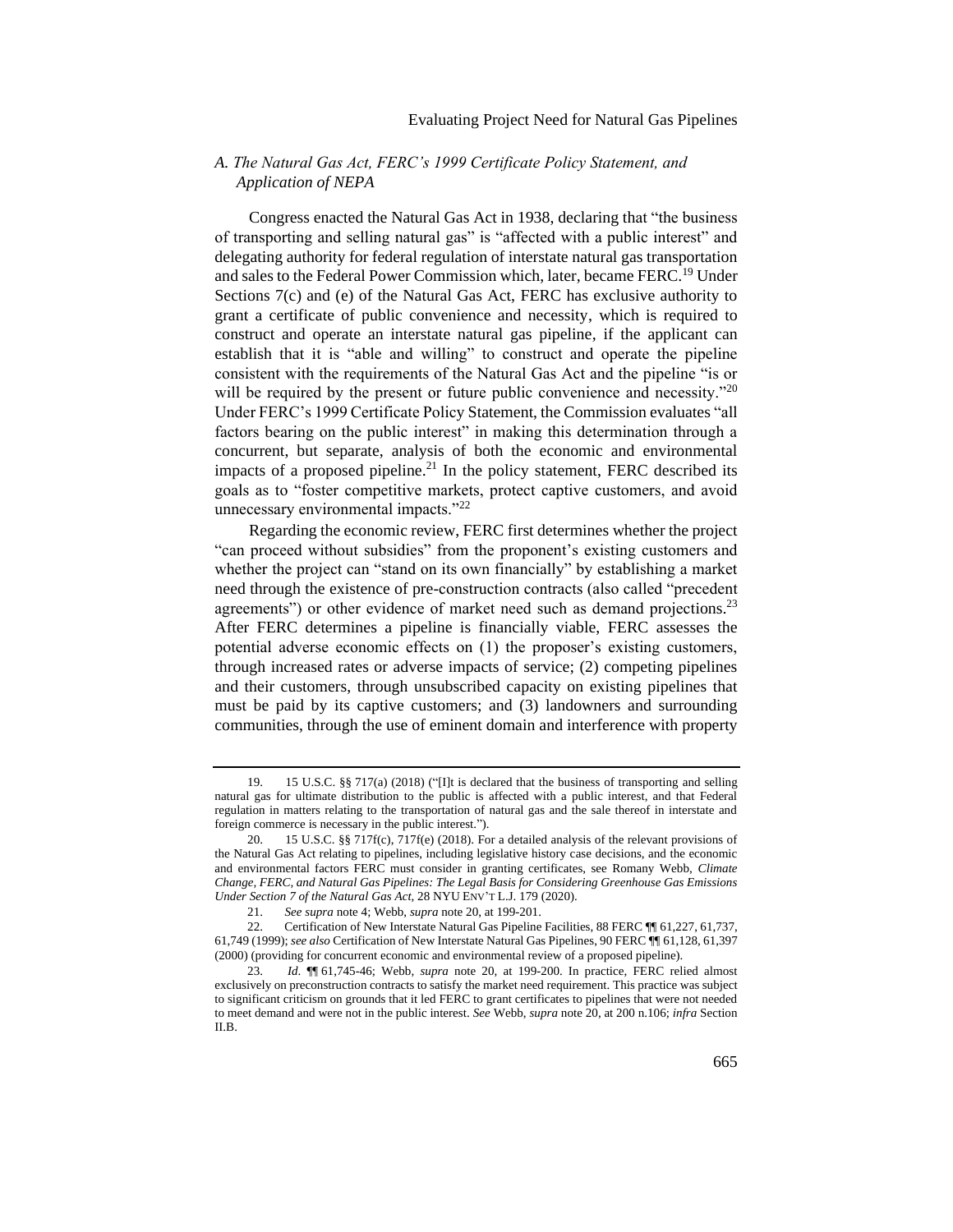rights.<sup>24</sup> FERC then weighs the economic benefits against the adverse impacts of the proposed pipeline, taking into account any mitigation measures proposed by the operator.

As for the environmental review associated with the proposed pipeline, FERC must comply with the National Environmental Policy Act (NEPA), which requires federal agencies, including FERC, to consider the potential environmental impacts of "major federal actions," which include federal permits and certificates issued to private parties.<sup>25</sup> Federal agencies evaluate these potential environmental impacts in an Environmental Assessment (EA) or a more comprehensive Environmental Impact Statement (EIS). FERC regulations provide that the agency will normally prepare an EIS prior to approving a certificate of public convenience and necessity for any proposed pipeline under Section 7 of the Natural Gas Act.<sup>26</sup> Under NEPA, an EIS must discuss the direct, indirect, and cumulative effects of the proposed action. However, even beyond NEPA, Section 7 requires FERC to consider environmental impacts of natural gas pipelines and, as a result, its mandate under the statute requires it to evaluate both economic and environmental impacts, including climate impacts, of proposed pipelines.<sup>27</sup>

<span id="page-8-0"></span>In recent years, there has been significant litigation involving decisions by FERC and other federal agencies over the failure of these agencies to adequately evaluate the GHG emissions and other climate impacts of proposed fossil fuel projects subject to NEPA.<sup>28</sup> In the natural gas pipeline context, the litigation has centered on FERC's alleged failure to adequately evaluate both "upstream" GHG emissions (resulting from increased natural gas production that would be prompted by the new pipeline) and "downstream" GHG emissions (resulting from increased natural gas consumption flowing from the proposed pipeline) as part of its analysis of indirect effects under NEPA. The D.C. Circuit held in 2017, in *Sierra Club v. FERC*, that, at least in some situations, FERC must evaluate the downstream GHG emissions associated with natural gas pipeline projects under

<sup>24.</sup> Certification of New Interstate Natural Gas Pipeline Facilities, 88 FERC ¶¶ 61,747-48 (1999).

<sup>25.</sup> 42 U.S.C. § 4332(2)(C) (2018) (requiring environmental review for "major Federal actions significantly affecting the quality of the human environment"); 40 C.F.R. § 1508.18 (defining and describing major federal actions).

<sup>26.</sup> 18 C.F.R. § 380.6(a)(3) (2021).

<sup>27.</sup> *See* Sierra Club v. FERC, 867 F.3d 1357, 1373 (D.C. Cir. 2017) ("Because FERC could deny a pipeline certificate on the ground that the pipeline would be too harmful to the environment, the agency is a 'legally relevant cause' [under NEPA] of the direct and indirect environmental effects of pipelines it approves.") (quoting Sierra Club v. FERC, 827 F.3d 36, 47 (D.C. Cir. 2016)).

<sup>28.</sup> Glick & Christensen, *supra* not[e 17,](#page-6-1) at 6, 40-43 (discussing FERC's evaluation of climate change impacts associated with natural gas pipelines under NEPA and citing cases involving federal actions by other federal agencies such as granting permits for coal mining on federal lands, oil and gas leasing on federal lands and waters, and the like); *see also* LINCOLN L. DAVIES, ALEXANDRA B. KLASS, HARI M. OSOFSKY, JOSEPH P. TOMAIN & ELIZABETH J. WILSON, ENERGY LAW AND POLICY 179 (3d ed. 2022) (discussing NEPA challenges to federal actions involving fossil fuel projects that will contribute to global climate change).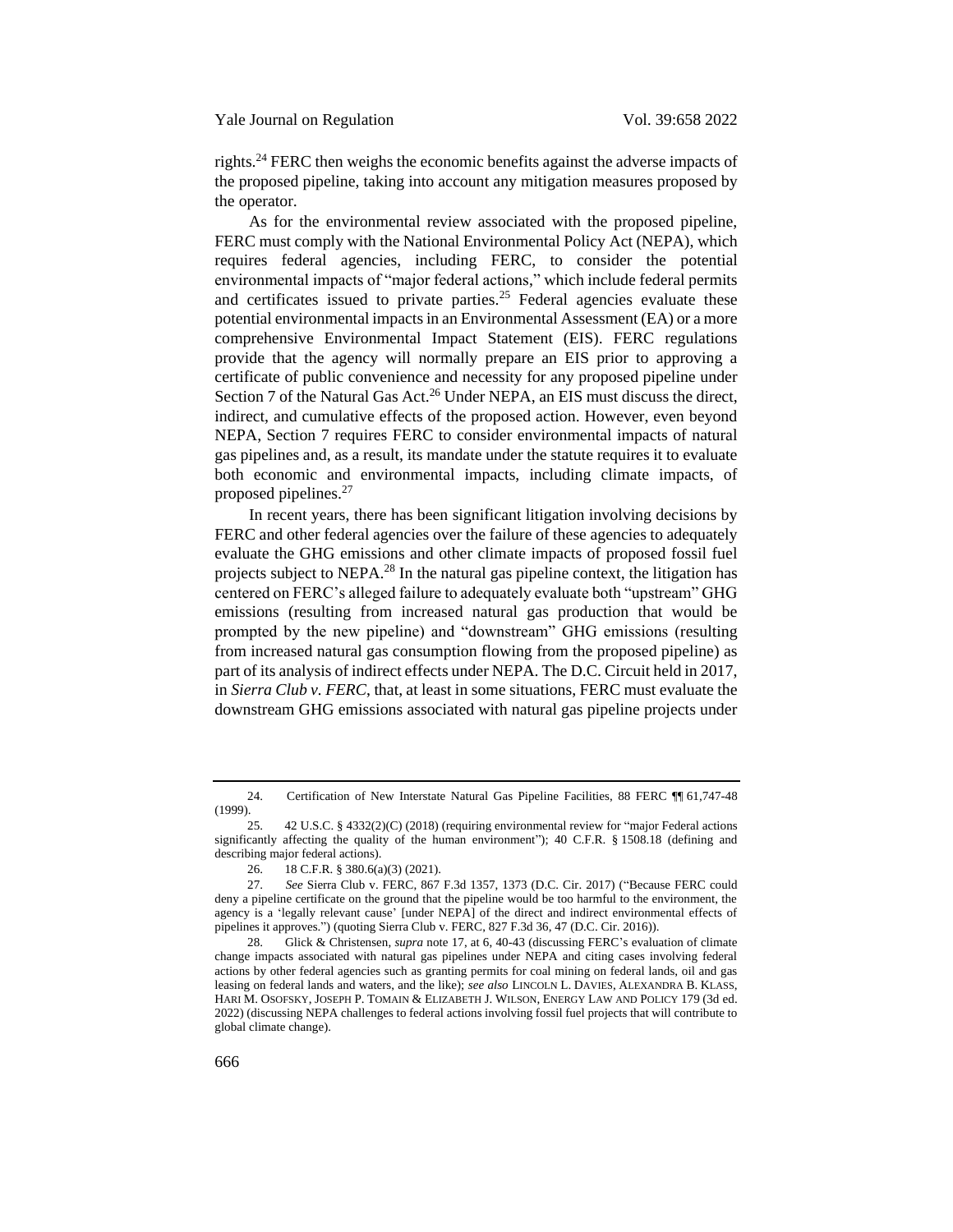NEPA.<sup>29</sup> This is true, according to the court, because FERC has statutory authority to deny a pipeline certificate because of environmental factors, including the pipeline's contribution to U.S. GHG emissions.<sup>30</sup> Since that time, there remains a strong difference of opinion both within FERC and among academics regarding the extent to which FERC should calculate and evaluate upstream and downstream GHG emissions as part of its NEPA analysis for proposed natural gas pipelines.<sup>31</sup>

<span id="page-9-1"></span><span id="page-9-0"></span>In November 2021, FERC held a technical conference "to discuss methods natural gas companies may use to mitigate the effects of direct and indirect GHG emissions resulting from Natural Gas Act [S]ections 3 and 7 authorizations.<sup>332</sup> This new focus on pipeline-related GHG emissions took place against a backdrop of many years of FERC granting certificates for virtually every pipeline that applied. According to a 2019 report, between 1999 and July 2019, FERC approved 474 interstate natural gas pipeline projects and rejected only two. These projects totaled 278 billion cubic feet per day of capacity and nearly 23,773 new miles of pipeline.<sup>33</sup> This raises the question of whether FERC has been adequately assessing not only the environmental impacts of proposed pipelines, but the overall market need of pipelines, as discussed in Part II below.

<sup>29.</sup> 867 F.3d 1357, 1374 (D.C. Cir. 2017). *See also* Birckhead v. FERC, 925 F.3d 510, 519-21 (D.C. Cir. 2019) (dismissing the case on procedural grounds but stating that the court was "troubled" by FERC's refusal to evaluate the upstream and downstream GHG emission associated with the proposed pipeline); Food & Water Watch v. FERC, No. 20-1132, 2022 WL 727037 (D.C. Cir. Mar. 11, 2022).

<sup>30.</sup> *See supra* note [27;](#page-8-0) *see also Letter from FERC Chair Richard Glick to U.S. Sen. John Barrasso*, FED. ENERGY REGUL. COMM'N (Sept. 24, 2021), https://elibrary.ferc.gov/ eLibrary/filedownload?fileid=56E59657-6FF2-CFD7-A24B-7C27D4100000 [https://perma.cc/V5ET-P7H8] (discussing D.C. Circuit cases regarding FERC review of GHG emissions for proposed natural gas pipelines under Section 7).

<sup>31.</sup> *See* Glick & Christensen, *supra* not[e 17,](#page-6-1) at 40-43 (discussing disagreements within FERC); Webb, *supra* not[e 20,](#page-7-1) at 185 n.24 (discussing scholarly debates on the topic); *see also Interstate Natural Gas Pipeline Siting: FERC Policies and Issues for Congress*, CONG. RSCH. SERV. 9-10 (May 27, 2021), https://sgp.fas.org/crs/misc/R45239.pdf [https://perma.cc/8N2C-BFDQ] (discussing differences within FERC on the scope of NEPA review for upstream and downstream GHG emissions associated with pipeline projects and shifts in FERC policy on the same). For more discussion of this topic, see also Michael Burger & Jessica Wentz, *Downstream and Upstream Greenhouse Gas Emissions: The Proper Scope of NEPA Review*, 41 HARV. ENV'T L. REV. 109, 115 n.21 (2017); James W. Coleman, *Beyond the Pipeline Wars: Reforming Environmental Assessment of Energy Transport Infrastructure*, 2018 UTAH ENV'T L. REV. 119, 162, 164 (2018); Jayni Hein, Jason Schwartz & Avi Zevin, *Pipeline Approvals and Greenhouse Gas Emissions*, INST. FOR POL'Y INTEGRITY (Apr. 2019), https://policyintegrity.org/ files/publications/Pipeline\_Approvals\_and\_GHG\_Emissions.pdf [https://perma.cc/3LPE-QKTS]; and James W. Coleman, *Pipelines & Power-Lines: Building the Energy Transport Future*, 80 OHIO ST. L. J. 263, 285-88 (2019).

<sup>32.</sup> *See* Supplemental Notice of Technical Conference, 86 Fed. Reg. 55,838 (Oct. 7, 2021) (providing notice and a conference agenda). Section 3 of the Natural Gas Act governs FERC certificates required for constructing LNG import and export facilities. *See infra* not[e 94](#page-22-0) and accompanying text.

<sup>33.</sup> SUSAN F. TIERNEY, FERC'S CERTIFICATION OF NEW INTERSTATE NATURAL GAS FACILITIES: REVISING THE 1999 POLICY STATEMENT FOR 21ST CENTURY CONDITIONS 8 (2019), https://www.analysisgroup.com/globalassets/content/insights/publishing/revising\_ferc\_1999\_pipeline\_c ertification.pdf [https://perma.cc/P9T2-UFU7].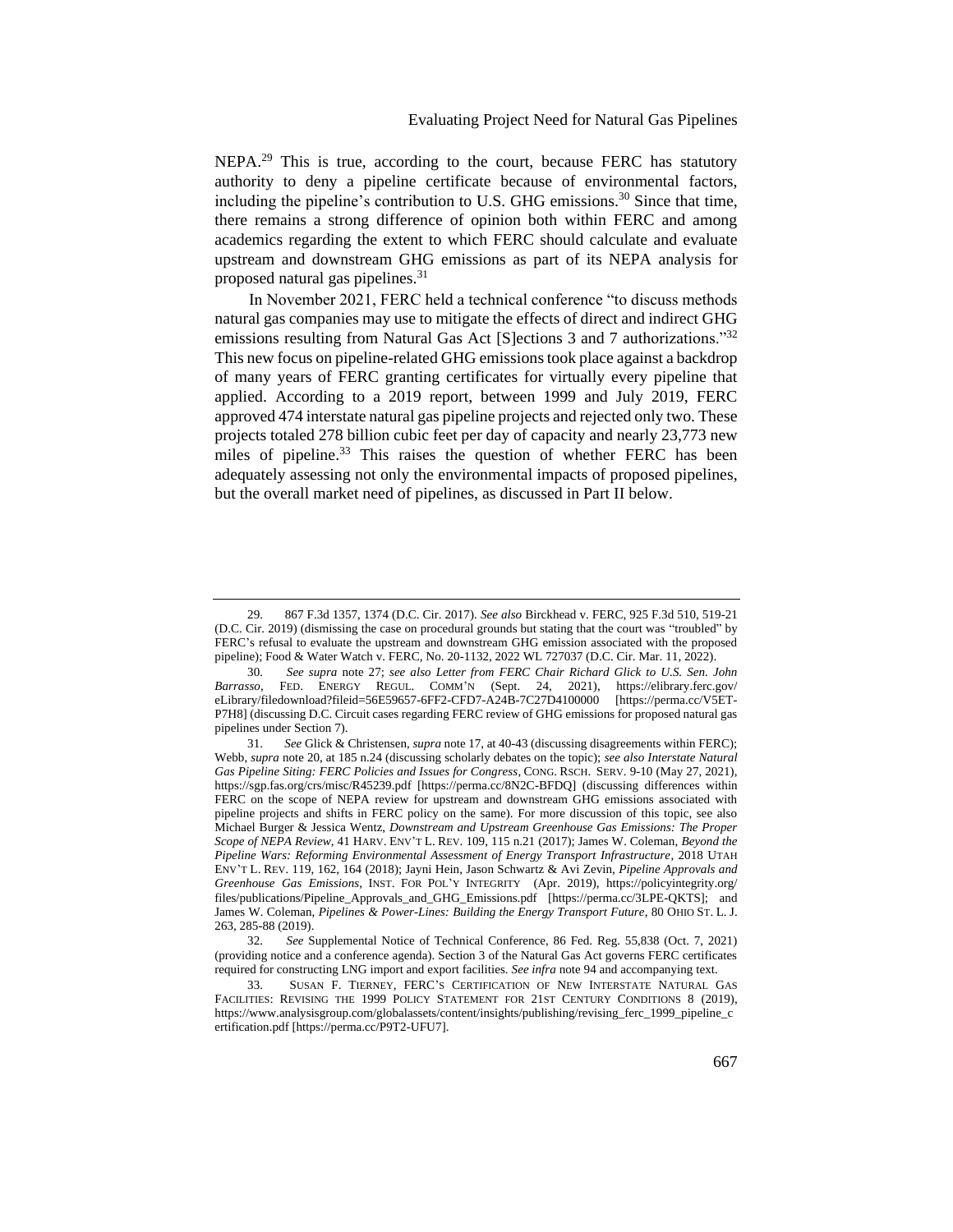# <span id="page-10-0"></span>*B. The Adverse Impacts on Landowners and Natural Gas Ratepayers Associated with FERC's Certificate Policy and Processes*

FERC has continued to grant certificates for natural gas pipelines despite new federal and state policies designed to phase out the use of natural gas and other fossil fuels. Such actions have real-world, immediate implications for the natural gas industry, natural gas ratepayers, and landowners in the path of these pipelines. Recent industry cancellations of FERC-approved and, in some cases, even partially built natural gas pipelines, highlight the risks of FERC continuing with the status quo.

For instance, in 2017, FERC granted a certificate of need to the Atlantic Coast Pipeline—a proposed system of several pipelines and compressor stations owned primarily by two of the nation's largest investor-owned utilities, Duke Energy and Dominion Resources, designed to transport natural gas hundreds of miles from West Virginia through Virginia and North Carolina.<sup>34</sup> Environmental groups, landowners, and others opposed the pipeline from the start, and challenged the FERC certificate of need and multiple federal and state environmental permits in the courts.

One of those cases, which involved whether the U.S. Forest Service had authority to grant an easement for the pipeline to cross under the Appalachian Trail, went to the U.S. Supreme Court. In 2020, in *U.S. Forest Service v. Cowpasture River Preservation Association*, the Court held that the Forest Service had authority to grant an easement through lands within national forests traversed by the Trail, granting a victory to the pipeline.<sup>35</sup> However, this victory was short-lived. With litigation still pending over the FERC certificate of need and multiple environmental permits<sup>36</sup>—leading to years of delays, billions of dollars of cost overruns, and continuing uncertainty regarding whether the pipeline would be built at all—Duke and Dominion announced the cancelation of the pipeline merely one month after their Supreme Court win.<sup>37</sup>

While the companies cited the sustained litigation as the primary reason for the demise of the pipeline, changes in state policy regarding clean energy transition and the growing cost-competitiveness of renewable energy also played a significant role. Just prior to the pipeline's cancelation, Virginia enacted the

environmental permits).

<span id="page-10-1"></span><sup>34.</sup> Atl. Coast Pipeline, LLC, 161 FERC ¶ 61,042 (2017).

<sup>35.</sup> 140 S. Ct. 1837, 1850 (2020).

<sup>36.</sup> *See* Sarah Vogelsong, *With Supreme Court Case Over, Courts Again Weigh Whether Atlantic Coast Pipeline is Needed*, VA. MERCURY (June 23, 2020, 12:01 AM), https://www. virginiamercury.com/2020/06/23/with-supreme-court-case-over-legal-challenges-to-atlantic-coastpipeline-turn-to-the-issue-of-need [https://perma.cc/FHZ6-AFWD] (discussing the active litigation over the FERC Certificate of Public Convenience and Necessity and various other federal and state

<sup>37.</sup> Ivan Penn, *Atlantic Coast Pipeline Canceled as Delays and Costs Mount*, N.Y. TIMES (July 5, 2020), https://www.nytimes.com/2020/07/05/business/atlantic-coast-pipeline-cancel-dominion-energy -berkshire-hathaway.html [https://perma.cc/M825-BHYH].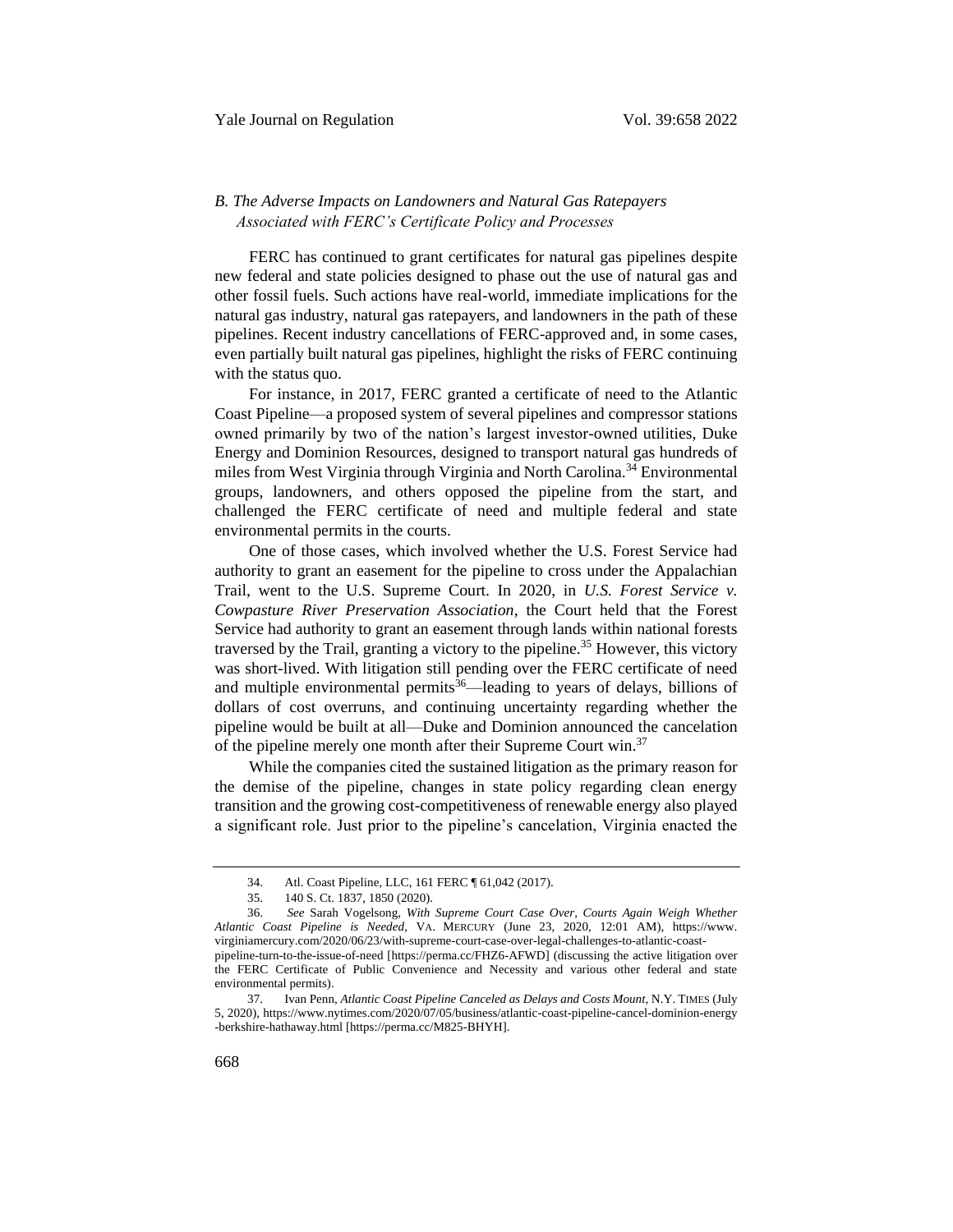<span id="page-11-0"></span>Virginia Clean Economy Act, which required the state to build a 100% carbonfree electric grid by 2050 and imposed significant mandates on the state's utilities, particularly Dominion, to decarbonize its energy generation assets and invest in wind, solar, and energy storage plants.<sup>38</sup> Notably, at the same time the utility companies announced the cancelation of the Atlantic Coast Pipeline, Dominion announced that it was selling all of its existing natural gas transmission and storage assets to Warren Buffet's Berkshire Hathaway company in a deal valued at nearly \$10 billion.<sup>39</sup>

In another case that reached the Supreme Court, *PennEast Pipeline Company v. New Jersey*, the Court held in 2021, in a 5-4 decision, that the Natural Gas Act authorized pipeline companies to exercise eminent domain authority to take state-owned land as well as privately-owned land and that the Eleventh Amendment to the Constitution did not bar such actions.<sup>40</sup> Once again, this was a legal victory for the pipeline company that belied the underlying flaws in FERC's determination that there was a market need for the pipeline. After its Supreme Court win, the pipeline, which was originally proposed to go into service in 2017, still needed to obtain both state and federal permits, including permits from the State of New Jersey, which had opposed the pipeline for years based on its climate and other environmental impacts.<sup>41</sup> In August 2021, PennEast informed the U.S. Court of Appeals for the Third Circuit that it was exploring dismissal of all its pending eminent domain claims against New Jersey and private landowners, citing unspecified "regulatory hurdles" facing the pipeline.<sup>42</sup> Less than a month later, it announced that it was canceling the project entirely.<sup>43</sup>

42. *See* Niina H. Farah, *PennEast Pumps Brakes on Pipeline Despite Supreme Court Win*, ENERGYWIRE (Sept. 23, 2021, 6:11 AM EST), https://www.eenews.net/articles/penneast-pumps-brakeson-pipeline-despite-supreme-court-win [https://perma.cc/W6XA-4XCJ] (discussing PennEast's filing, the company's difficulties in obtaining the necessary environmental permits to build the pipeline, and speculation that the project would ultimately be canceled).

43. *See* Niina H. Farah, *PennEast Cancels Pipeline Despite Supreme Court Win*, GREENWIRE (Sept. 27, 2021, 9:03 AM EST), https://www.eenews.net/articles/penneast-cancels-pipeline-despitesupreme-court-win [https://perma.cc/52S9-UHEC] (reporting on PennEast's announcement that it did not have the necessary state water quality certification and wetlands permits to move forward with development of the pipeline, despite receiving a certificate of public convenience and necessity from FERC and winning its eminent domain case at the Supreme Court).

<sup>38.</sup> Virginia Clean Economy Act, 2020 Va. Acts 1193; Sarah Vogelsong, *What Sank the Atlantic Coast Pipeline? It Wasn't Just Environmentalism'*, VA. MERCURY (July 8, 2020, 2:42 PM), https://www.virginiamercury.com/2020/07/08/what-sank-the-atlantic-coast-pipeline-it-wasnt-justenvironmentalism [https://perma.cc/D7G4-8KV8].

<sup>39.</sup> Vogelsong, *supra* not[e 38;](#page-11-0) Penn, *supra* note [37.](#page-10-1)

<sup>40.</sup> 141 S. Ct. 2244, 2257, 2262 (2021).

<sup>41.</sup> Chris Knight, *PennEast Pipeline Owners Write Down Investments*, ARGUS BLOG (Aug. 5, https://www.argusmedia.com/en/news/2241648-penneast-pipeline-owners-write-down-invest ments [https://perma.cc/38SP-HFEW] (discussing the ongoing litigation over permits for the pipeline despite PennEast's Supreme Court win); *see also* Hannah Northey & David Iaconangelo, *N.Y. Rejects \$1 Billion Pipeline Over Climate, Water Concerns*, ENERGYWIRE (May 18, 2021, 6:28 AM EST), https://www.eenews.net/articles/n-y-rejects-1b-pipeline-over-climate-water-concerns [https://perma.cc/ UVA4-8LPF] (reporting on New York's denial of water permits for another controversial interstate natural gas pipeline because the proposed project did not comply with state water and climate policies).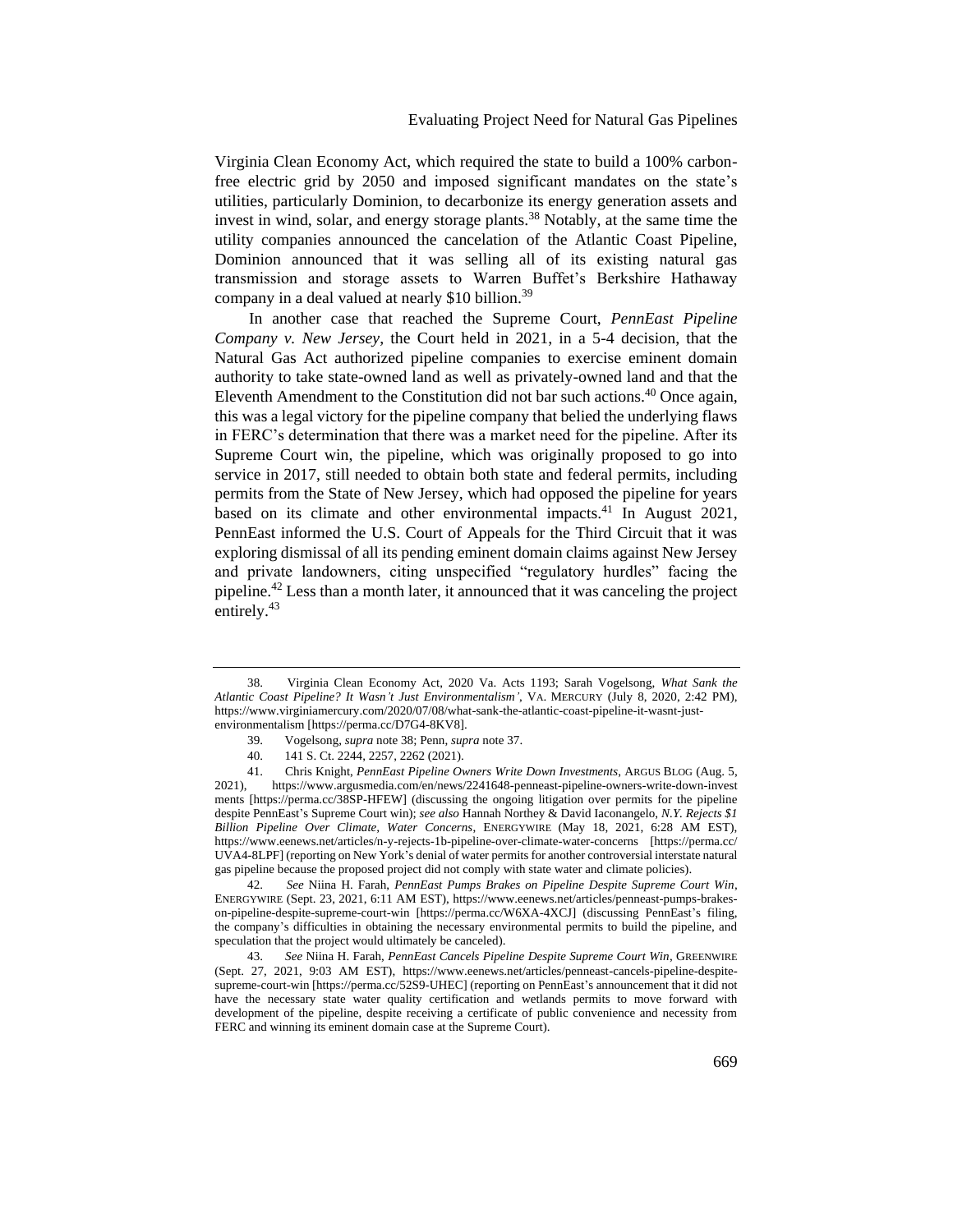<span id="page-12-0"></span>These are only two examples of pipelines canceled for economic reasons after a FERC determination of project need; others exist as well.<sup>44</sup> When a pipeline is authorized and then canceled or its certificate invalidated, the impacts are not limited to the pipeline company losing its investment. The costs associated with the years of permitting, land acquisition, and litigation prior to the pipeline's cancelation have long-term adverse effects on both landowners and ratepayers.

Importantly, once FERC issues a certificate, the pipeline can begin eminent domain proceedings against landowners who have refused to grant easements for the pipeline and the pipeline can also begin construction activities before landowners even have a right to challenge the FERC certificate in court. Until 2020, this problem was exacerbated by FERC's practice of issuing "tolling orders"—a procedural mechanism where FERC delayed entering a final appealable order for a year or more while it considered opponents' motions for reconsideration. During this time, the pipeline company could proceed with eminent domain and construction even though the landowners had no final FERC order for purposes of judicial review. That changed when the D.C. Circuit decided *Alleghany Defense Project v. FERC*, and, acting en banc, reversed its prior case law on this issue and found that FERC's tolling order practice violated the judicial review provisions of the Natural Gas Act.<sup>45</sup>

As Judge Millett put it when she concurred in the panel decision (prior to authoring the en banc decision reversing the court's prior precedent on the issue), FERC's tolling order practice violated landowners' due process rights and resulted in "a Kafkaesque regime" under which FERC "can keep homeowners in seemingly endless administrative limbo while energy companies plow ahead seizing land and constructing the very pipeline that the procedurally handcuffed homeowners seek to stop."<sup>46</sup> In that case, involving the 200-mile Atlantic Sunrise Pipeline through Pennsylvania, the Carolinas, and Alabama, FERC refused to grant a stay of eminent domain proceedings and construction while it considered

<sup>44.</sup> *See* Suzanne Mattei, *Another Big Pipeline Project Bites the Dust—And FERC Should Take Notice*, INST. FOR ENERGY ECON. & FIN. ANALYSIS (Sept. 29, 2021), 'https://ieefa.org/another-bigpipeline-project-bites-the-dust-and-ferc-should-take-notice [https://perma.cc/8X4L-XCMQ] (discussing the cancellation of the Constitution Pipeline and the Northeast Supply Expansion Pipeline and summarizing a report by Moody's Investor Services that described eight examples of pipelines where "companies failed or were failing to recognize the implications of regulatory processes, community opposition, and market signals"); Niina H. Farrah, Miranda Willson, & Carlos Anchondo, *Jordan Cove Project Dies. What It Means for FERC, Gas*, ENERGYWIRE (Dec. 2, 2021, 6:58 AM EST), https://www.eenews.net/articles/jordan-cove-project-dies-what-it-means-for-ferc-gas

<sup>[</sup>https://perma.cc/CM88-UG5L] (reporting on the cancellation of the FERC-approved Jordan Cove liquefied natural gas export terminal and associated pipeline in the face of landowner and state opposition to the project and allegations, including from dissenting Commissioner Glick, that FERC had failed to adequately assess whether the economic benefits of the project outweighed its costs).

<sup>45.</sup> 964 F.3d 1, 11-19 (D.C. Cir. 2020).

<sup>46.</sup> Alleghany Def. Project v. FERC, 932 F.3d 940, 948 (D.C. Cir. 2019), *rev'd en banc*, 964 F.3d 1 (D.C. Cir. 2020); *see also* Alexandra B. Klass, *The Public Use Clause in an Age of U.S. Natural Gas Exports*, 72 STAN. L. REV. ONLINE (Apr. 2020), https://review.law.stanford.edu/wp-content/ uploads/sites/3/2020/03/72-Stan.-L.-Rev.-Online-Klass.pdf [https://perma.cc/U88K-QC8T] (discussing *Alleghany Defense Project*).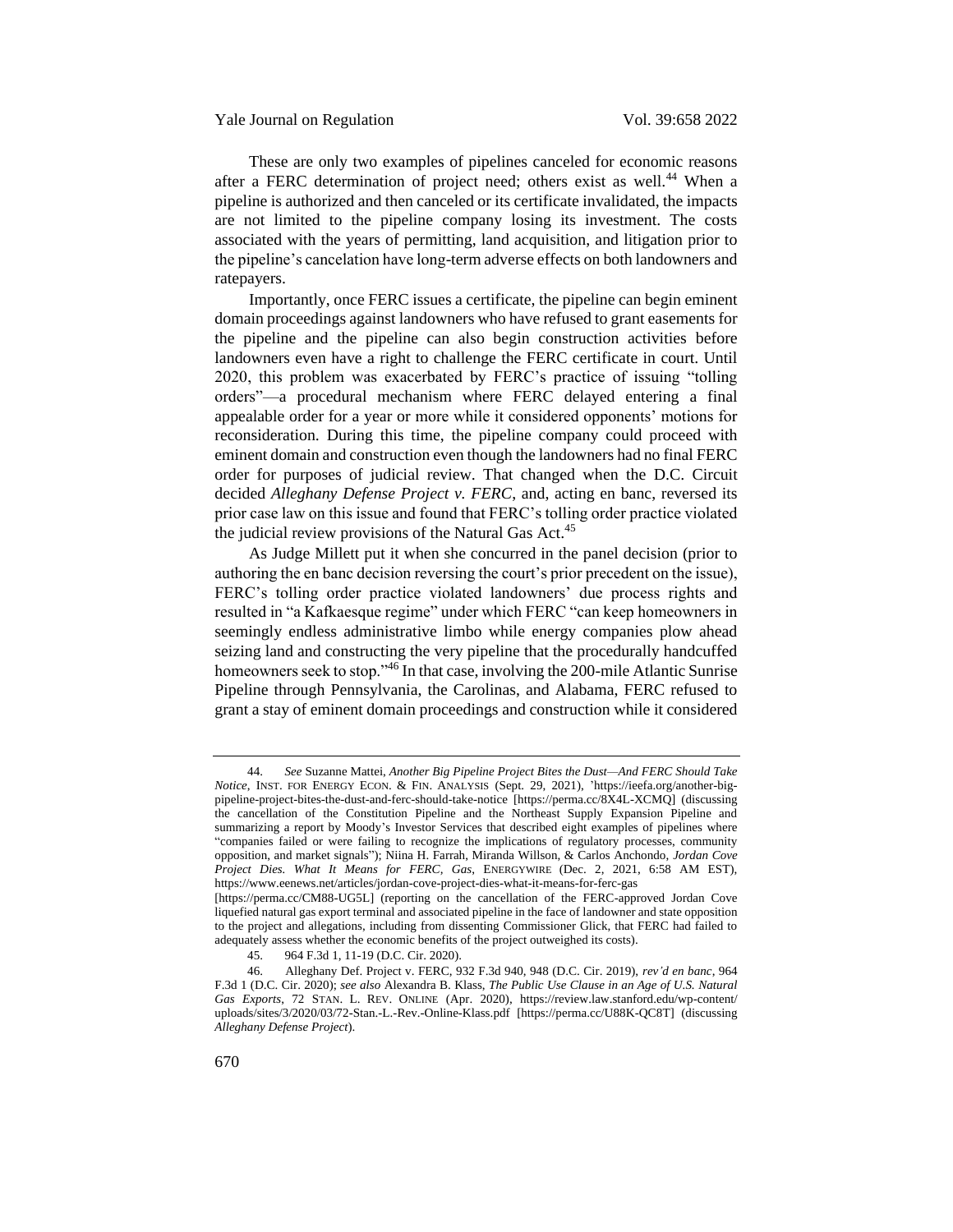the landowners' required motion for reconsideration of the FERC order. This resulted in the pipeline company constructing the pipeline and placing it into service, imposing significant physical damage to plaintiffs' properties, all before the landowners could legally seek judicial review of the FERC certificate order. $47$ 

However, even with the new policy regarding tolling orders, FERC approval of pipeline certificates that are later invalidated or canceled by the courts have significant and permanent impacts on landowners. When a pipeline is canceled after the company has already obtained the easements it needs to build the project and begun land-clearing operations, the landowners do not necessarily get their land back. For instance, for the canceled Atlantic Coast Pipeline, the pipeline company still retains easements for numerous properties along the more than 600 miles of proposed pipeline, leaving landowners in limbo regarding whether they will ever recover those easement interests from the company.<sup>48</sup> Moreover, in many cases, the company has already removed trees and otherwise disturbed the land, raising questions about the timing and extent of remediation by the company.<sup>49</sup> These adverse impacts are a direct result of FERC's flawed process for evaluating project need for pipelines and are not consistent with FERC's statutory obligations under Section 7 of the Natural Gas Act. While FERC created a new Office of Public Participation (OPP) in 2021 in part to address increasing concerns regarding barriers to landowner participation in pipeline proceedings,  $50$  it remains to be seen whether the OPP can bring about any significant reforms in the absence of policy changes through Congressional action or a major shift by FERC in the wake of its 2022 Updated Certificate Policy Statement.

<span id="page-13-0"></span>Moreover, beyond landowner impacts, FERC's narrow project need analysis for new natural gas pipelines adversely impacts ratepayers, resulting in unjust and unreasonable rates under Section 4 and 5 of the Natural Gas Act. As shown above, many of the natural gas pipelines that FERC approved were

<sup>47.</sup> *Alleghany Def. Project*, 964 F.3d at 7-9.

<sup>48.</sup> *See* Sarah Vogelsong, *The Atlantic Coast Pipeline Was Canceled. What Happens to All the Land Acquired for It?*, VA. MERCURY (July 29, 2020, 12:01 AM), https://www.virginiamercury.com/2020 /07/29/the-atlantic-coast-pipeline-was-canceled-what-happens-to-all-the-land-acquired-for-it [https://perma.cc/5NPH-G7XC].

<sup>49.</sup> *Id.*; *see also* Environmental Defense Fund, Comments on Certification of New Interstate Natural Gas Facilities at 51-52 (May 26, 2021), https://elibrary.ferc.gov/eLibrary/docinfo?accession \_number=20210526-5239 [https://perma.cc/LR5L-4LNY] (detailing landowner impacts associated with the Spire STL pipeline); Institute for Energy Economics and Financial Analysis Comments on FERC's Certificate Policy Statement on New Fossil Gas Pipelines at 26-28 (May 25, 2021), https://elibrary.ferc.gov/eLibrary/docinfo?accession\_number=20210525-5153 [https://perma.cc/P2KA-QF4M] (describing landowner impacts associated with canceled pipelines).

<sup>50.</sup> *See Office of Public Participation (OPP)*, FED. ENERGY REGUL. COMM'N, https://www.ferc.gov/OPP [https://perma.cc/MWF8-AW63]; *FERC Report on the Office of Public Participation*, FED. ENERGY REGUL. COMM'N (June 24, 2021), https://www.ferc.gov/media/ferc-reportoffice-public-participation [https://perma.cc/QL95-V6ZY] ("Commenters indicated that members of the public—especially communities that have been historically underrepresented before the Commission need OPP to assist with participation in Commission proceedings. Commenters emphasized that this assistance would help place communities on equal footing with well-resourced industry stakeholders, particularly in proceedings involving natural gas pipeline projects and electric matters under the Commission's jurisdiction.").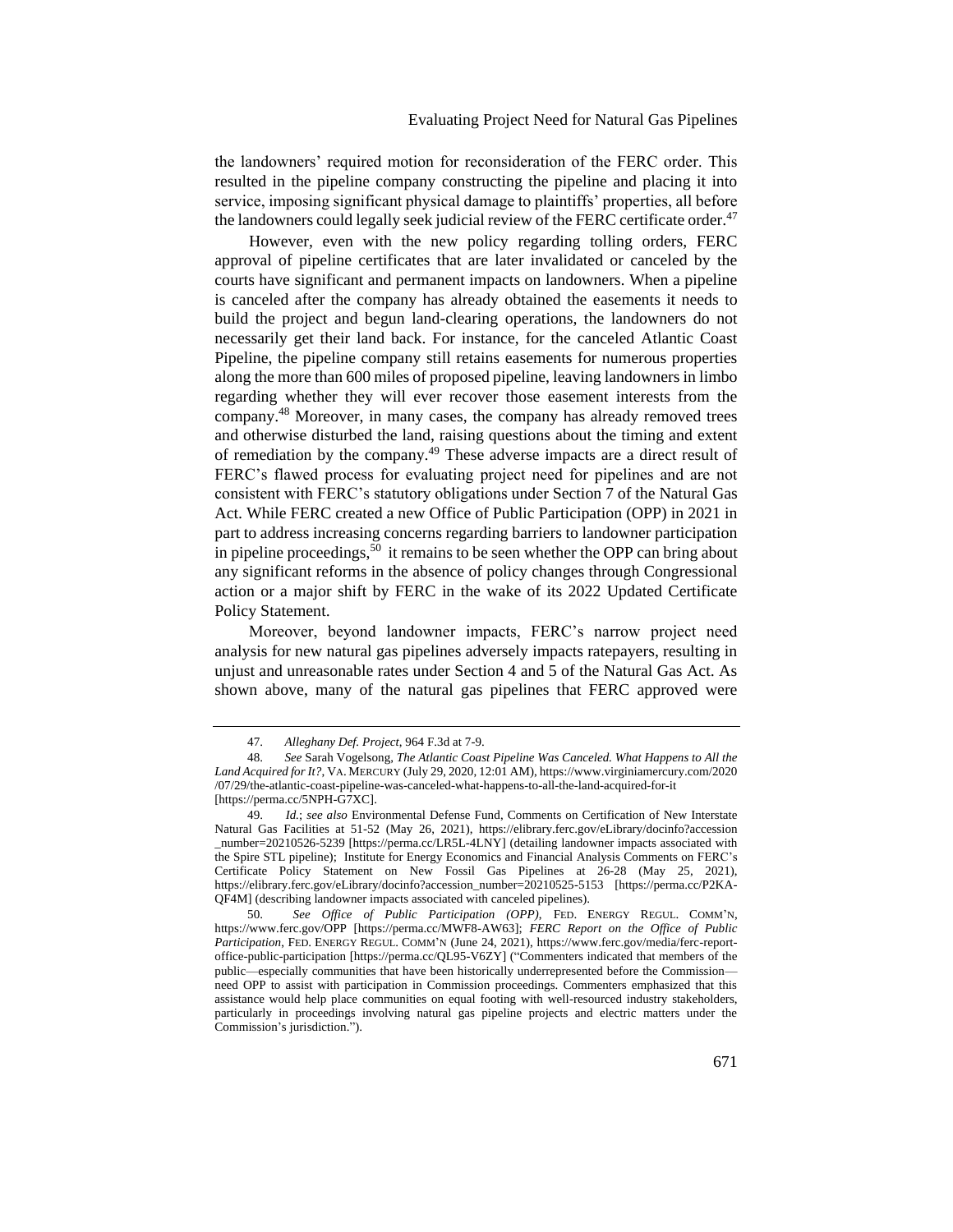canceled after tens of millions of dollars had been spent on litigation, land acquisition, and even partial construction of the pipeline. Yet other pipelines FERC has approved will be built but underutilized if FERC's analysis of market need does not reflect actual demand, which is impacted by federal and state decarbonization policies, energy efficiency, and other factors not currently evaluated by FERC as part of project need.<sup>51</sup> Ultimately, natural gas customers will need to pay at least some of these unnecessary costs through federal and state ratemaking proceedings. $52$ 

# <span id="page-14-1"></span><span id="page-14-0"></span>II. FERC's Evaluation of Project Need for New Natural Gas Pipelines in an Age of Clean Energy Transition

Between 1999, when FERC enacted its last Certificate Policy Statement, and 2020, the share of U.S. electricity generated from natural gas increased from 15% to 40%, the share that coal-fired generated fell from 51% to 19%, nuclear generation remained flat at 20%, hydropower generation fell from 9% to 7%, and non-hydropower renewable energy generation grew from  $2\%$  to  $13\%$ .<sup>53</sup> The dramatic shift away from coal-fired generation toward natural gas generation in the electricity sector was due to sustained lower prices for domestic natural gas resulting from the advent of hydraulic fracturing and directional drilling technologies beginning in approximately  $2007$ .<sup>54</sup> This, in turn, opened up vast

<sup>51.</sup> *See*, *e.g.*, Melissa Powers, *Natural Gas Lock-In*, 69 KAN. L. REV. 889, 834-38 (2021) (discussing the stranded assets associated with FERC-approved new natural gas pipelines and the policy actions needed to prevent new natural gas infrastructure from being built); Richard Martin, *Overpowered: PJM Market Rules Drive an Era of Oversupply*, S&P GLOB. MKT. INTEL. (Dec. 3, 2019), https://www.spglobal.com/marketintelligence/en/news-insights/latest-news-headlines/overpowered-pjmmarket-rules-drive-an-era-of-oversupply-54111666 [https://perma.cc/GPD4-B9NX].

<sup>52.</sup> *See* Institute for Energy Economics and Financial Analysis, Comments on FERC's Certificate Policy Statement on New Fossil Gas Pipelines, *supra* note [49](#page-13-0) at 15-17, 26 (describing how pipeline companies earn a significant rate of return on pipeline investments that are ultimately paid for by end-use customers); Environmental Defense Fund, Comments on Certification of New Interstate Natural Gas Facilities, *supra* not[e 49](#page-13-0) at 35-39 (describing how FERC and state public utility commission cost of service analyses can result in adverse financial impacts on end-use natural gas customers if unnecessary pipelines are built); *see also* Mattei, *supra* not[e 44;](#page-12-0) Spire STL Pipeline LLC, 164 FERC ¶ 61,085 (2018) (Glick dissenting) (dissenting from FERC's grant of certificate for the Spire STL pipeline on the grounds that the pipeline did not establish a market need in the face of regional flat demand for natural gas and focusing on the affiliate company's "captive customers" who "could be stuck with a 23 percent increase in cost-of-service" in order to facilitate the company earning a 14 percent return on equity when use of existing pipeline infrastructure was available); Statement of Commissioner Norman Bay, Order Granting Abandonment and Issuing Certificates, 158 FERC ¶ 61,145 (Feb 3, 2017) ("It is inefficient to build pipelines that may not be needed over the long term and become stranded assets. Overbuilding may subject ratepayers to increased costs of shipping gas on legacy systems.").

<sup>53.</sup> Percentages calculated from *Electric Power Annual 2010*, U.S. ENERGY INFO. ADMIN. 21- 22 tbl.2.1.A (Nov. 2011), https://www.eia.gov/electricity/annual/archive/pdf/03482010.pdf [https:// perma.cc/26BS-EMW7]; and *Electric Power Monthly with Data for June 2021*, U.S. ENERGY INFO. ADMIN. 17 tbl.1.1 (Aug. 2021), https://www.eia.gov/electricity/monthly/archive/august2021.pdf [https:// perma.cc/ZP47-Z49U].

<sup>54.</sup> *See*, *e.g.*, Melissa N. Diaz, *U.S. Energy in the 21st Century: A Primer*, CONG. RSCH. SERV. 9-11, 20-22 (Mar. 16, 2021), https://crsreports.congress.gov/product/pdf/R/R46723 [https://perma.cc/ 4SNT-NQRM] (discussing reasons for the shift from coal to natural gas in the electricity sector); Peter Maloney, *EIA: Low Gas Prices Set to Drive Decline in Coal Generation*, UTIL. DIVE (Jan. 11, 2018),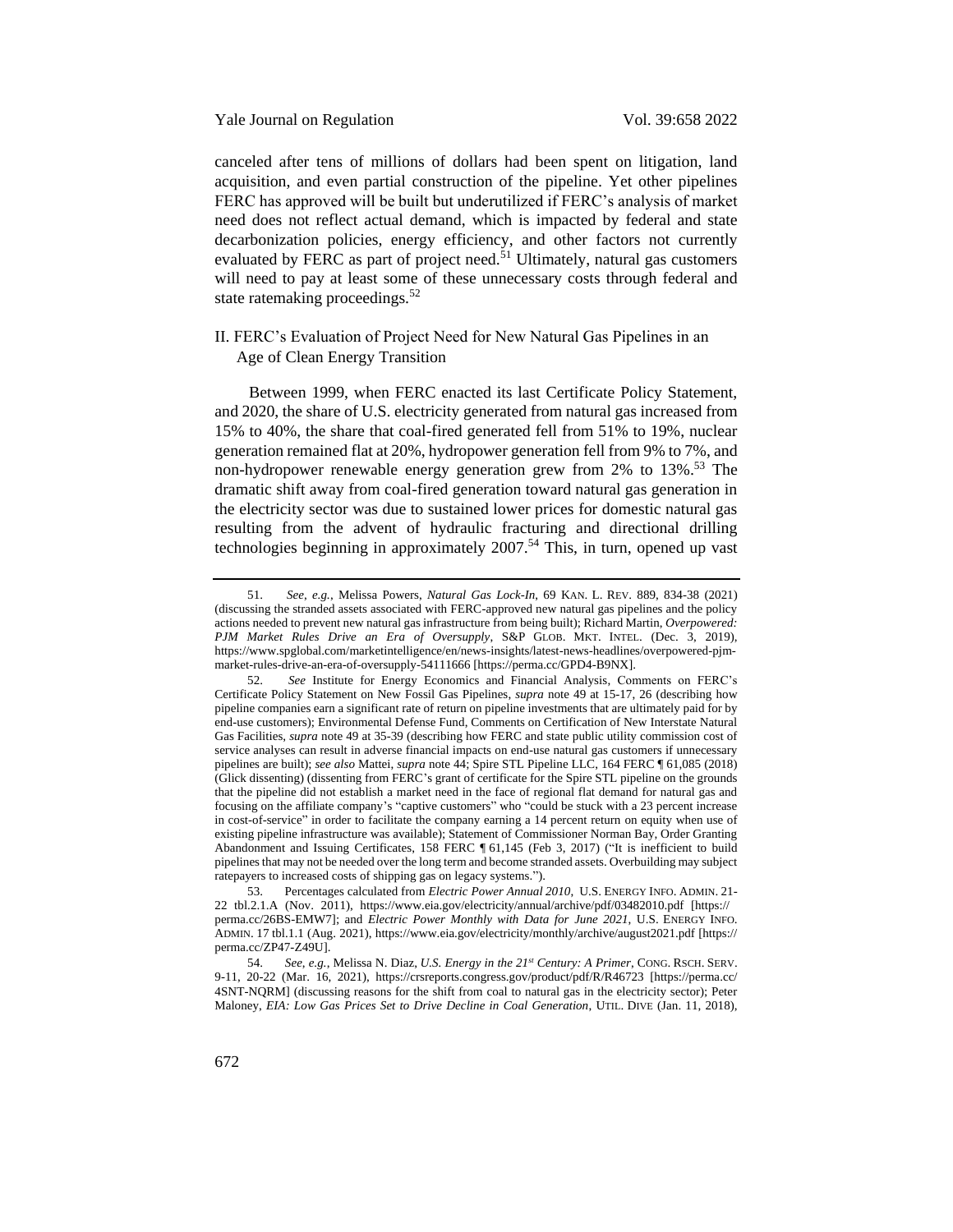amounts of U.S. shale gas resources for development. However, while the percentage of electricity generated from natural gas has increased during this period, overall U.S. demand for natural gas has remained flat, raising questions regarding whether the industry and the nation should plan for additional growth.<sup>55</sup>

<span id="page-15-0"></span>There are over 300,000 miles of high-capacity natural gas pipelines in the United States,<sup>56</sup> creating a transportation network connecting production and processing facilities with a range of customers that includes (1) electric utilities that use the fuel to generate electricity to sell to both other utilities for resale and directly to end-use customers; (2) natural gas utilities that sell the gas at retail for heating and cooking in the commercial and residential sectors; and (3) industrial facilities for use in their production processes. More specifically, approximately 38% of natural gas is used in the electricity sector, 33% in the industrial sector, 15% in the residential sector, 10% in the commercial sector, and 3% in the transportation sector.<sup>57</sup>

As of 2021, the interstate natural gas trade association projected that over thirty-three billion cubic feet per day of natural gas capacity would be placed into service through new major gas pipeline projects from 2020 to 2025, adding several thousand miles of new pipeline and over \$40 billion in new capital investment.<sup>58</sup> Moreover, between 1999 and 2021, FERC has granted certificates to approximately 500 natural gas pipelines and rejected only two.<sup>59</sup>

This ambitious natural gas buildout is occurring against a backdrop of a major shift in federal and state policies designed to eliminate fossil fuels and

https://www.utilitydive.com/news/eia-low-gas-prices-set-to-drive-decline-in-coal-generation/514556/ [https://perma.cc/E63Q-BVJ8] (same).

<sup>55.</sup> *See Growing Industrial Consumption and Exports Support Future U.S. Natural Gas Market Growth*, U.S. ENERGY INFO. ADMIN. (Feb. 16, 2021), https://www.eia.gov/todayinenergy/ detail.php?id=46757 [https://perma.cc/NV3V-5C5A] (projecting that future natural gas market growth will be due to demand for exports and modest industrial sector growth but that U.S. demand for natural gas in other sectors, such as electric power, residential, commercial, and transportation, will "increase slowly or stay flat" through 2050); *see also* The Niskanen Center and Affected Landowners, Motion to Intervene and Joint Comments on the Commission's Renewed Notice of Inquiry on the Certification of New Interstate Natural Gas Facilities, 174 FERC ¶ 61,125, at 3 (May 26, 2021), https://elibrary.ferc.gov/eLibrary/docinfo?accession\_number=20210526-5166 [https://perma.cc/UBS6-57GZ] (discussing flat domestic natural gas demand as a reason for FERC to reform pipeline project need analysis); Environmental Defense Fund, Comments on the Certification of New Interstate Natural Gas Facilities*, supra* not[e 49](#page-13-0) at 8-12 (same).

<sup>56.</sup> CONG. RSCH. SERV., *supra* not[e 31,](#page-9-0) at 2.

<sup>57.</sup> *U.S. Energy Consumption by Source and Sector, 2020*, U.S. ENERGY INFO. ADMIN. (2020), https://www.eia.gov/energyexplained/us-energy-facts/images/consumption-by-source-and-sector.pdf [https://perma.cc/HNN8-8NR4].

<sup>58.</sup> CONG. RSCH. SERV., *supra* not[e 31,](#page-9-0) at 2-3 (citing reports and projections from the Interstate Natural Gas Association of America).

<sup>59.</sup> *See* Environmental Defense Fund, Comments on the Certification of New Interstate Natural Gas Facilities, *supra* note [49](#page-13-0) at 9; Susan F. Tierney, Ph.D., Comments on Certification of New Interstate Natural Gas Facilities at 2 (May 26, 2021), https://elibrary.ferc.gov/eLibrary/filelist? accession\_ number=20210526-5272 [https://perma.cc/C9V7-6YY2]; *Approved Major Pipeline Projects (1997- Present)*, FED. ENERGY REGUL. COMM'N (July 2021), https://www.ferc.gov/industries-data/naturalgas/approved-major-pipeline-projects-1997-present [https://perma.cc/3V6Q-NQS6].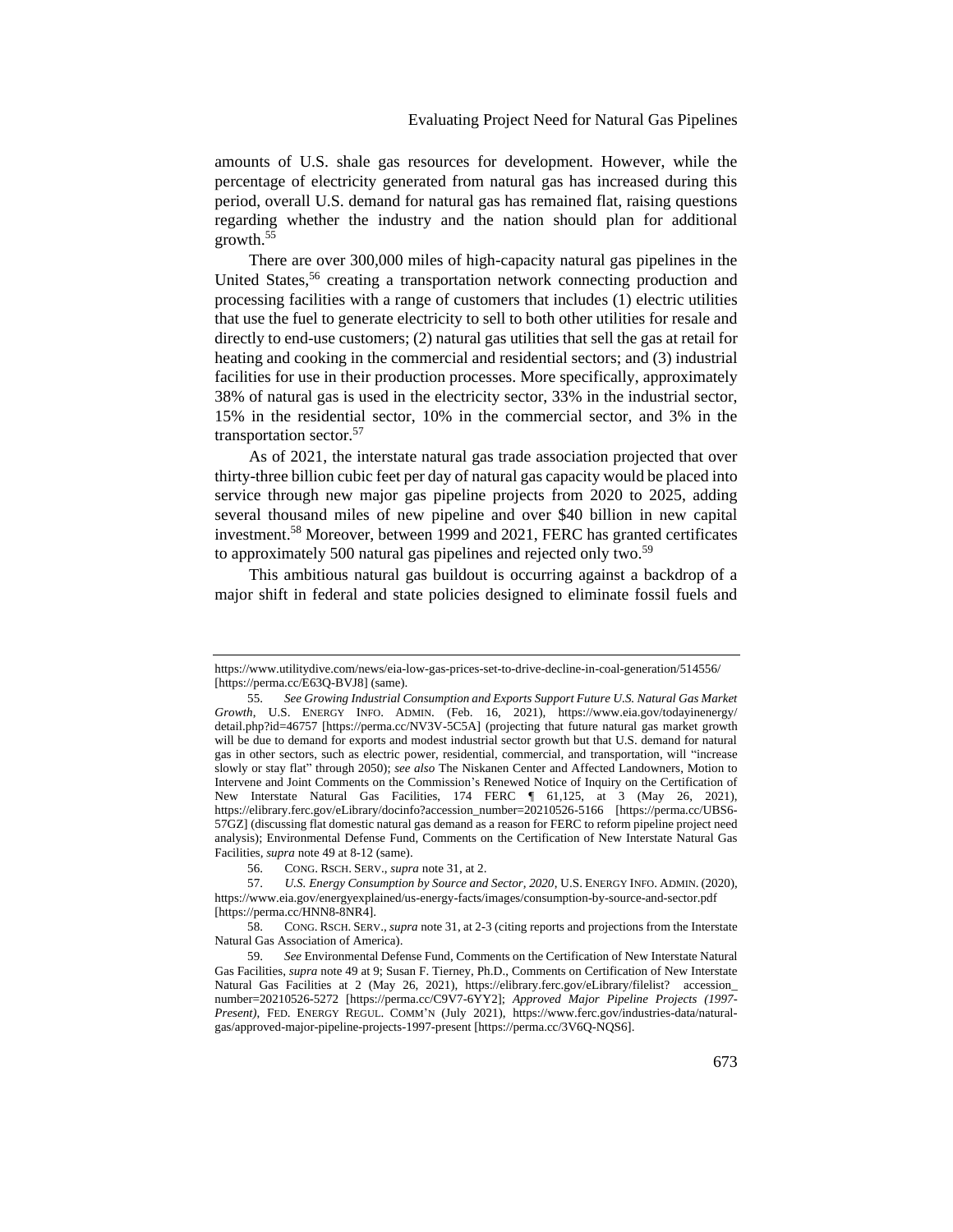their associated GHG emissions from all sectors of the U.S. economy, as the remainder of this Part addresses.

Section II.A details the growth in federal, state, and local climate and decarbonization policies designed to transition away from fossil fuels in favor of renewable energy for electricity, heating, and cooking. Section II.B shows how the federal courts are becoming increasingly skeptical of actions by FERC that ignore these trends and accept at face value claims by industry that new natural gas infrastructure is needed and in the public interest. Finally, Section II.C discusses actions FERC has taken to update its certificate policy to address both adverse judicial decisions and changes in the natural gas industry and markets.

## <span id="page-16-0"></span>*A. Federal and State Renewable Energy and Decarbonization Policies*

One of the main drivers of the growth of renewable energy in the United States over the past two decades has been the adoption of clean energy and decarbonization policies at the federal, state, and local levels. At the federal level, the Biden Administration has supported a range of initiatives designed to significantly reduce the amount of fossil fuels, including natural gas, used to generate electricity and heat homes and other buildings. President Biden has set a target to reduce net GHG emissions in the United States by about 50% from 2005 levels by 2030, to generate all electricity from carbon-free sources by 2035, and to achieve net-zero emissions across the entire economy by  $2050$ .<sup>60</sup> Moreover, in 2020, Congress set a goal of building twenty gigawatts of wind, solar, and geothermal energy on public lands by 2025, and President Biden has set a separate goal of building thirty gigawatts of offshore wind energy by  $2030$ .<sup>61</sup> Just as importantly, in late 2021, Congress enacted the Infrastructure Investment and Jobs Act, which provides tens of billions of dollars designed to shift the U.S. economy away from fossil fuels in the electricity and transportation sectors in favor of carbon free resources to address climate change.<sup>62</sup>

<sup>60.</sup> *Fact Sheet: President Biden Sets 2030 Greenhouse Gas Pollution Reduction Target Aimed at Creating Good-Paying Union Jobs and Securing U.S. Leadership on Clean Energy Technologies*, WHITE HOUSE (Apr. 22, 2021), https://www.whitehouse.gov/briefing-room/statements-releases/2021/04/ 22/fact-sheet-president-biden-sets-2030-greenhouse-gas-pollution-reduction-target-aimed-at-creatinggood-paying-union-jobs-and-securing-u-s-leadership-on-clean-energy-technologies [https://perma.cc/24 E2-MVHR]; *see also* Exec. Order No. 14,008, 86 Fed. Reg. 7,619, 7,624 (Feb. 1, 2021).

<sup>61.</sup> Consolidated Appropriations Act, 2021, Pub L. No. 116-260, 134 Stat. 1182 (enrolling the Energy Act of 2020 in Division Z, which contains these renewable energy goals); *Fact Sheet: Biden Administration Jumpstarts Offshore Wind Energy Projects to Create Jobs*, WHITE HOUSE (Mar. 29, 2021), https://www.whitehouse.gov/briefing-room/statements-releases/2021/03/29/fact-sheet-bidenadministration-jumpstarts-offshore-wind-energy-projects-to-create-jobs [https://perma.cc/EY3C-FQYE].

<sup>62.</sup> *See* Infrastructure Investment and Jobs Act, Pub. L. No. 117-58, 135 Stat. 429 (2021); *Fact Sheet: The Bipartisan Infrastructure Deal Boosts Clean Energy Jobs, Strengthens Resilience, and Advances Environmental Justice*, WHITE HOUSE (Nov. 8, 2021), https://www.whitehouse.gov/briefingroom/statements-releases/2021/11/08/fact-sheet-the-bipartisan-infrastructure-deal-boosts-clean-energyjobs-strengthens-resilience-and-advances-environmental-justice/ [https://perma.cc/7XN6-ZG5C] (discussing provisions of the law); Katrina McLaughlin & Lori Bird, *Implementing the Clean Energy Investments in the Bipartisan Infrastructure Law*, WORLD RES. INST. (Dec. 22, 2021), https://www.wri.org/insights/implementing-clean-energy-investments-us-bipartisan-infrastructure-law [https://perma.cc/J486-6JLZ] (same).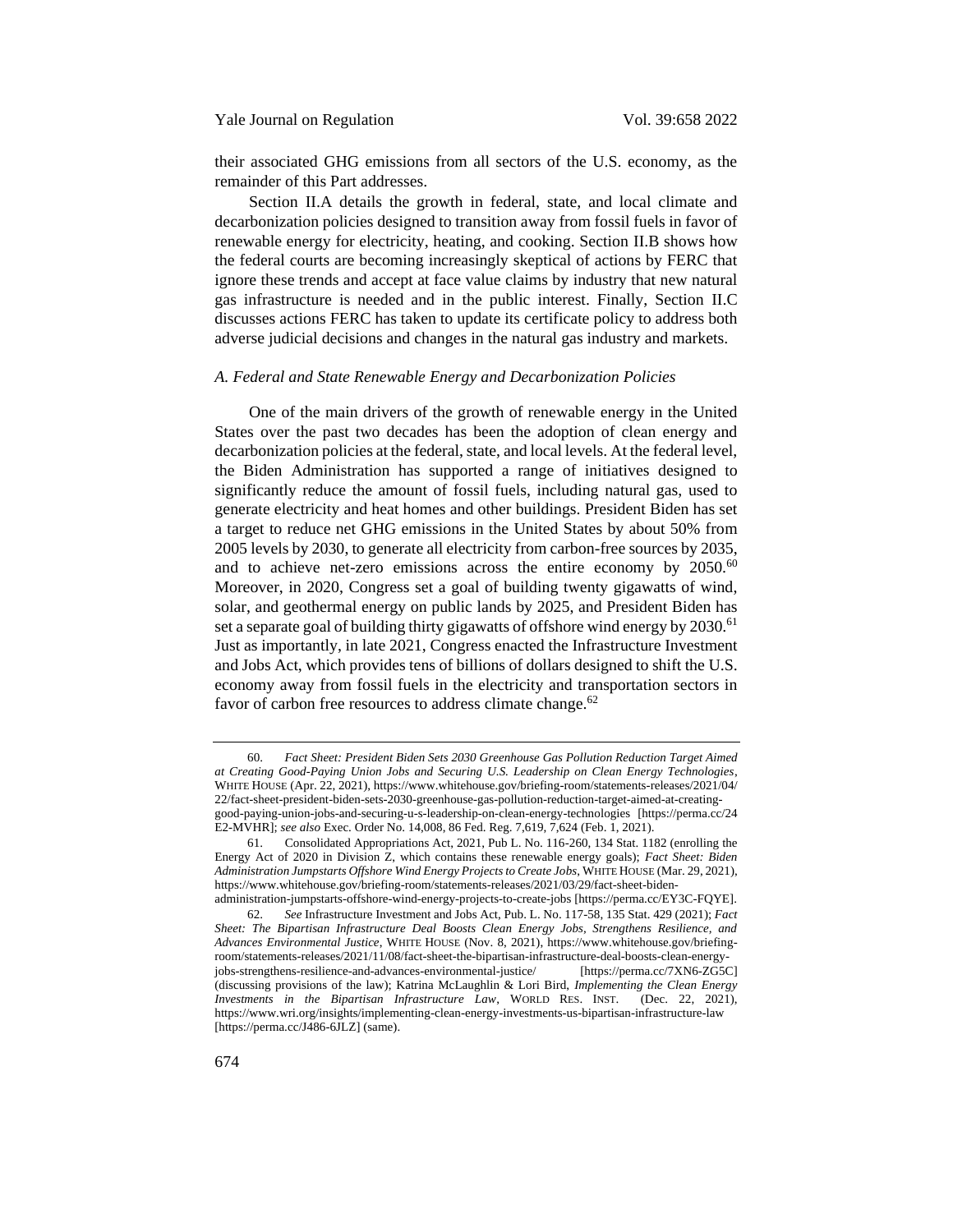# <span id="page-17-1"></span><span id="page-17-0"></span>Evaluating Project Need for Natural Gas Pipelines

At the state level, numerous state legislatures have adopted aggressive "100% clean energy" laws to address climate change that require electric utilities and other actors to phase out the use of fossil fuels completely by 2045 or 2050, with ambitious targets in interim years.<sup>63</sup> In 2019 alone, Maine, Nevada, New Mexico, New York, and Washington joined California and Hawaii in adopting such laws; Virginia followed suit in 2020; and North Carolina, Oregon and Illinois joined the group in  $2021$ .<sup>64</sup> These laws build on, but differ significantly from, the state renewable portfolio standards (RPSs) that states began enacting in the 1990s and which now exist in more than half of the states. In general, RPSs apply only in the electricity sector while the new 100% clean energy laws often also include all segments of the economy that produce carbon emissions such as buildings and transportation.<sup>65</sup> Moreover, the 100% clean energy laws focus on energy resources that are "carbon free" or "zero emission" rather than "renewable," thus allowing the use of nuclear energy and carbon capture and storage (CCS) technologies (if they can ever be utilized at commercial scale in a cost-effective manner) to meet the mandates.<sup>66</sup> Finally, the new laws focus on the urgency of addressing climate change and are designed to support a major energy transition away from fossil fuels and GHG emissions in the state rather than simply to promote the use of renewable energy in the electricity sector for either climate or business development reasons.<sup>67</sup>

Some state and local governments have also taken steps to reduce or eliminate the use of natural gas for building heating and cooking in favor of electricity to take advantage of the rapidly decarbonizing electricity sector. Since 2019, over fifty California cities, as well as local governments in other states, have enacted laws restricting or banning natural gas connections in new residential and commercial buildings to reduce carbon emissions and address

<sup>63.</sup> *See* David Sarkisian, *Clean Energy Standards Gaining Attention Across the U.S.*, DSIRE INSIGHT (July 28, 2021), https://www.dsireinsight.com/blog/2021/7/26/clean-energy-standards-gainingattention-across-the-us [https://perma.cc/D5Y9-J9WD] (reporting the states that enacted clean energy standards between September 2020 and July 2021, showing a map of all states that have enacted such standards). For a list of states that enacted clean energy standards prior to September 2020, see *States Expanding Renewable and Clean Energy Standards*, DSIRE INSIGHT (Sept. 25, 2020), https://www. dsireinsight.com/blog/2020/9/25/states-expanding-renewable-and-clean-energy-standards [https://per ma.cc/V5TY-JF2UL

<sup>64.</sup> Alexandra B. Klass, *Eminent Domain Law as Climate Policy*, 2020 WIS. L. REV. 49, 53; *e.g.*, Virginia Clean Economy Act, 2020 Va. Acts 1193; S.B. 2408, 102nd General Assemb., Reg. Sess. (Il. 2021) (enrolling the Illinois Energy Transition Act); Act of September 25, 2021, ch. 508, 2021 Or. Laws 1; *see also State Renewable Portfolio Standards and Goals*, NAT'L CONF. STATE LEGISLATURES (Aug. 13, 2021), https://www.ncsl.org/research/energy/renewable-portfolio-standards.aspx [https://perma .cc/P9HU-KQDW] (detailing such laws in all fifty states, with a focus on statutory amendments since 2018); Sara Cline, *Oregon Governor Signs Ambitious Clean Energy Bill*, KATU.COM (July 27, 2021), https://katu.com/news/local/oregon-governor-signs-ambitious-clean-energy-bill [https://perma.cc/PAN7- GXS6] (describing Oregon's 100% clean energy law); Jeffrey Tomich, *Landmark Ill. Climate Bill Passes in Boon for Nuclear, Renewables*, ENERGYWIRE (Sept. 14, 2021, 6:09 AM EST), https://www.eenews .net/articles/landmark-ill-climate-bill-passes-in-boon-for-nuclear-renewables [https://perma.cc/R9L7-4R W8].

<sup>65.</sup> Klass, *supra* note [64,](#page-17-0) at 53-55.

<sup>66.</sup> *Id*.

<sup>67.</sup> Sarkisian, *supra* note [63.](#page-17-1)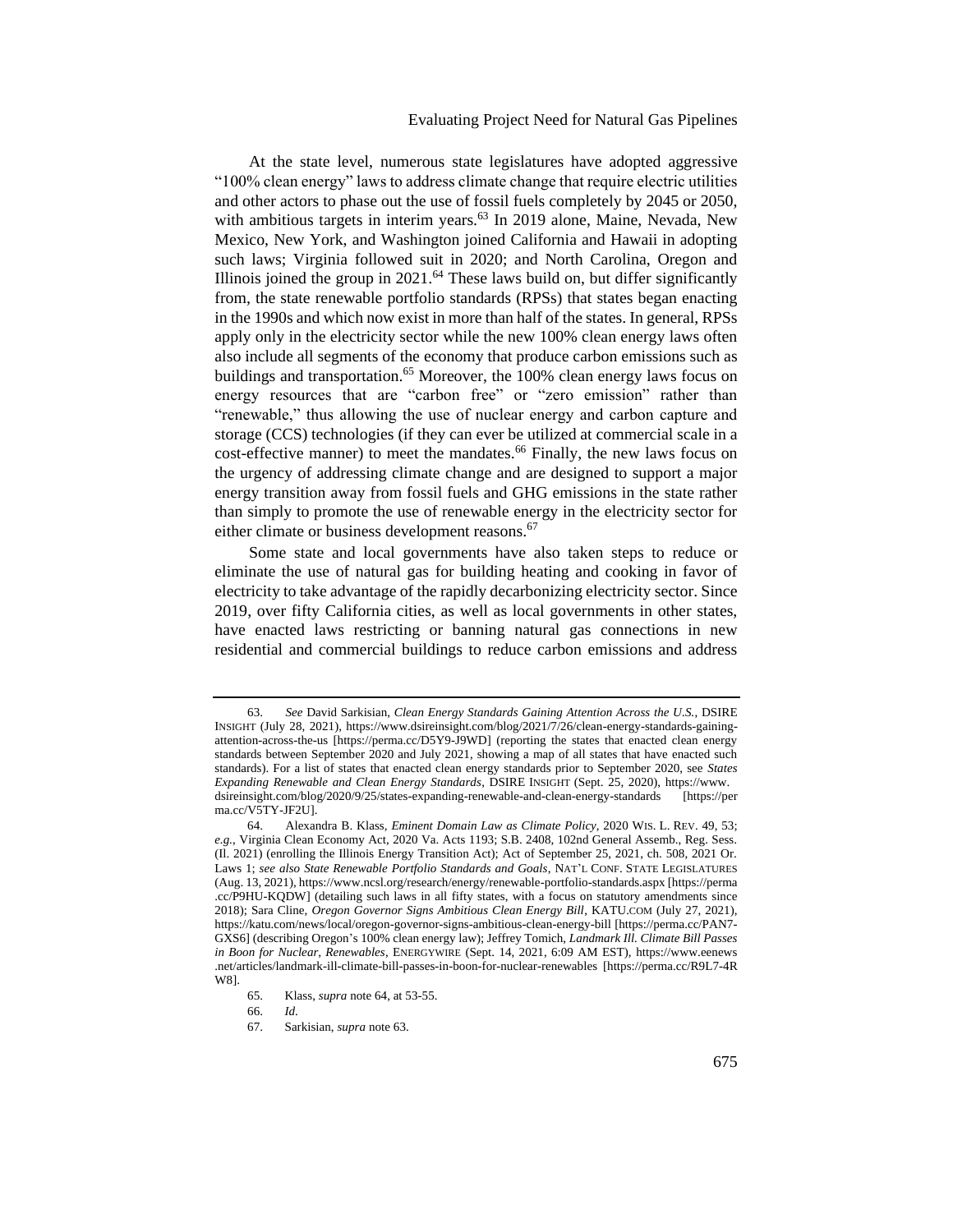climate change.<sup>68</sup> While numerous states have preempted local government natural gas bans,<sup>69</sup> both California and Massachusetts have enacted new laws to support such a transition from gas to electricity in the residential and commercial heating and cooking sectors.<sup>70</sup> Moreover, in 2021, the New York City Council voted to phase out the use of natural gas in new building construction and the New York state legislature introduced a similar law with support from the Governor.<sup>71</sup>

These new laws provide additional support for pipeline opponent arguments that FERC's current policies have resulted in overbuilding natural gas infrastructure that will lead to stranded assets and carbon lock-in.<sup>72</sup> These arguments are at the heart of the dramatic increase in litigation at FERC and in the courts surrounding new natural gas pipelines, with opponents arguing that a massive buildout of new fossil fuel infrastructure is inconsistent with NEPA and Section 7 of the Natural Gas Act. As these trends continue, FERC's track record in the courts has taken a hit, as Section B explains.

# <span id="page-18-0"></span>*B. Growing Judicial Scrutiny of FERC's Analysis of Pipeline Need and Environmental Impacts*

This Section discusses two recent decisions from the D.C. Circuit invalidating FERC orders granting certificates for new natural gas pipelines. After decades of judicial deference to FERC in this area, these cases illustrate

<sup>68.</sup> *See* Kristin Musulin, *San Jose, Oakland, Join Growing List of California Cities to Ban Natural Gas Construction*, SMART CITIES DIVE (Dec. 4, 2020), https://www.smartcitiesdive.com/news /san-jose-oakland-join-growing-list-of-california-cities-to-ban-natural-gas/591507 [https://perma.cc/9DB 9-U69A].

<sup>69.</sup> *See*, *e.g*., Jeffrey Tomich, *Gas Ban Backlash Spreads Across the U.S*., ENERGYWIRE (Feb. 2, 2021), https://www.eenews.net/stories/1063724065 [https://perma.cc/T943-ZNEM] (reporting on state legislative actions to preempt local natural gas bans); Jeff Brady & Dan Charles, *As Cities Grapple with Climate Change, Gas Utilities Fight to Stay in Business*, NAT'L PUB. RADIO (Feb. 22, 2021, 4:19 PM ET), https://www.npr.org/2021/02/22/967439914/as-cities-grapple-with-climate-change-gas-utilities-fight-tostay-in-business [https://perma.cc/Z42Y-6X3N] (discussing industry and legislative efforts to preempt local natural gas bans); Tom DiChristopher, *Gas Ban Monitor: Building Electrification Evolves as 19 States Prohibit Bans*, S&P GLOB. MKT. INTEL. (July 20, 2021), https://www.spglobal.com /marketintelligence/en/news-insights/latest-news-headlines/gas-ban-monitor-building-electrificationevolves-as-19-states-prohibit-bans-65518738 [https://perma.cc/V35R-NYT2].

<sup>70.</sup> *See* Ann C. Mulkern, *California Aims to Cut Gas in New Homes, Stops Short of Ban*, ENERGYWIRE (May 10, 2021), https://www.eenews.net/articles/calif-aims-to-cut-gas-use-in-homesstops-short-of-ban [https://perma.cc/7Q4G-KWXV]; Tom DiChristopher, *Mass. Building Gas Ban Movement Expands After 2020 Setback*, S&P GLOB. MKT. INTEL. (Jan. 12, 2021), https://www. spglobal.com/marketintelligence/en/news-insights/latest-news-headlines/mass-building-gas-banmovement-expands-after-2020-setback-62026427 [https://perma.cc/6KDA-X55K].

<sup>71.</sup> A Local Law to Amend the Administrative Code of the City of New York, in Relation to the Use of Substances with Certain Emissions Profiles, New York City, N.Y., Code § 24-177.1; All-Electric Building Act, S.B. S6843B, 2021-2022 Leg. Sess. (N.Y. 2021); David Iaconangelo, *N.Y. Governor Backs Nation's First Statewide Gas Ban*, ENERGYWIRE (Jan. 6, 2022), https:// www.eenews.net/articles/n-y-governor-backs-nations-first-statewide-gas-ban [https://perma.cc/B4KZ-QRKZ].

<sup>72.</sup> *See* Powers, *supra* note [51](#page-14-1) (discussing lock-in associated with new natural gas infrastructure); *infra* Sections II.C.1, III.B (comments in FERC proceedings on stranded assets associated with new natural gas infrastructure).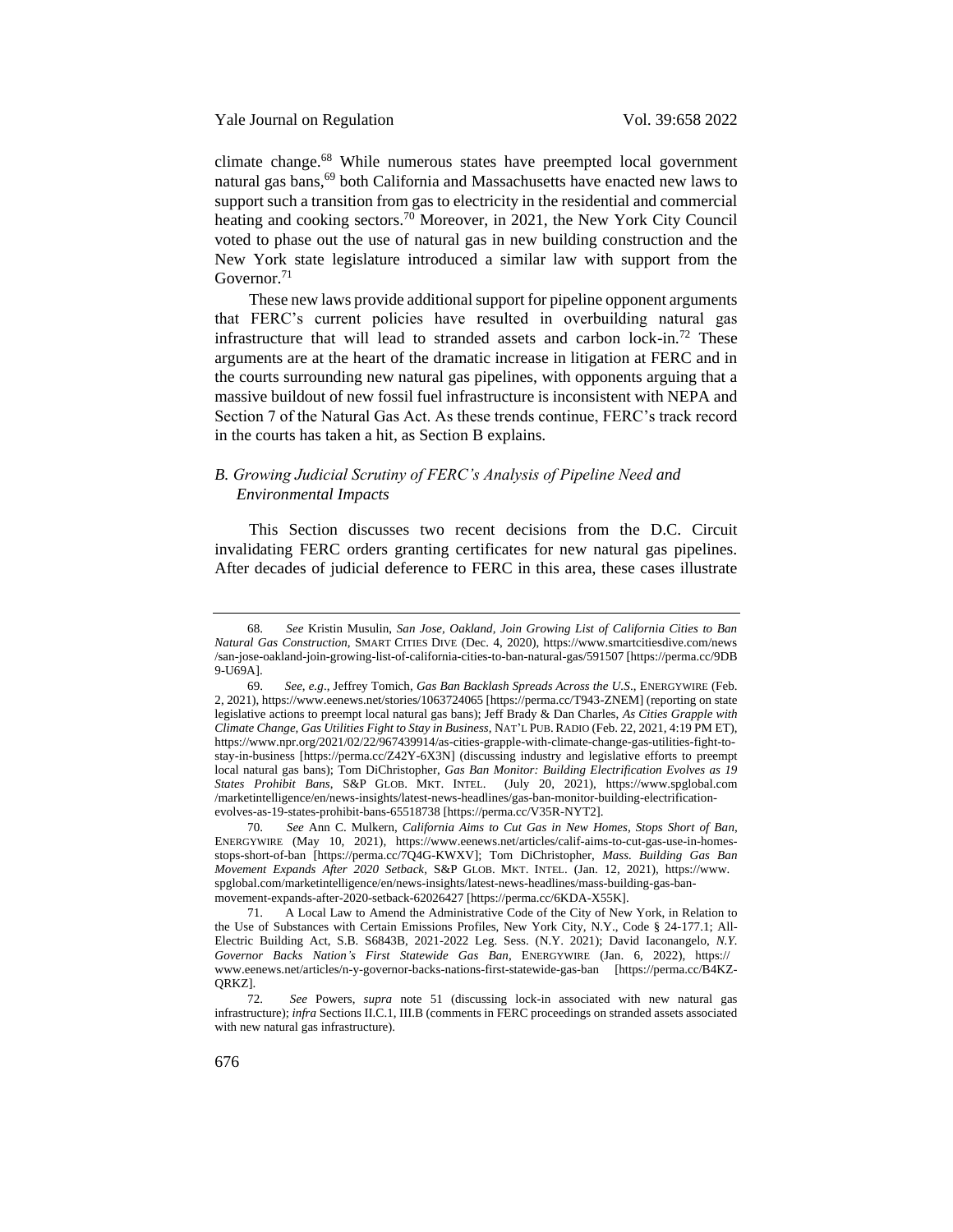the increasing judicial scrutiny of FERC's pipeline certificates, placing pressure on FERC to engage in a more critical analysis of both pipeline companies' evidence of market need, and the climate and environmental justice impacts of new pipelines.

First, in 2021, in *Environmental Defense Fund v. FERC*, the D.C. Circuit held that FERC violated Section 7 of the Natural Gas Act in granting a certificate of public convenience and necessity to Spire STL to construct a new natural gas pipeline in the St. Louis area.<sup>73</sup> It did so, not because FERC's NEPA analysis was inadequate, but because its analysis of project need was inadequate. The court began by setting forth FERC's own requirements in the 1999 Certificate Policy Statement for determining whether a new pipeline "is or will be required by the present or future public convenience and necessity."<sup>74</sup> According to the court, under the 1999 Certificate Policy Statement, FERC "first considers whether there is a market need for the proposed project" and, if so, "whether there will be adverse impacts on 'existing customers of the pipeline proposing the project, existing pipelines in the market and their captive customers, or landowners and communities affected by the route of the new pipeline.<sup>'"75</sup> If such adverse impacts on those stakeholders exist, then the Commission must balance the "evidence of public benefits to be achieved against the residual adverse effects" considering "all relevant factors."<sup>76</sup> The "market need" requirement is to ensure "that a project will not be subsidized by existing customers."<sup>77</sup>

As explained in Section I.A, under the 1999 Certificate Policy Statement, one way a company can establish a market need for a pipeline is through the existence of "precedent agreements," which are preconstruction contracts with the pipeline company to use the proposed pipeline. In this case, no shippers committed to the project, so Spire STL entered into a private agreement with one of its affiliate gas companies—Spire Missouri—for 87.5% of the pipeline's projected capacity.<sup>78</sup> When Spire STL applied to FERC for its certificate, it used the precedent agreement with its affiliate to establish the market need for the pipeline.<sup>79</sup> It also admitted in its application that because demand projections for the region were flat, the pipeline was not required to serve new natural gas load. Instead, the company cited other benefits associated with the new pipeline, including increased reliability and supply security as well as the elimination of reliance on propane in the region.<sup>80</sup> The Environmental Defense Fund and other

80. *Id*.

<sup>73.</sup> 2 F.4th 953, 976 (D.C. Cir. 2021).

<sup>74.</sup> *Id.* at 959 (quoting 15 U.S.C. § 717f(c)(1)(A) (2018), a subsection of the Natural Gas Act). 75. *Id*. (quoting Certification of New Interstate Natural Gas Pipeline Facilities, 88 FERC ¶ 61,227, 61,745 (1999)).

<sup>76.</sup> *Id*. (quoting Certification of New Interstate Natural Gas Pipeline Facilities, 88 FERC

 $\P(61,745)$ .

<sup>77.</sup> *Id*. (quoting Certification of New Interstate Natural Gas Pipeline Facilities, 88 FERC ¶ 61,747).

<sup>78.</sup> *Id*. at 963.

<sup>79.</sup> *Id*.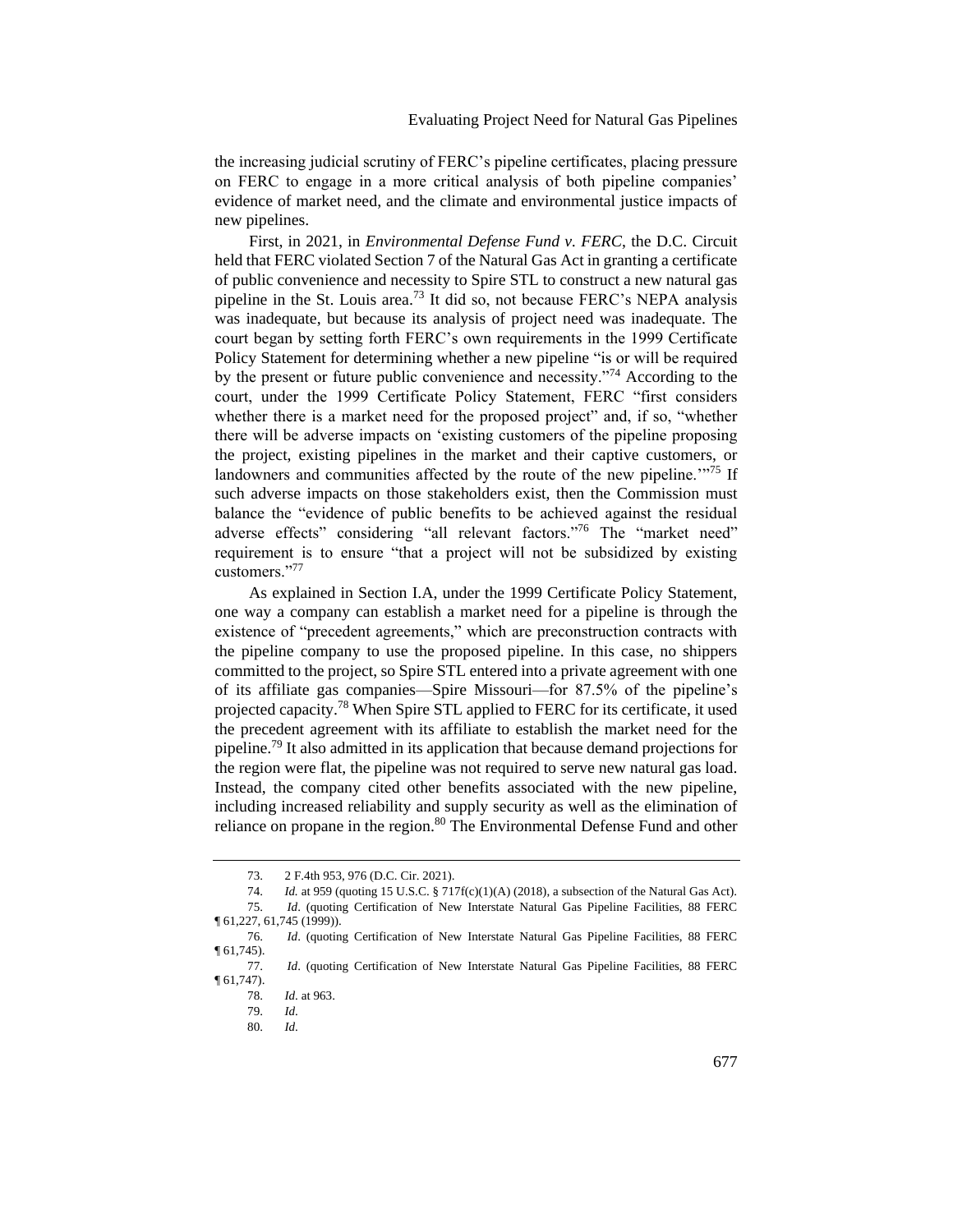parties challenged the certificate application at FERC on the grounds that the precedent agreement with an affiliate was insufficient evidence of market need, and that the company should undertake a market study to justify need.<sup>81</sup>

FERC granted the certificate, stating that it would not "second guess" Spire Missouri's "business decision" to enter into the precedent agreement with Spire STL, even though the companies were affiliates, which arguably undercuts any conclusion that this was an arms-length, market-based transaction.<sup>82</sup> On both FERC's initial order granting the certificate and its denial of a request for rehearing, Commissioners LeFleur and Glick dissented on grounds that the majority was "turning a blind eye" to warning signs in the record that there were primarily pipeline company business reasons, rather than market need, for the pipeline. These warning signs included the fact that natural gas demand in the region was flat; the only precedent agreement to support the application was with an affiliate company rather than resulting from an arms-length transaction; and that Spire STL would earn a fourteen percent return on equity for building the pipeline.<sup>83</sup> The dissenting Commissioners also contended Spire STL did not establish that the benefits of the pipeline outweighed the harms associated with the pipeline, which include adverse financial impacts on existing pipelines and customers and adverse environmental impacts on landowners and communities.<sup>84</sup>

On appeal, the D.C. Circuit agreed with the petitioners and held that FERC's order granting the pipeline certificate was arbitrary and capricious. The court acknowledged that precedent agreements can in some cases "demonstrate both market need and benefits that outweigh adverse effects of a new pipeline<sup>785</sup> but that they are not always sufficient to establish a pipeline "is or will be required by the present or future public convenience and necessity."<sup>86</sup> The court pointed out that nothing in FERC's Certificate Policy Statement suggests that a single precedent agreement between affiliates for less than the pipeline's full capacity is "conclusive proof of need" where there is no new load demand to meet, no finding that the pipeline would reduce costs, and no unaffiliated shippers subscribed to the pipeline. $87$  The court distinguished earlier cases where it had upheld the use of precedent agreements to establish need because, in those cases, the precedent agreements either were not alleged to be between affiliate companies or were supported by a market study to establish need.<sup>88</sup>

<sup>81.</sup> *Id*. at 963-64.

<sup>82.</sup> *Id*. at 965-67, 974-76 (quoting Spire STL Pipeline LLC, 164 FERC ¶ 61,085 (2018)).

<sup>83.</sup> *Id.* at 966-67; Order Issuing Certificates, 164 FERC at ¶ 61,085; Order on Rehearing, Spire STL Pipeline LLC, 169 FERC ¶ 61,134 (2019).

<sup>84.</sup> *Env't Def. Fund*, 2 F.4th at 966-67.

<sup>85.</sup> *Id*. at 972

<sup>86.</sup> *Id*. (quoting 15 U.S.C. § 717f(e)).

<sup>87.</sup> *Id*. at 973.

<sup>88.</sup> *See id.* at 974-75 (citing Minisink Residents for Env't Pres. & Safety v. FERC, 762 F.3d 97 (D.C. Cir. 2014); Myersville Citizens for a Rural Cmty. v. FERC, 783 F.3d 1301 (D.C. Cir. 2015); and Appalachian Voices v. FERC, No. 17-1271, 2019 WL 847199 (D.C. Cir., Feb. 19, 2019) (per curiam)).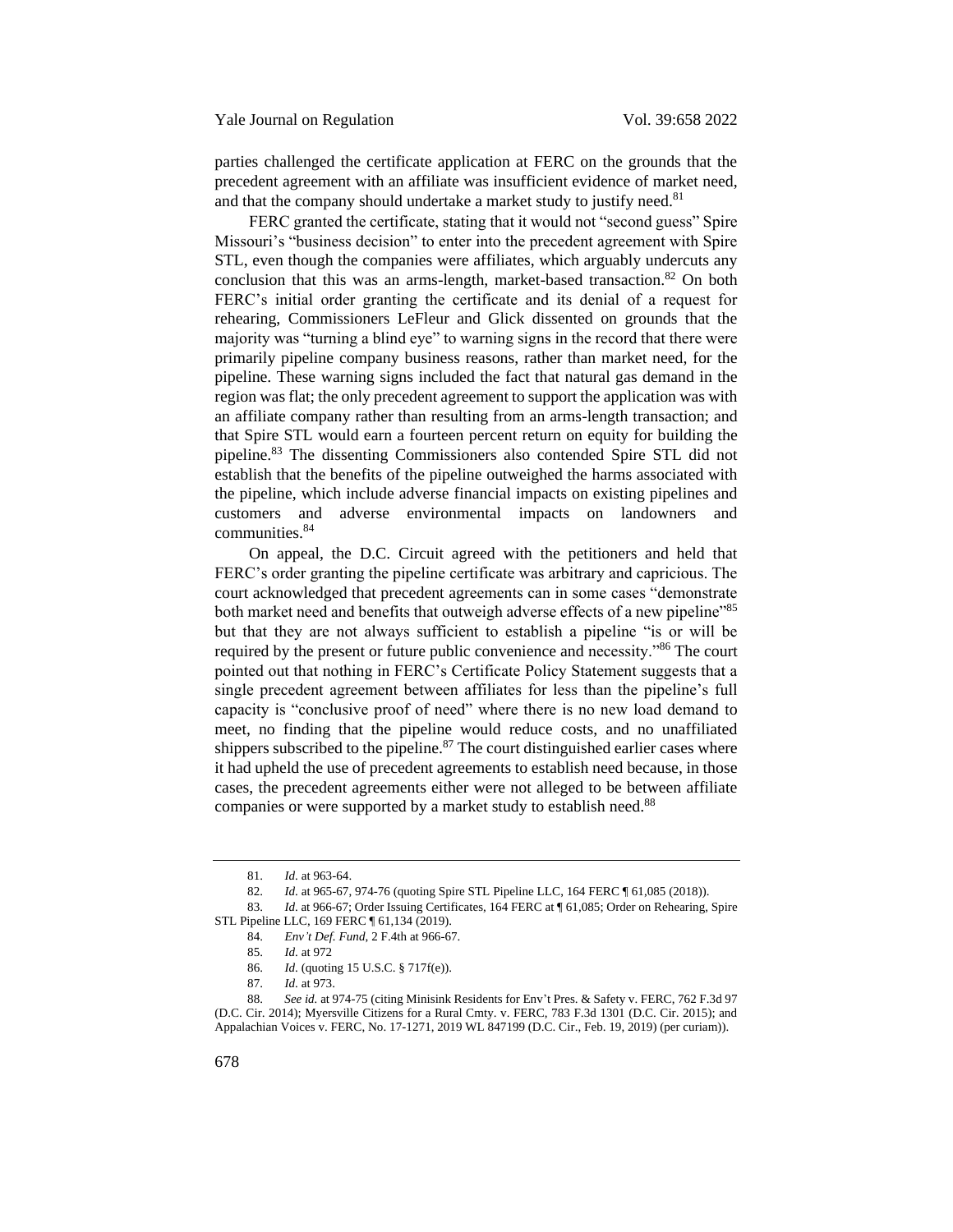# Evaluating Project Need for Natural Gas Pipelines

Moreover, the court found that the lack of evidence of market need served to undercut FERC's conclusions that the pipeline's benefits outweighed the potential harms to existing pipelines, captive customers, landowners, and other stakeholders. In this regard, the court stated that while the Commission had "broad discretion" to balance the benefits and costs, that discretion "may not go entirely unchecked."<sup>89</sup> In this case, according to the court, FERC "failed to seriously engage with the questions of whether these benefits were real or illusory, given that it took the position that it would 'not second guess the business decisions' of the pipeline shipper in this case."<sup>90</sup> As a remedy, the court vacated the certificate for the pipeline, which had already been constructed and placed in service.<sup>91</sup> Not surprisingly, this prompted an immediate flurry of filings at FERC and the D.C. Circuit regarding whether the pipeline should be shut down immediately in compliance with the court's order or be allowed to continue to operate on an emergency basis for the winter, thus raising again the issue of how much of a "need" there was for the pipeline in the first place.<sup>92</sup> In December 2021, FERC granted Spire STL a temporary certificate to continue natural gas service to the region while FERC considered the issues on remand from the D.C. Circuit decision.<sup>93</sup>

The *Environmental Defense Fund* case illustrates how courts are growing skeptical of FERC's extreme deference to pipeline companies' desire to build new fossil fuel infrastructure in an age of energy transition and climate change. While this case did not expressly raise the issue of climate change and the environmental harms associated with natural gas pipelines, the backdrop of the case is one where pipeline companies continue to attempt to increase profits through building new, long-lived fossil fuel infrastructure despite growing evidence that such projects are not in the present or future public convenience and necessity.

This conclusion regarding courts' increased skepticism of FERC's assessment of public convenience and necessity under the Natural Gas Act is bolstered by another case from 2021 that, unlike the prior case, expressly involved climate and environmental issues. In *Vecinos para el Bienstar de la* 

<sup>89.</sup> *Id*. at 975.

<sup>90.</sup> *Id*. at 975-76 (quoting Spire STL Pipeline LLC, 164 FERC ¶ 61,085 (2018))

<sup>91.</sup> *Id*. at 976-77.

<sup>92.</sup> *See*, *e.g.*, Catherine Morehouse, *FERC Requests More Evidence of Reliability Impacts as*  Spire STL Pipeline Seeks Temporary Approval, UTIL. DIVE (Aug. 10, https://www.utilitydive.com/news/ferc-requests-more-evidence-of-reliability-impacts-as-spire-stlpipeline-se/604687 [https://perma.cc/JR97-SRL2] (discussing the aftermath of the D.C. Circuit decision and Spire STL's efforts to maintain pipeline operations); Miranda Willson, *D.C. Circuit Battle Escalates Over FERC Pipeline Approval*, ENERGYWIRE (Aug. 26, 2021, 7:09 AM EDT) (on file with author) (discussing filings in the D.C. Circuit over whether the court should allow the pipeline to keep operating despite its revocation of the certificate of public convenience and necessity).

<sup>93.</sup> *See* Spire STL Pipeline LLC, 177 FERC ¶ 61,147 (2021); *see also* Spire STL Pipeline LLC, 176 FERC ¶ 61,160 (2021) (issuing an earlier temporary certificate); Daniel Moore, *Energy Regulator Allows Spire Gas Pipeline to Run This Winter*, BLOOMBERG L. (Dec. 3, 2021), https://news. bloomberglaw.com/environment-and-energy/energy-regulator-allows-spire-gas-pipeline-to-run-thiswinter [https://perma.cc/UA2F-3NV2].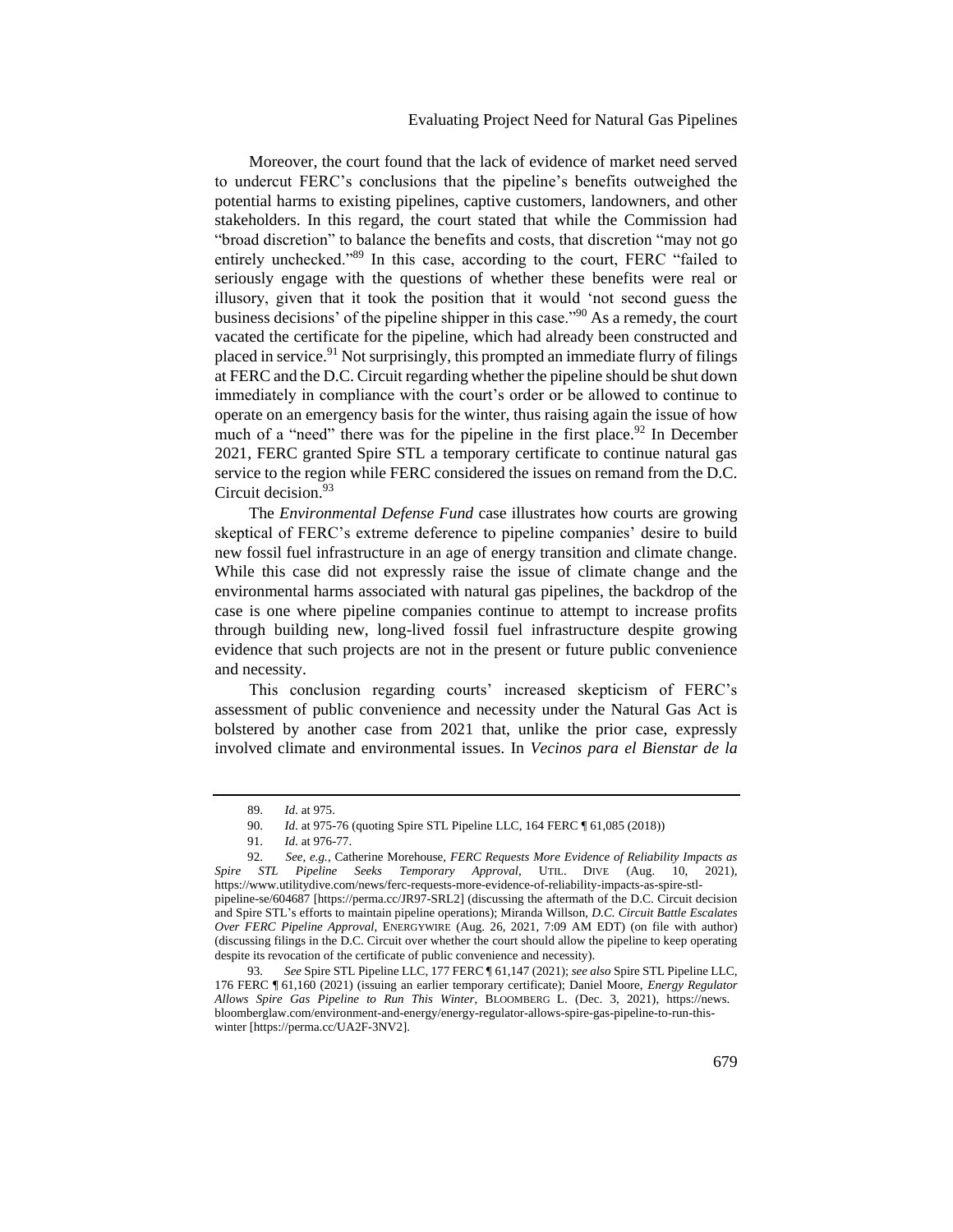<span id="page-22-0"></span>*Communidad Costera v. FERC*, the D.C. Circuit reviewed FERC's decision to authorize construction and operation of three LNG export terminals in Texas under Section 3 of the Natural Gas Act,  $94$  and two 135-mile pipelines carrying natural gas to one of those terminals under Section 7 of the Natural Gas Act.<sup>95</sup> The petitioners alleged that FERC failed to adequately consider the impacts of the proposed projects on climate change and impacted environmental justice communities, thus violating both NEPA and the Natural Gas Act.<sup>96</sup> In its decision, the court agreed, finding that FERC had acted in an arbitrary and capricious manner in granting the certificates.<sup>97</sup>

Regarding the climate analysis in the EIS prepared to satisfy NEPA, FERC had quantified the GHG emissions associated with the projects and found that construction and operation would increase GHG emissions and "contribute incrementally to future climate change impacts."<sup>98</sup> FERC also stated, however, that it could not determine the significance of the projects' contribution to climate change because there was no "universally accepted methodology" to make that determination, and thus it was not possible to determine the local or regional climate impacts of the project.<sup>99</sup> The petitioners argued that FERC could have used the social cost of carbon or another generally accepted methodology to conduct an analysis and that its failure to address that issue in the EIS violated NEPA.

Specifically, petitioners pointed to 40 C.F.R. § 1502.21(c), which requires that "[i]f . . . information relevant to reasonably foreseeable significant adverse impacts cannot be obtained . . . because the means to obtain it are not known, the agency shall include within the environmental impact statement . . . [t]he agency's evaluation of such impacts based on theoretical approaches or research methods generally accepted in the scientific community."<sup>100</sup> The court agreed with petitioners that FERC violated NEPA on grounds that the agency was required to use the social cost of carbon, a range of rates, or its own criteria "for assessing the significance of the projected costs of the projects' greenhouse gas emissions" or explain why the regulation did not require it to do so.<sup>101</sup>

<sup>94.</sup> Section 3 of the Natural Gas Act grants FERC authority to approve LNG import and export terminals that are consistent with the "public interest." 15 U.S.C. § 717b(a), (e) (2018). For a discussion of potential self-imposed limits on FERC's jurisdiction over LNG facilities, see Miranda Willson, *"Major Gap." Gas Industry FERC Petitions Stoke NEPA Concerns*, ENERGYWIRE (Sept. 22, 2021, 6:23 AM EST), https://www.eenews.net/articles/major-gap-gas-industry-ferc-petitions-stoke-nepa-concerns [https://perma.cc/H4AQ-5WTJ].

<sup>95.</sup> Vecinos para el Bienstar de la Communidad Costera v. FERC, 6 F.4th 1321, 1325 (D.C. Cir. 2021).

<sup>96.</sup> *Id.* at 1328-31.

<sup>97.</sup> *Id*. at 1331.

<sup>98.</sup> *Id*. at 1328.

<sup>99.</sup> *Id*.

<sup>100.</sup> *Id*. (quoting 40 C.F.R. § 1502.21(c)).

<sup>101.</sup> *Id*. at 1329-30. As for the environmental justice analysis in the EIS, the Commission evaluated the projects' impacts on low-income and minority communities within a two-mile radius of the project site but not similar communities further away. The court agreed with petitioners that the two-mile limit "was arbitrary, given its determination that environmental effects from the projects would extend well beyond two miles from the project sites." *Id*. at 1330-31.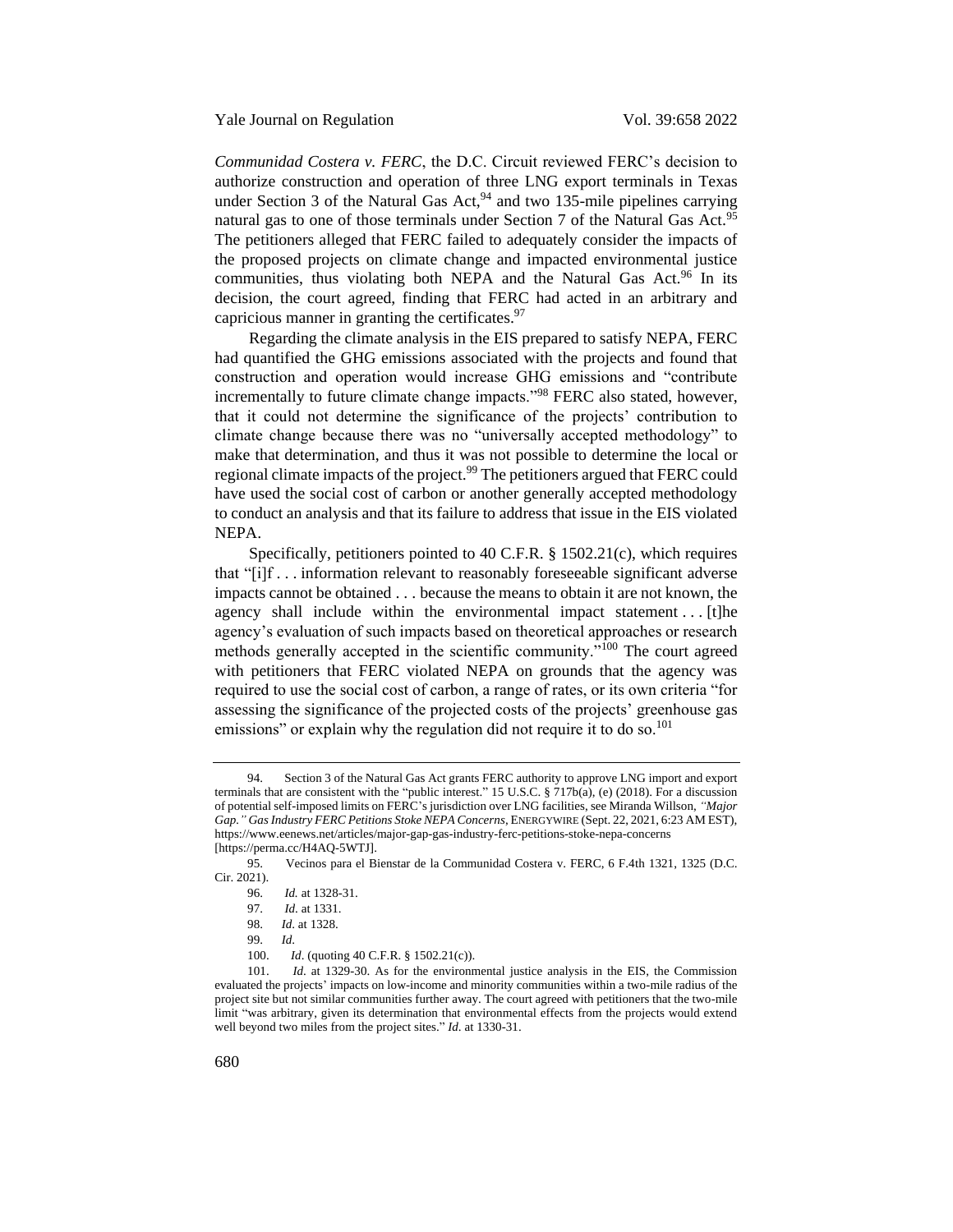Moreover, the court held that FERC's failure to adequately analyze the climate impacts of the project resulted in a violation not only of NEPA, but also of Sections 3 and 7 of the Natural Gas Act. The court held that FERC had relied on its faulty NEPA analysis to conclude that the pipeline was "in the public convenience and necessity" and the LNG terminals were "not inconsistent with the public interest."<sup>102</sup> Thus, FERC was required to reconsider these determinations under Sections 3 and 7 of the Natural Gas Act along with its NEPA analysis of climate impacts associated with the projects.<sup>103</sup>

Together, these two cases show the D.C. Circuit becoming increasingly skeptical of FERC's failure to adequately evaluate the economic need and climate impacts associated with natural gas infrastructure projects. Recent policy developments regarding clean energy transition support this skepticism. As discussed above, a growing number of states have adopted clean energy standards that require utilities to source up to one hundred percent of their electricity from renewable or zero-carbon energy resources such as wind, solar, hydropower, and nuclear energy by 2035 or 2050, with interim targets before then. While the commercial development of carbon capture and storage (CCS) technologies may allow for the continued use of some natural gas in the electricity sector without the associated carbon emissions, the costs and timeline for such development remain uncertain.

Even if CCS becomes commercially viable such that it will allow the continued use of natural gas to generate electricity, state and local policy developments outside of the electricity sector will continue to diminish the longterm need for new natural gas infrastructure. For instance, as described above, state and local governments in many parts of the country are working to reduce and ultimately eliminate the use of natural gas for heating and cooking in new buildings in favor of carbon-free electricity.

There remains a significant question, completely unaddressed by FERC at the present time, regarding how to balance a potential short-term need for new natural gas infrastructure against the concerns that such infrastructure will become obsolete before the end of its useful life. FERC's actions, which have generally minimized or ignored federal and state policy responses to the climate impacts of long-lived natural gas infrastructure, result in FERC failing to adequately evaluate both the market need for projects and their environmental impacts.<sup>104</sup> This in turn arguably violates both Section 7 of the Natural Gas Act as well as Sections 4 and 5 of the Natural Gas Act governing just and reasonable rates, as discussed in Part III. The adverse court decisions discussed in this Section provide helpful context for FERC's efforts to update its 1999 Certificate Policy Statement, which are discussed in Section C.

<sup>102.</sup> *Id*. at 1331 (quoting Texas LNG Brownsville LLC, 169 FERC ¶ 61,130 (2019) and Rio Grande LNG, LLC, 169 FERC ¶ 61,131 (2019).

<sup>103.</sup> *Id*.

<sup>104.</sup> For another analysis of why FERC's failure to evaluate climate impacts of pipelines violates Section 7 of the Natural Gas Act, see Webb, *supra* not[e 20.](#page-7-1)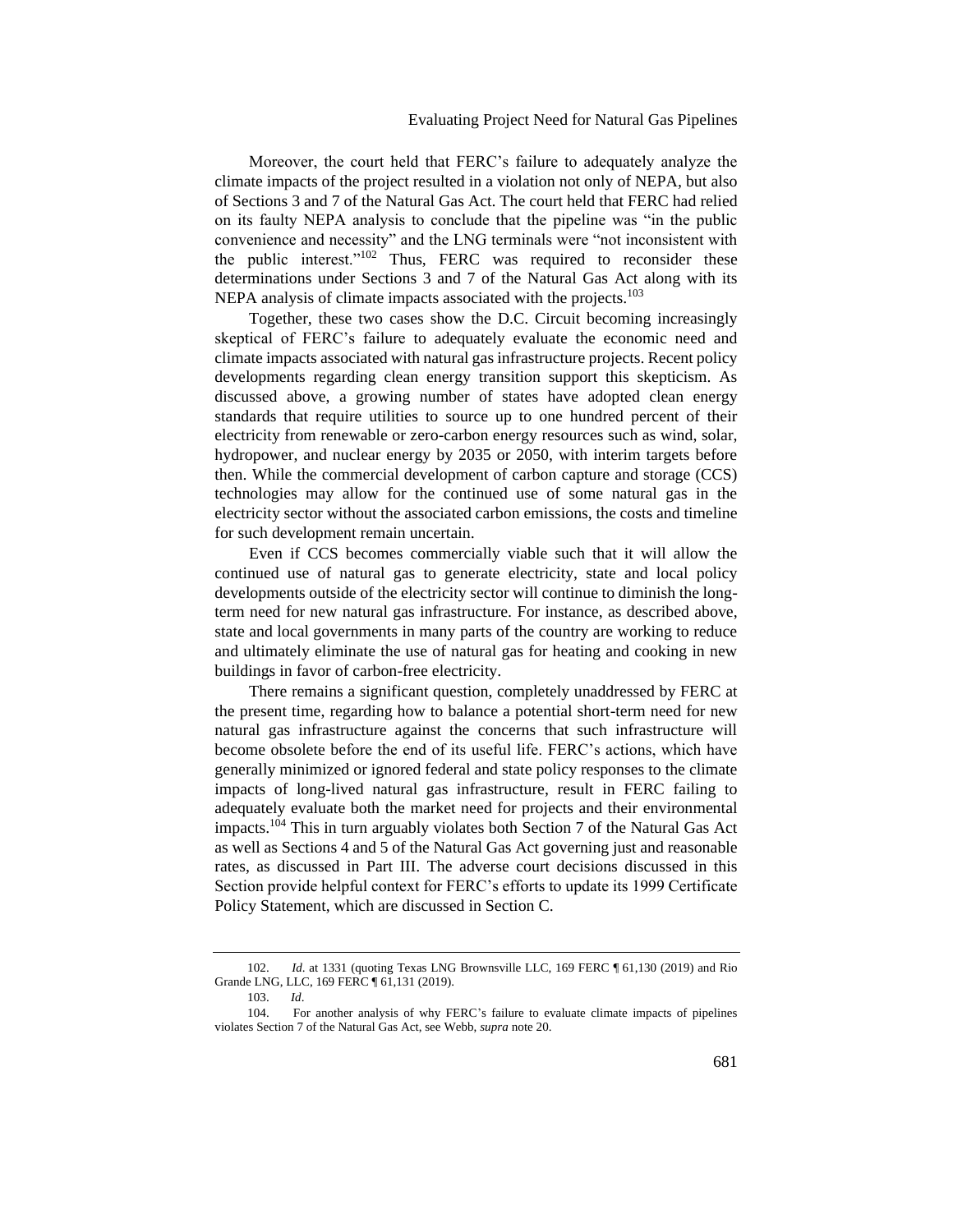# <span id="page-24-0"></span>*C. FERC Actions to Update its 1999 Certificate Policy Statement and Stakeholder Comments*

Since 2018, FERC has sought input from the regulated community, experts and advocacy groups, and the public as to whether it should revise its 1999 Certificate Policy Statement. The remainder of this Section details FERC's two notices of inquiry associated with the Policy Statement and the issuance of its Updated Certificate Policy Statement in February 2022.

### <span id="page-24-1"></span>1. FERC's 2018 and 2021 Notices of Inquiry and Comments Received

In April 2018, FERC issued a Notice of Inquiry (the 2018 Notice of Inquiry) "to examine its policies in light of changes in the natural gas industry and increased stakeholder interest in how it reviews natural gas pipeline proposals."<sup>105</sup> FERC sought comments from stakeholders regarding (1) the use of precedent agreements to demonstrate project need; (2) eminent domain and landowner interests; (3) evaluation of project alternatives and environmental effects; and  $(4)$  the efficiency and effectiveness of the certificate process.<sup>106</sup> After the close of the comment period three months later, during which time FERC received numerous substantive comments,<sup>107</sup> FERC took no further action on the Notice of Inquiry. Then, in February 2021, after the Senate confirmation of two new commissioners and President Biden's appointment of Richard Glick as FERC chairman, FERC "reopened" its review of the 1999 Certificate Policy Statement and sought additional comments.<sup>108</sup> In the announcement of the new inquiry (the 2021 Notice of Inquiry), Commissioner Glick stated that "it's important to recognize that many changes have occurred since our initial inquiry three years ago."<sup>109</sup>

The 2021 Notice of Inquiry listed the following areas for stakeholder comment, which were similar, but not identical, to the areas for comment in the 2018 notice: (1) potential adjustments to determination of need; (2) eminent domain and landowner interests; (3) consideration of environmental impacts; (4) efficiency of FERC's review process; and (5) consideration of effects on environmental-justice communities.<sup>110</sup> Not surprisingly, FERC received a

<sup>105.</sup> Certification of New Interstate Natural Gas Facilities, 163 FERC ¶ 61,042 (2018) (notice of inquiry).

<sup>106.</sup> *Id*. at ¶ 1.

<sup>107.</sup> For a detailed summary of the comments to the 2018 Notice of Inquiry, see TIERNEY, *supra*  note [33.](#page-9-1)

<sup>108.</sup> Certificate of New Interstate Gas Facilities, 174 FERC ¶ 61,125 (2021) (notice of inquiry); *see also* CONG. RSCH. SERV. *supra* note [31,](#page-9-0) at 22-24 (discussing this notice of inquiry on revising the Certificate Policy Statement and the solicitation of comments on the same).

<sup>109.</sup> *FERC Revisits Review of Policy Statement on Interstate Natural Gas Pipeline Proposals*, FED. ENERGY REGUL. COMM'N (Feb. 18, 2021), https://www.ferc.gov/news-events/news/ferc-revisitsreview-policy-statement-interstate-natural-gas-pipeline-proposals [https://perma.cc/YVR9-JSKK].

<sup>110.</sup> Certificate of New Interstate Gas Facilities, 174 FERC  $\parallel$  61,125,  $\parallel$  1 (2021) (notice of inquiry).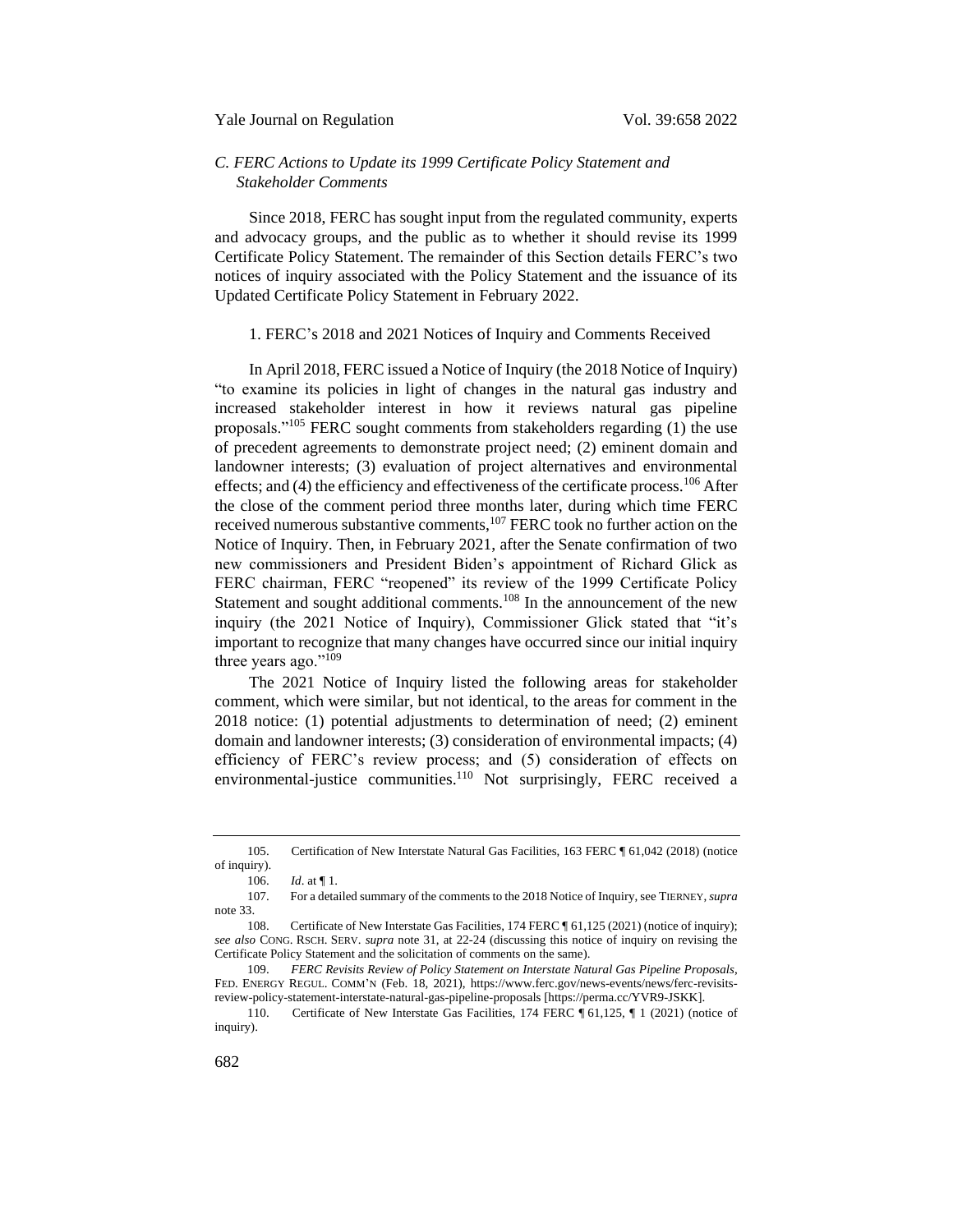significant number of comments to its 2021 notice from natural gas interests, landowners, environmental groups, and other stakeholders.<sup>111</sup>

Numerous comments submitted in response to the 2021 Notice of Inquiry raised concerns regarding the 'limited scope of information used by FERC to establish project need. For instance, the New Jersey Division of Rate Counsel filed comments stating that since the time of FERC's 2018 Notice of Inquiry, "there have been substantial shifts in public policy at the federal and state levels. As a result, the need for a rigorous assessment of project need—both at present and over the service life of the proposed project—has become more urgent. The need assessment should include an examination of how an applicant's pipeline proposal fits with—if not advances the achievement of—these new federal and state policies."<sup>112</sup> The New Jersey comments went on to cite President Biden's January 2021 executive order directing the creation of a federal plan to create a carbon-free electricity sector by 2035, and state clean energy policies in New Jersey and elsewhere that may make many new natural gas pipelines obsolete.<sup>113</sup>

Other stakeholders provided detailed comments on how FERC should take these market and policy changes into account, broaden its project need analysis to include regional infrastructure issues and state decarbonization policies, and take other steps to create a more robust market need analysis beyond precedent agreements for individual pipelines to ensure new pipelines are in the present or future public convenience and necessity. $1^{14}$  Some of these specific proposals are discussed in detail in Section III.B.

<span id="page-25-0"></span><sup>111.</sup> *See* Updated Policy Statement on Certification of New Natural Gas Facilities, *supra* note [14,](#page-4-0) at ¶ 19 (stating that FERC received "more than 35,000 comments, including more than 150 unique comment letters, from a diverse range of stakeholders" in response to the 2021 Notice of Inquiry).

<sup>112.</sup> New Jersey Division of Rate Counsel, Supplemental Comments on the Certification of New Interstate Natural Gas Facilities 4-8 (May 26, 2021), https://elibrary.ferc.gov/eLibrary /docinfo?accession\_number=20210526-5230 [https://perma.cc/WBB8-G3XV].

<sup>113.</sup> *Id*. at 4-8; *see also* Exec. Order No. 14,008, 86 Fed. Reg. 7,619 (Feb. 1, 2021).

<sup>114.</sup> *See*, *e.g.*, Comments of Susan F. Tierney, *supra* note 60, at 5 (setting forth reasons why FERC must conduct more "fulsome" reviews of whether a natural gas pipeline is needed and enclosing a report detailing the same); Environmental Defense Fund, Comments on the Certification of New Interstate Natural Gas Facilities, *supra* note 50; Institute for Policy Integrity, Comments on Certification of New Interstate Natural Gas Facilities (May 26, 2021), https://elibrary.ferc.gov/eLibrary/docinfo?accession \_number=20210526-5201 ; The Niskanen Center and Affected Landowners, Motion to Intervene and Joint Comments on the Commission's Renewed Notice of Inquiry on the Certification of New Interstate Natural Gas Facilities, *supra* note [55](#page-15-0) (contending that FERC's focus on precedent agreements with affiliates to establish market need under the 1999 Certificate Policy Statement has resulted in overbuilding natural gas infrastructure that has led to canceled pipelines, unnecessary costs, and adverse landowner impacts and does not adequately serve the public interest in light of today's market and policy landscape); Institute for Energy Economics and Financial Analysis, Comments on FERC's Certificate Policy Statement on New Fossil Gas Pipelines, *supra* note [49](#page-13-0) (discussing canceled pipelines; inadequate need assessments; and associated adverse impacts on ratepayers, the economy, and landowners); United States Environmental Protection Agency, Comment Letter on the Certification of New Interstate Natural Gas Facilities, at 1-3 (May 26, 2021), https://elibrary.ferc.gov/eLibrary/docinfo?accession\_number=20210526-5267 [https://perma.cc/44F9-FB34] (expressing concern about "carbon lock-in" and the potential for stranded assets under FERC's current approach and recommending that FERC broaden its market need approach to consider existing infrastructure, state energy transition and climate reduction policies); *see also* TIERNEY, *supra* note [33](#page-9-1) (providing a report filed with Tierney's comments detailing suggested changes to the 1999 Certificate Policy Statement including more robust evaluation of the costs of pipelines and a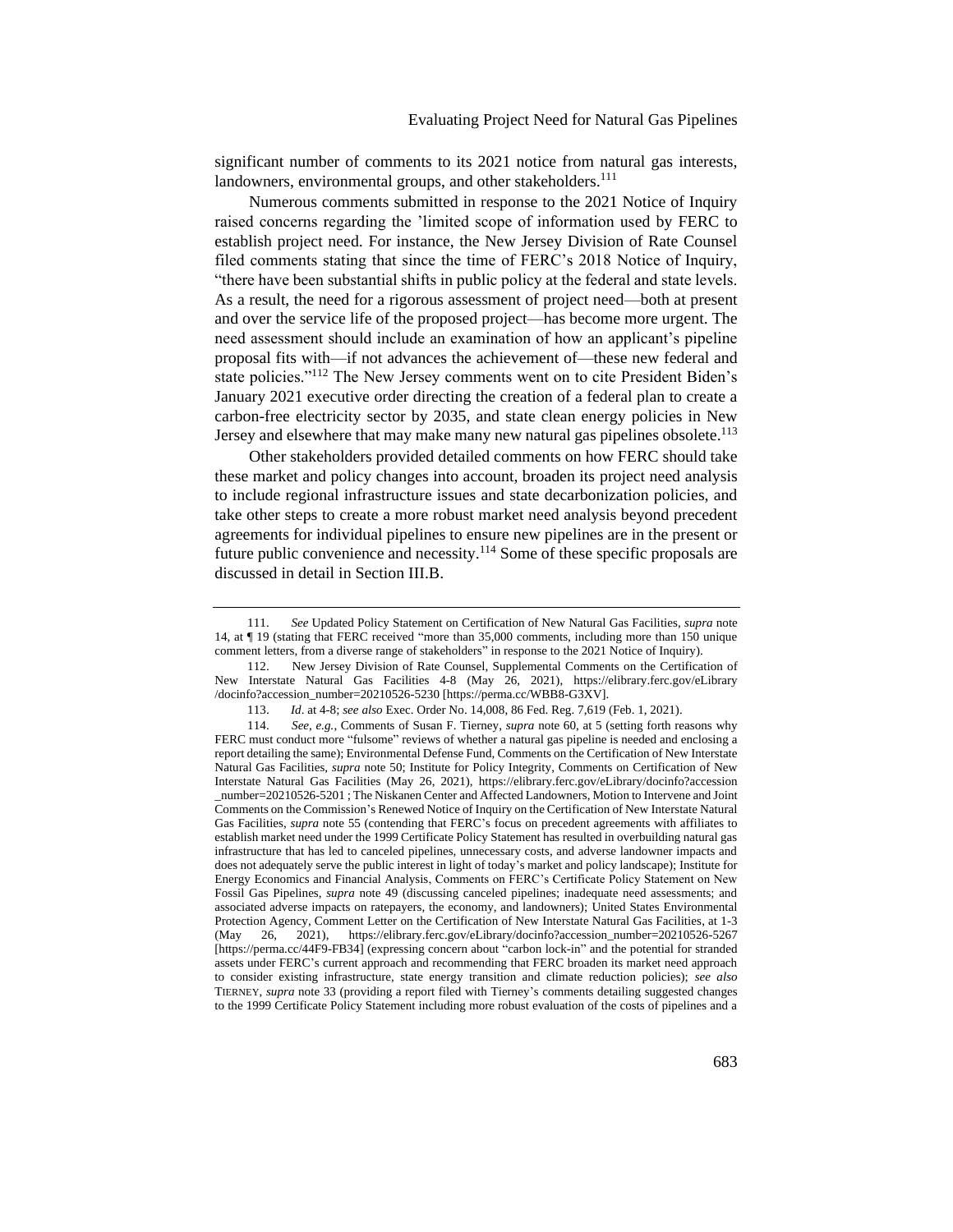Not surprisingly, natural gas companies and their supporters took a different view and submitted comments urging FERC to retain the 1999 Certificate Policy Statement.<sup>115</sup> These commentors also reminded the agency that the Natural Gas Act is focused on economic regulation, not environmental regulation, and thus GHG emissions or other environmental issues should not be a central part of the agency's analysis beyond compliance with NEPA.<sup>116</sup> These commenters also opposed FERC broadening its project need analysis to consider regional infrastructure needs, understandably wishing each pipeline to be considered in isolation.

# <span id="page-26-0"></span>2. FERC's Updated Certificate Policy Statement

The comment period closed in May 2021, and, in February 2022, FERC issued its Updated Policy on Certification of New Natural Gas Facilities (2022 Updated Certificate Policy Statement) on a  $3-2$  vote.<sup>117</sup> At the outset, FERC provided a history of the proceedings and recognized the significant changes that had occurred since the 1999 Certificate Policy Statement, including significant changes in natural gas markets, production, and technologies; increased focus of climate change and GHG emissions in FERC proceedings; increased judicial scrutiny of FERC pipeline decisions; an enhanced desire by the public to participate in FERC proceedings; and greater national recognition of the impacts

broader evaluation of relevant interests, including the ability of states to meet their energy policy goals and an assessment of regional infrastructure and energy needs); Suzanne Mattei & Tom Sanzillo, *FERC's Failure to Analyze Energy Market Forces: Risks to Ratepayers, Landowners, and the Overall Economy*, INST. FOR ENERGY ECON. & FIN. ANALYSIS (Dec. 2020), https://ieefa.org/wp-content/ uploads/2020/12/FERCs-Failure-to-Analyze-Energy-Market-Forces\_December-2020.pdf [https://perma.cc/8ZNJ-F7YS] .

<sup>115.</sup> *See* Updated Policy Statement on Certification of New Natural Gas Facilities, *supra* note [14,](#page-4-0) at ¶ 21 (stating that regulated entities and trade associations were "nearly unanimous" in their support of retaining the 1999 Certificate Policy Statement on the issue of determining public need for new pipeline facilities).

<sup>116.</sup> *See*, *e.g.*, Natural Gas Supply Association, Comments on the Certification of New Interstate Natural Gas Facilities, at 3 (May 26, 2021) https://elibrary.ferc.gov/eLibrary/docinfo?accession\_numbe r=20210526-5235 [https://perma.cc/N69M-HF6J] (urging FERC to retain the 1999 Certificate Policy Statement and stating that the Natural Gas Act's focus is on economic regulation rather than on environmental regulation); Interstate Natural Gas Association of America, Comments on the Certification of New Interstate Natural Gas Facilities, (May 26, 2021), https://elibrary.ferc.gov/eLibrary/docinfo? accession\_number=20210526-5167 [https://perma.cc/XMR9-AFWT] (same); Enbridge Gas Pipelines, Initial Comments on the Certification of New Interstate Natural Gas Facilities (May 26, 2021), https://elibrary.ferc.gov/eLibrary/docinfo?accession\_number=20210526-5225 [https://perma.cc/2EZ3- VGT8] (same); Comments of U.S. Chamber of Commerce, Comment Letter on the Certification of New Interstate Natural Gas Facilities, at 8-11 (May 26, 2021), https://elibrary.ferc.gov/eLibrary/docinfo ?accession\_number=20210526-5255 (highlighting the economic focus of the Natural Gas Act urging FERC not to inject additional environmental analysis into its Section 7 proceedings in any changes to the 1999 Certificate Policy Statement); *see also* TIERNEY, *supra* not[e 33](#page-9-1) (summarizing the comments on the 2018 Notice of Inquiry from natural gas interests that were very similar to those submitted in 2021).

<sup>117.</sup> Updated Policy Statement on Certification of New Natural Gas Facilities, *supra* note [14.](#page-4-0) *See also* Ethan Howland, *FERC Expands Criteria for Reviewing Gas Infrastructure Proposals, Outlines GHG Framework*, UTIL. DIVE (Feb. 18, 2022), https://www.utilitydive.com/news/ferc-criteria-reviewinggas-infrastructure-pipeline-proposals/619092/ [https://perma.cc/2HEJ-24Z6]; Miranda Willson, *FERC Issues Historic Overhaul of Pipeline Approvals*, ENERGYWIRE (Feb. 18, 2022), https://www.eenews.net/ articles/ferc-issues-historic-overhaul-of-pipeline-approvals [https://perma.cc/XFK8-KQD8].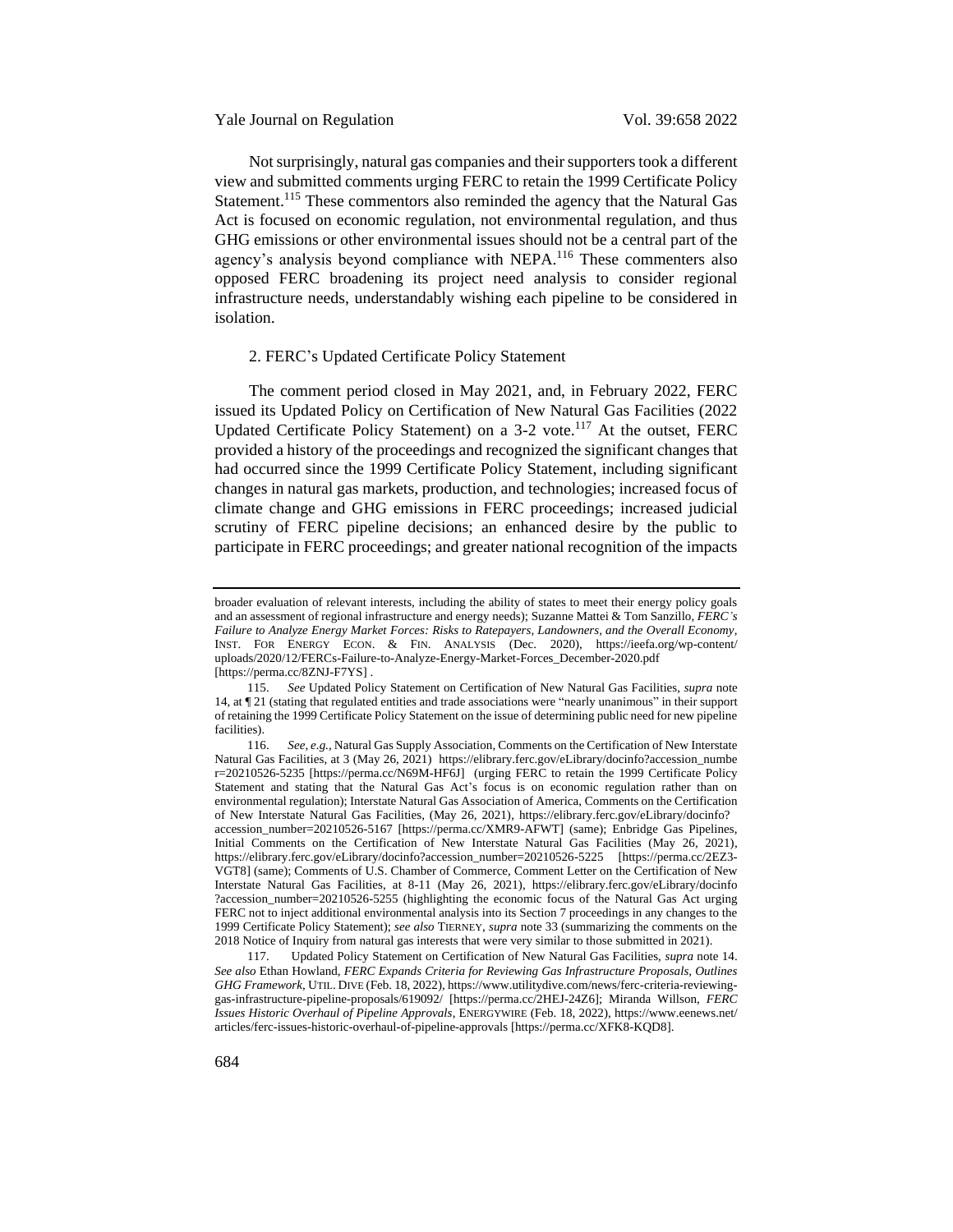of proposed pipelines on landowners, communities, and environmental justice and equity values.<sup>118</sup>

After summarizing the comments submitted by stakeholders, $119$  the Commission stated that its "goals and objectives" associated with the 2022 Updated Certificate Policy Statement remain consistent with the 1999 Certificate Policy Statement but "provide a more comprehensive analytical framework for its decision-making process."<sup>120</sup> It noted that, as in the past, it "will weigh the public benefits of a [pipeline] proposal, the most important of which is the need that will be served by the project, against its adverse impacts."<sup>121</sup> Thus, "[t]o demonstrate that a project is required by the public convenience and necessity, an applicant must first establish the project is needed."<sup>122</sup> The Commission stated the expectations and requirements for applicants to establish project need "have evolved over time" and recognized that "in practice, the Commission has relied almost exclusively on precedent agreements to establish project need."<sup>123</sup> The Commission then stated that it could no longer "adequately assess project need without also looking at evidence beyond precedent agreements" and that "affiliate precedent agreements will generally be insufficient to demonstrate need," citing the *Environmental Defense Fund* case.<sup>124</sup>

The Commission detailed the types of evidence of project need applicants could provide beyond precedent agreements, including "how the gas to be transported by the proposed project will ultimately be used, why the project is needed to serve that use, and the expected utilization rate of the proposed project."<sup>125</sup> The Commission also gave examples of evidence of project need such as market studies, publicly available information from government or third parties showing projections of market growth, load growth profiles, gas supply portfolios, evidence of policy and regulatory developments, projected lower natural gas prices for customers resulting from increased competition, and evidence of alternatives to the proposed project.<sup>126</sup> The Commission stated that it would evaluate, on a case-by-case basis, how much evidence beyond precedent agreements would be required and warned that the absence of such evidence "may prevent an applicant from meeting its burden to demonstrate that a project is needed." $127$  If an applicant fails to meet its burden of demonstrating project need, the Commission "will not undertake any further consideration of the project's benefits or adverse effects."<sup>128</sup> Nowhere in its updated analysis of

|             | Updated Policy Statement on Certification of New Natural Gas Facilities, <i>supra</i> note 14, |
|-------------|------------------------------------------------------------------------------------------------|
| at ¶ 12-16. |                                                                                                |
| 110         | <i>IJ</i> o+ 111 20 40                                                                         |

- 119. *Id*. at ¶¶ 20-49. 120. *Id*. at ¶¶ 50-51.
- 121. *Id*. at ¶ 52.
- 122. *Id*. at ¶ 53.
- 123. *Id*.
- 124. *Id*. at ¶ 54 n.173.
- 125. *Id*. at ¶ 55.
- 126. *Id*. at ¶¶ 55-59.
- 127. *Id*. at ¶¶ 60-62.
- 128. *Id.* at ¶ 61.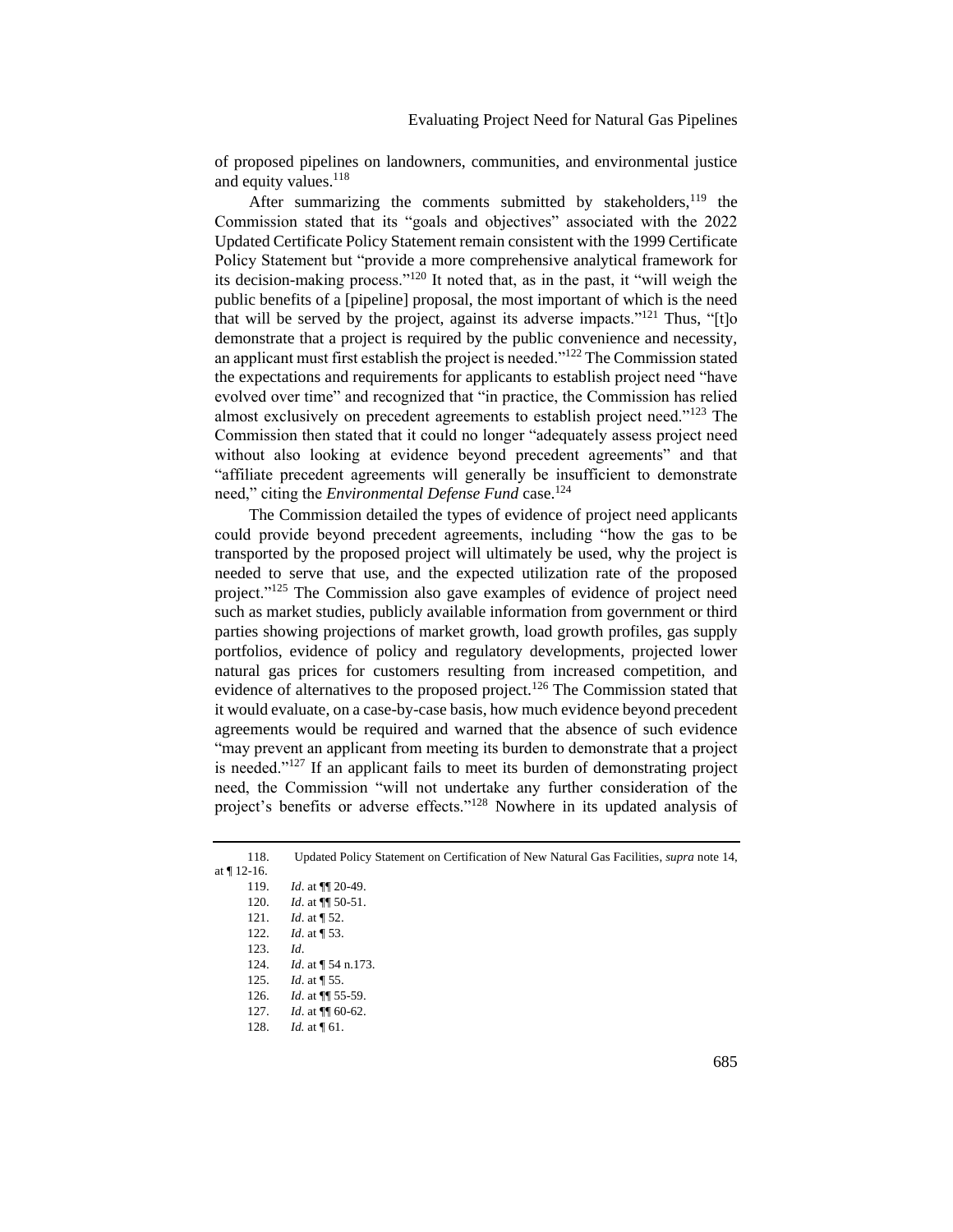project need did the Commission make specific reference to the use of state or federal climate policies as evidence of project need or lack thereof, other than to reference the relevance of "policy and regulatory developments."<sup>129</sup>

The Commission then detailed how it would evaluate adverse effects in determining whether to issue a certificate for a project, focusing on "(1) the interests of the applicant's existing customers; (2) the interests of existing pipelines and their captive customers; (3) environment interests; and (4) the interests of landowners and surrounding communities, including environmental justice communities."<sup>130</sup> The Commission did not make significant changes regarding the economic interests of the applicant's customers, other pipelines, and other pipelines' customers.<sup>131</sup> However, regarding environmental interests, the Commission stated that changes were needed from the 1999 Certificate Policy Statement and that, going forward, it would consider environmental impacts, including GHG emission and impacts on environmental justice communities, as part of both its NEPA analysis and its public interest determination under the Natural Gas Act.<sup>132</sup> It stated that the Commission "expects applicants to structure their protects to avoid, or minimize, potential adverse environmental impacts" and that the Commission would use its authority under the Natural Gas Act to deny an application based on failure to mitigate environmental impacts or to condition the certificate on additional mitigation measures.<sup>133</sup> Regarding landowner impacts, the Commission indicated that its analysis would be "more expansive" than in prior years, and that it was "committed to ensuring that environmental justice and equity concerns are better incorporated into our decision-making processes."<sup>134</sup>

The 2022 Updated Certificate Policy Statement was subject to strong dissenting opinions by Commissioners Danly and Christie, each of which focused their ire primarily on the Commission's new policy of giving greater weight to environmental impacts in general and GHG emissions in particular in determining whether a project is or will be required by the present or future public convenience and necessity. Commissioner Danly stressed the limits of the Commission's regulatory authority under the Natural Gas Act, and warned that NEPA did not extend that jurisdiction to allow FERC to deny a certificate or

<sup>129.</sup> *Id*. at ¶ 59.

<sup>130.</sup> *Id*. at ¶ 62.

<sup>131.</sup> *Id*. at ¶¶ 63-70.

<sup>132.</sup> *Id*. at ¶¶ 71-76.

<sup>133.</sup> *Id*. at ¶¶ 74-76. The Commission also referenced a separate policy statement issued the same day as the Updated Policy Statement explaining how FERC would evaluate project-related GHG emissions. *Id*. at ¶ 76; *see* Interim Policy Statement, Consideration of Greenhouse Gas Emissions in Natural Gas Infrastructure Project Reviews, Dkt. No. PL21-3-000 (Feb. 18, 2021), https://www.ferc.gov/media/pl21-3-000 [https://perma.cc/V3HB-XNYD].

<sup>134.</sup> Updated Policy Statement on Certification of New Natural Gas Facilities, *supra* note [14,](#page-4-0) at ¶¶ 78-79. Later in the Updated Policy Statement, the Commission provided additional details regarding what would be evaluated as part of this more "expansive" review of landowner impacts and how it would address impacts to environmental justice communities. *See id*. at ¶¶ 81-93.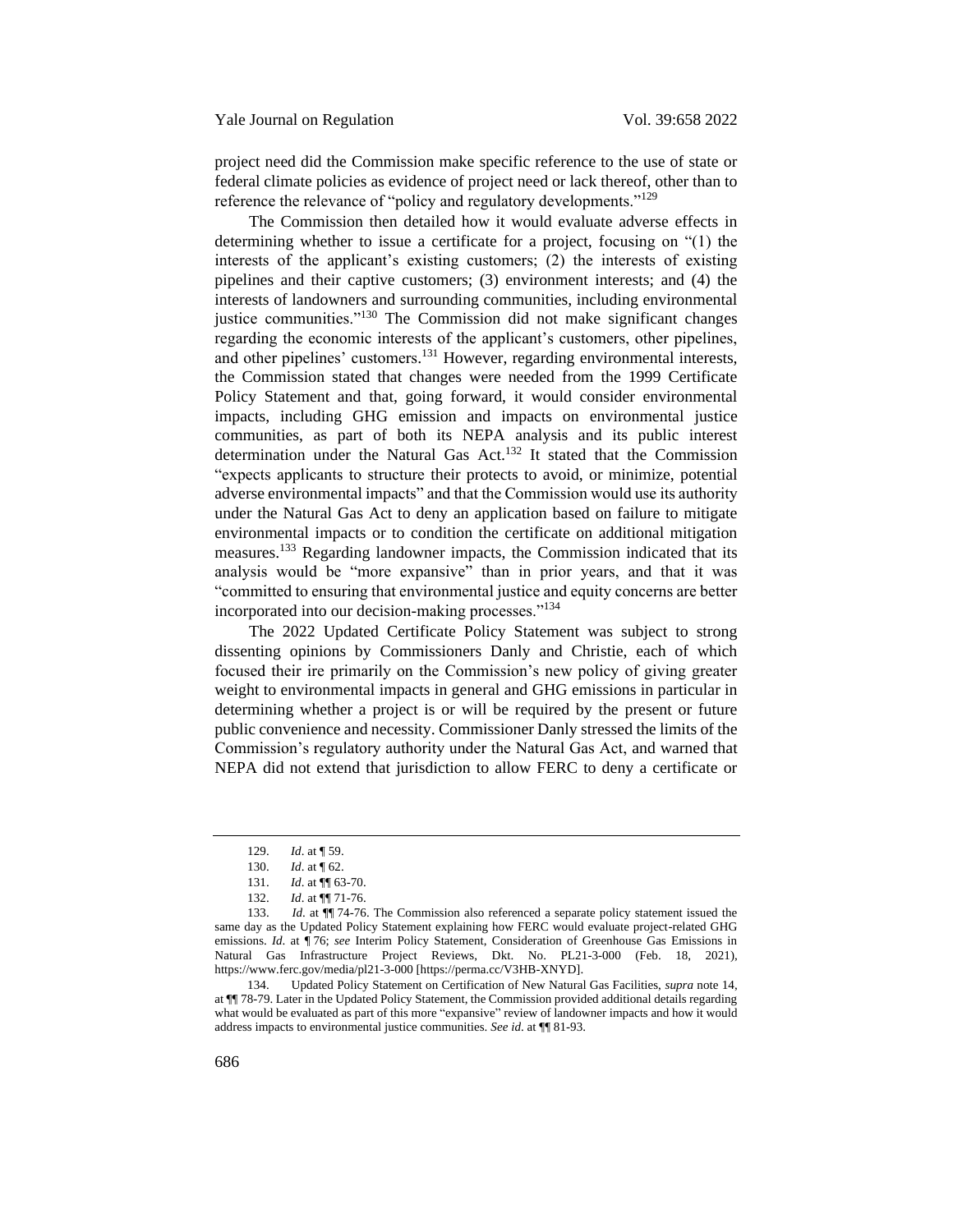impose conditions on a certificate for failure to mitigate climate impacts.<sup>135</sup> On determining project need, he agreed that the Commission could take evidence other than precedent agreements into account, and that the precedent agreements with affiliates should in some cases be subject to greater scrutiny, but he disagreed that evidence beyond precedent agreements should always be required or that the Commission should evaluate the end use of gas in determining project need.<sup>136</sup> Commissioner Danly also questioned whether the 2022 Updated Certificate Policy Statement could be even be binding on the Commission in the absence of enacting the policy pursuant to notice-and-comment rulemaking under the Administrative Procedure Act.<sup>137</sup>

Commissioner Christie raised similar concerns, stating that the 2022 Updated Certificate Policy Statement was an action by the FERC majority to "arrogate to itself the power the rewrite" the Natural Gas Act and NEPA, exceeded its authority, was bad policy, and violated the Supreme Court's "major questions" doctrine.<sup>138</sup> He warned the new policy would do "fundamental damage to the nation's energy security" by making energy projects more costly and difficult to build. He focused on longstanding FERC precedent and caselaw stating that FERC is an economic regulator rather than an environmental regulator, and that environmental impacts must always be "subsidiary" to FERC's statutory role to promote the development of U.S. natural gas resources and to protect the interests of ratepayers.<sup>139</sup> He called out "well-funded interests" groups working to reduce or eliminate natural gas usage" and contended that the 2022 Updated Certificate Policy Statement would result in advancing these interest groups' policy goals.<sup>140</sup> While he respected the rights of interest groups to promote those policy goals, he warned that such policy questions should only be decided by democratically elected legislators rather than "unelected judges or administrative agencies."<sup>141</sup>

<span id="page-29-0"></span>III. A Way Forward: Integrating the Updated Policy Statement on Pipelines with FERC's Existing Authority to Set "Just and Reasonable" Rates

This Part evaluates a way forward for FERC based on its governing statutes, court decisions reviewing FERC's authority under the Natural Gas Act and the Commission's 2022 Updated Certificate Policy Statement. Section III.A considers how FERC has exercised its authority to set just and reasonable rates in the electricity context under the Federal Power Act and suggests that FERC could look to its history of policymaking under that statute to support a broader

<sup>135.</sup> Dissent of Commissioner Danly, Updated Policy Statement on Certification of New Natural Gas Facilities, *supra* note [14,](#page-4-0) at ¶¶ 3-8.

<sup>136.</sup> *Id*. at ¶¶ 10-19.

<sup>137.</sup> *Id*. at ¶¶ 39-42.

<sup>138.</sup> Dissent of Commissioner Christie, Updated Policy Statement on Certification of New Natural Gas Facilities, *supra* note [14,](#page-4-0) at ¶¶ 2-3.

<sup>139.</sup> *Id*. at ¶¶ 15-16.

<sup>140.</sup> *Id*. at ¶ 49.

<sup>141.</sup> *Id*. at ¶¶ 49-51.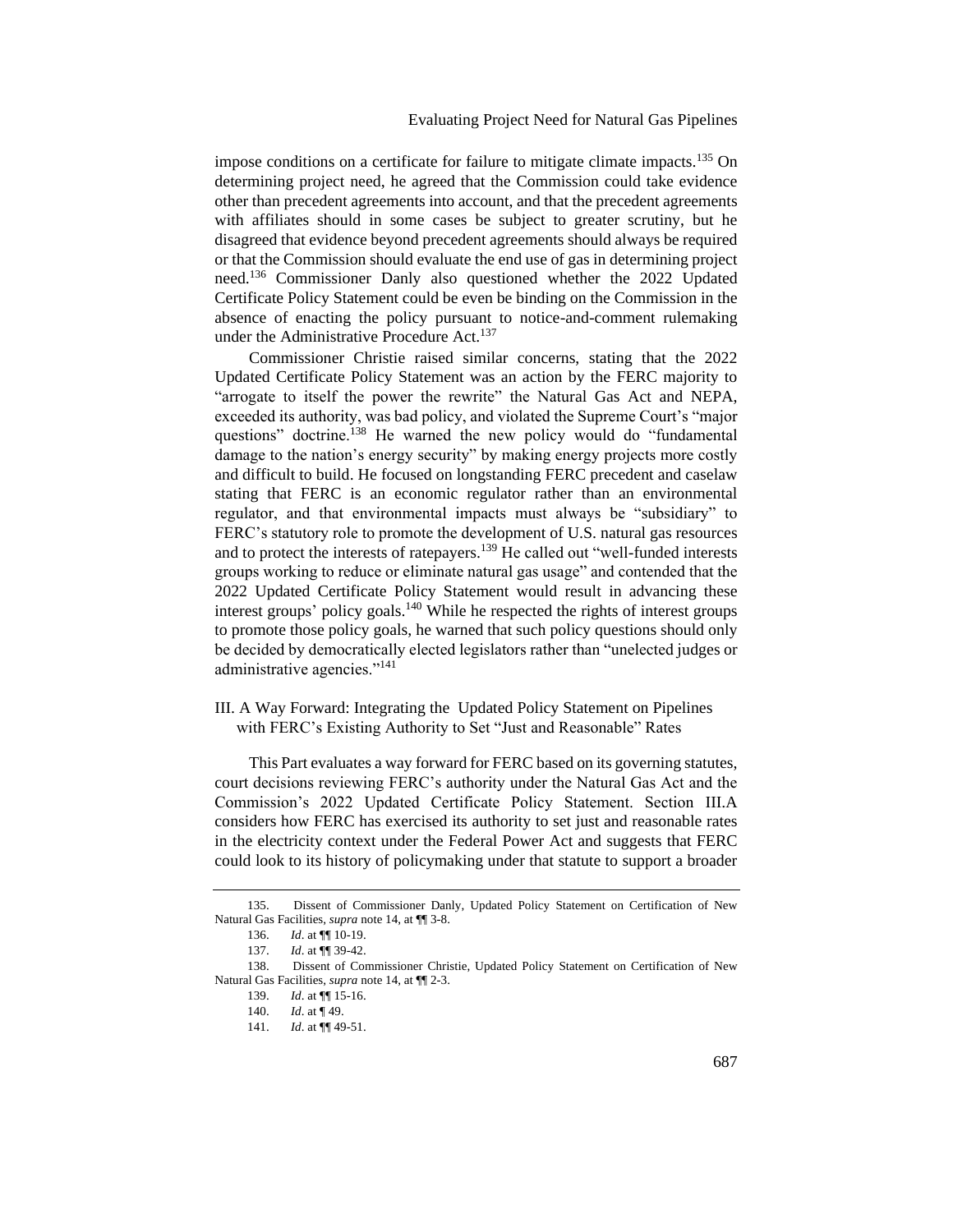view of what is just, reasonable, and in the public interest under the Natural Gas Act. Section III.B builds on that analysis and suggests how FERC can rely on both its 2022 Updated Certificate Policy Statement and stakeholder comments in its most recent Notice of Inquiry proceeding to create a more comprehensive and durable evaluation of market need for new pipelines. Section III.C proposes that FERC should place more emphasis on federal, state, and local climate policies as part of its project need analysis. This Section illustrates how this approach is both consistent with the Natural Gas Act and avoids many of the current disagreements among Commissioners in the 2022 Updated Certificate Policy Statement regarding the extent of the Commission's statutory authority.

# <span id="page-30-0"></span>*A. FERC Actions Under the Federal Power Act*

Pursuant to the 1935 Amendments to the Federal Power Act, FERC has jurisdiction over the rules governing interstate, wholesale electricity markets and interstate electric transmission to ensure rates, charges, and practices are "just and reasonable."<sup>142</sup> The language granting FERC jurisdiction to establish just and reasonable rates and practices under the Federal Power Act is identical to that under the Natural Gas Act. As a result, for decades, the federal courts have regularly used electricity cases and natural gas cases interchangeably in reviewing FERC orders.<sup>143</sup>

When it comes to the Federal Power Act, FERC has exercised its broad authority to set just and reasonable rates and practices by issuing orders to expand electric generator and customer access to utility-owned interstate electric transmission lines;<sup>144</sup> to require utilities and other transmission owners to engage in regional transmission planning; $145$  and to open up wholesale electricity markets to demand response,<sup>146</sup> battery storage,<sup>147</sup> and distributed energy resources,<sup>148</sup> among other actions. While FERC did not take these actions expressly to address climate change or to support a clean energy transition, the effect of these orders has been to remove market barriers to developing clean energy resources and technologies, which has both accelerated the clean energy transition and promoted just and reasonable electric rates, charges, and

<sup>142.</sup> 16 U.S.C. §§ 824d(a), 824e(a) (2018).

<sup>143</sup>*. See supra* not[e 17.](#page-6-1)

<sup>144.</sup> Promoting Wholesale Competition Through Open Access Non-Discriminatory Transmission Services by Public Utilities; Recovery of Stranded Costs by Public Utilities and Transmitting Utilities, 75 FERC ¶ 61,080 (1996) (codified at 18 C.F.R. pts. 35, 385).

<sup>145.</sup> Transmission Planning and Cost Allocation by Transmission Owning and Operating Public Utilities, 136 FERC ¶ 61,051 (2011) (codified at 18 C.F.R. pt. 35).

<sup>146.</sup> Wholesale Competition in Regions with Organized Electric Markets, 125 FERC ¶ 61,071 (2008) (codified at 18 C.F.R. pt. 35); Demand Response Compensation in Organized Wholesale Energy Markets, 134 FERC ¶ 61,187 (2011) (codified at 18 C.F.R. pt. 35).

<sup>147.</sup> Electric Storage Participation in Markets Operated by Regional Transmission Organizations and Independent System Operators, 162 FERC ¶ 61,127 (2018) (codified at 18 C.F.R. pt. 35).

<sup>148.</sup> Participation of Distributed Energy Resource Aggregation in Markets Operated by Regional Transmission Organizations and Independent System Operators, 172 FERC ¶ 61,247 (2020) (codified at 18 C.F.R. pt. 35).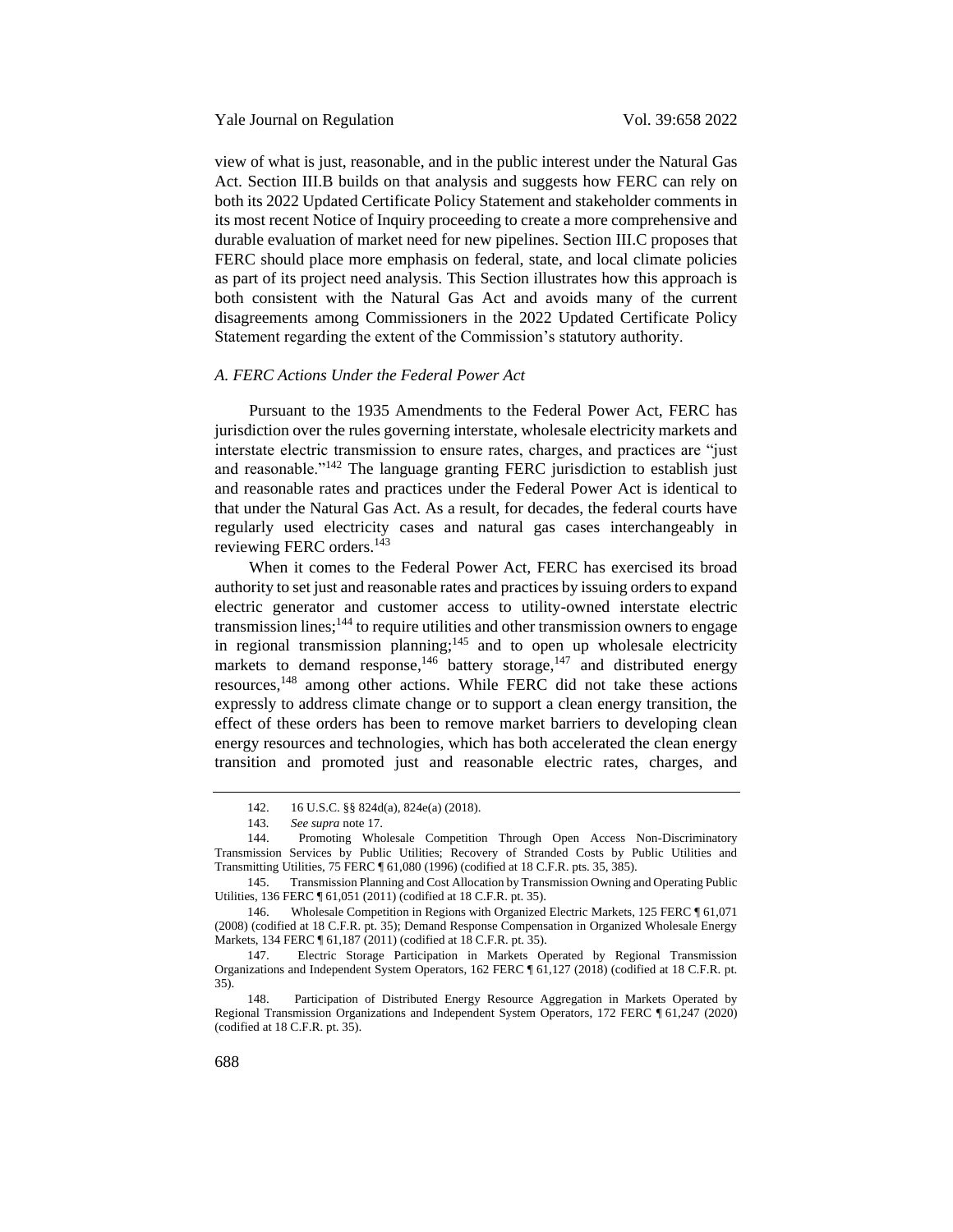practices.<sup>149</sup> Notably, the federal courts, including the Supreme Court, have upheld FERC's broad authority under Section 206 of the Federal Power Act to change its rules governing electricity markets to ensure just and reasonable rates and practices in light of changes in energy economics, technology, and policies in the face of legal challenges by a range of stakeholders.<sup>150</sup>

Moreover, when it comes to electric transmission infrastructure planning under the Federal Power Act, FERC has specifically directed electric utilities and other regulated entities to consider both regional transmission needs as well as state and federal "public policy requirements," including clean energy mandates, in developing transmission plans to ensure just and reasonable transmission rates. In 2011, in Order 1000, FERC found that "significant changes in the nation's electric power industry'' required these reforms, in part based on increased investments in the transmission of renewable energy resources.<sup>151</sup> Thus, among other things, FERC required electric utilities and other entities engaged in transmission planning to develop transmission plans that were regional in scope and to expressly consider "transmission needs driven by public policy requirements established by state or federal laws or regulations."<sup>152</sup> These "public policy requirements" are the same federal and state clean energy laws FERC has expressly ignored when it comes to determining the need for new natural gas pipelines under the Natural Gas Act, causing some commenters to urge FERC to include a similar evaluation in determining pipeline project need.<sup>153</sup>

151. S.C. Pub. Serv. Auth. v. FERC, 762 F.3d 41, 52 (D.C. Cir. 2014); *see also* Glick & Christiansen, *supra* not[e 17,](#page-6-1) at 37-38 (discussing Order 1000).

152. Transmission Planning and Cost Allocation by Transmission Owning and Operating Public Utilities, 136 FERC ¶ 61,051, at 1 (2011) (codified at 18 C.F.R. pt. 35).

<sup>149.</sup> *See* Glick & Christensen, *supra* note [17,](#page-6-1) at 5, 14-21 (discussing FERC orders).

<sup>150</sup>*. See* New York v. FERC, 535 U.S. 1, 10-12 (2002) (upholding Order 888, which established open access electric transmission services); FERC v. Elec. Power Supply Ass'n, 136 S. Ct. 760, 767-70 (2016) (upholding Order 745 and confirming that FERC has expansive authority to remedy unjust and unreasonable rates and discriminatory practices, most notably "in a technical area like electricity rate design" where the Court affords FERC "great deference") (quoting Morgan Stanley Capital Grp. Inc. v. Pub. Util. Dist. No. 1 of Snohomish Cty., 554 U.S. 527, 532 (2008)); Nat'l Ass'n of Reg. Util. Comm'rs v. FERC, 964 F.3d 1177 (D.C. Cir. 2020) (upholding Order 841, which ensured energy storage resources have access to wholesale electricity markets on the basis of FERC's broad authority to ensure just and reasonable electricity rates in light of economic and technical developments associated with energy storage).

<sup>153.</sup> Commenters on FERC's 2018 and 2021 Notices of Inquiry for its 1999 Certificate Policy Statement urged FERC to draw on its use of public policy requirements in the electric transmission planning context under the Federal Power Act to update its evaluation of new natural gas pipelines under the Natural Gas Act. *See* Sabin Center for Climate Policy, Comment Letter on the Certification of New Interstate Natural Gas Facilities, at 4-5 (June 18, 2018), https://elibrary.ferc.gov/eLibrary/ docinfo?accession\_number=20180618-5051 [https://perma.cc/S7M8-9LXZ] ("There is some precedent for considering policy in energy system planning. In the electricity context, for example, FERC has allowed "transmission needs driven by public policy requirements established by state or federal laws or regulations" to be considered in planning. Public policy requirements should also be considered in the natural gas context."); Institute for Policy Integrity, Comments on Certification of New Interstate Natural Gas Facilities, *supra* not[e 114](#page-25-0) (May 26, 2021) (describing Order 1000's use of state public policies to help determine the need for new transmission under the Federal Power Act and arguing that FERC should similarly consider state public policies in determining the need for new natural gas pipelines under the Natural Gas Act).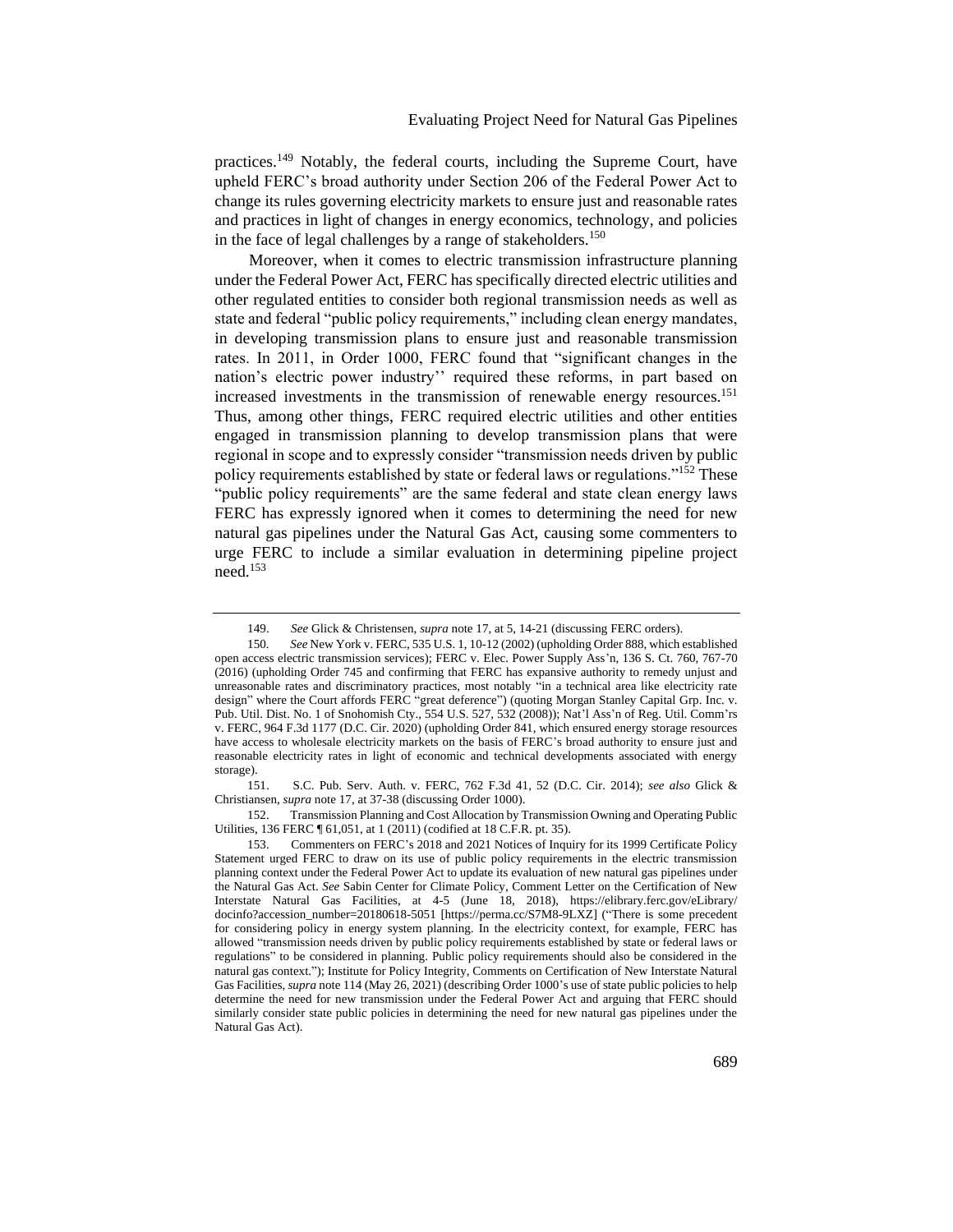In Order 1000, FERC fully recognized that public policy requirements, including clean energy polices, will vary by region, and will impact transmission needs based on available resources and transmission constraints. However, it still found that its statutory mandate to ensure just and reasonable electricity rates required such policies to be considered in transmission planning.<sup>154</sup> Several states, electric utilities, and other stakeholders challenged Order 1000 on grounds that FERC lacked statutory authority to enact it and because its provisions were arbitrary and capricious. The D.C. Circuit upheld Order 1000 in its entirety, citing the great deference given to FERC in remedying practices that result in unjust and unreasonable rates, actions which "lie at the core of [FERC's] regulatory mission."<sup>155</sup>

These FERC orders issued under Sections 205 and 206 of the Federal Power Act, and the court decisions upholding them, provide additional support for FERC as it charts a new course for evaluating new natural gas pipelines. As discussed in more detail below, these electricity orders, particularly Order 1000, support the proposition that FERC has the broad authority, and arguably the obligation, to ensure that its project need analysis for new pipelines does not result in overbuilding unneeded fossil fuel infrastructure that will result in stranded assets and, consequently, unjust and unreasonable rates for gas utilities and consumers.

# <span id="page-32-0"></span>*B. Climate Policies, Project Need, and Just and Reasonable Rates*

One of the reasons FERC first issued its Notice of Inquiry in 2018 and restarted it in 2021 was the fact that the energy landscape has changed significantly since 1999.<sup>156</sup> In 1999, and for the next decade, any new natural gas pipeline was likely displacing a more pollution-intensive form of heating or electricity, such as coal or oil. That is no longer the case. Instead, new natural gas infrastructure paid for by captive ratepayers is often competing with or displacing new wind, solar, and battery storage investments either supported by the markets and, in some cases, mandated by a growing number of states. Moreover, market trends show that these renewable energy resources either are currently or will soon be cheaper than natural gas.<sup>157</sup>

<sup>154.</sup> Transmission Planning and Cost Allocation by Transmission Owning and Operating Public Utilities, 136 FERC ¶ 61,051, at 2, 166-221 (2011) (codified at 18 C.F.R. pt. 35) (discussing public policy requirements); Transmission Planning and Cost Allocation by Transmission Owning and Operating Public Utilities, 139 FERC ¶ 61,132, at 317-339 (2012) (codified at 18 C.F.R. pt. 35); Transmission Planning and Cost Allocation by Transmission Owning and Operating Public Utilities, 141 FERC ¶ 61,044, at 4 n.5 (2012) (codified at 18 C.F.R. pt. 35) (describing public policy requirements).

<sup>155.</sup> *S.C. Pub. Serv. Auth.*, 762 F.3d at 52, 54-55 (quoting Alcoa Inc. v. FERC, 564 F.3d 1342, 1347 (D.C. Cir. 2009)); *see also* Glick & Christiansen, *supra* not[e 17,](#page-6-1) at 37-38 (discussing Order 1000).

<sup>156.</sup> Certification of New Interstate Natural Gas Facilities, 163 FERC ¶ 61,042 (2018) (2018 Notice of Inquiry); Certificate of New Interstate Gas Facilities, 174 FERC ¶ 61,125 (2021) (2021 Notice of Inquiry).

<sup>157.</sup> *See*, *e.g.*, Alexandra B. Klass & Gabriel Chan, *Cooperative Clean Energy*, 100 N.C. L. REV. 1, 35-36 (2021) (discussing the significant decline in the cost of renewable energy resources and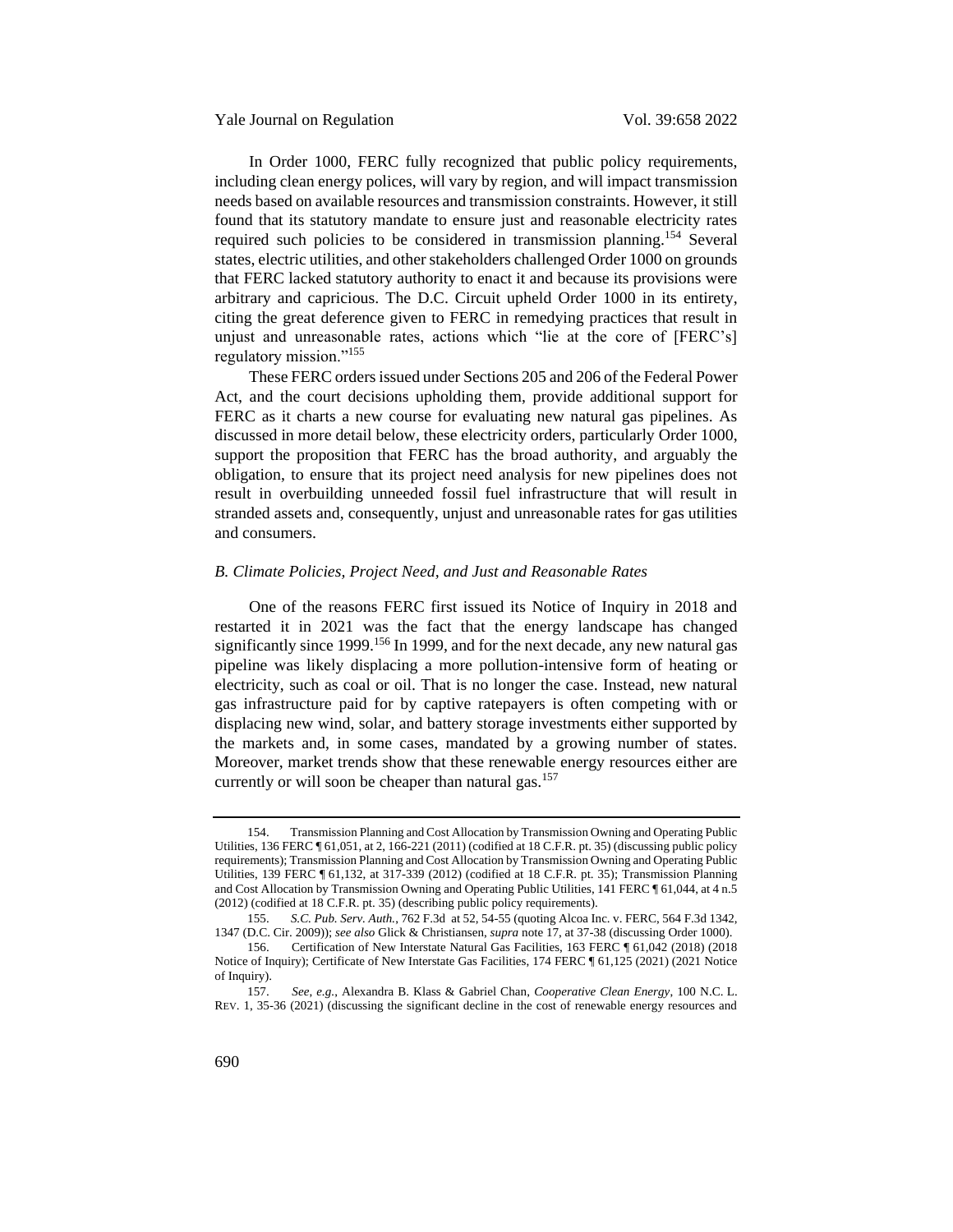# Evaluating Project Need for Natural Gas Pipelines

Section 7 of the Natural Gas Act allows FERC to grant pipeline certificates only where new pipelines are "required by the present or future public convenience and necessity."<sup>158</sup> In the years immediately after 1999, there were good arguments to support new pipelines as a required component of encouraging natural gas use for both heating and electricity based on energy costs and pollution reduction goals. But the landscape regarding the future role of natural gas for both heating and electricity has changed significantly in recent years due to the availability of low-cost carbon-free energy resources, new clean energy technologies, and growing policy support for a clean energy transition.

As a result, FERC's determination of "project need" under Section 7 can no longer ignore these market and policy forces in favor of a myopic focus on the existence of precedent agreements with affiliates or non-affiliates. Instead, Section 7 of the Natural Gas Act arguably *requires* FERC to evaluate state and federal climate and clean energy policies, regional gas infrastructure and energy needs, the GHG emissions associated with new natural gas pipelines, and the price of available renewable energy resources that could displace natural gas in conducting its project need analysis.<sup>159</sup>

One might argue that state and federal climate and clean energy policies are subject to change, as legislative majorities come and go, and thus such policies are too uncertain to be considered as part of a pipeline's market need. The response to that argument, however, is that even if such policies are not dispositive, FERC should at least consider whether a particular state or region has enacted policies to phase out fossil fuels in the electricity and heating sector before concluding there is a long-term need for new pipeline infrastructure to accommodate new natural gas demand. This is particularly true in regions such as the northeastern United States and the West Coast, where most states have

relative costs of renewable energy and fossil fuels to produce electricity); *Levelized Costs of New Generation Resources in the* Annual Energy Outlook 2021, U.S. ENERGY INFO. ADMIN. (Feb. 2021), https://www.eia.gov/outlooks/aeo/pdf/electricity\_generation.pdf [https://perma.cc/FB7C-SYA2]; Rupert Way, Penny Mealy, J. Doyne Farmer & Matthew Ives, *Empirically Grounded Technology Forecasts and the Energy Transition*, INST. FOR NEW ECON. THINKING (INET Oxford Working Paper No. 2021-01, Sept. 14, 2021), https://www.inet.ox.ac.uk/files/energy\_transition\_paper-INET-working-paper.pdf [https://perma.cc/P39H-YQCL] (forecasting an even more significant declines in renewable energy costs); Kingsmil Bond, *'The Renewable Spring: The Interplay Between Finance and Policy in the Energy Transition*, INT'L RENEWABLE ENERGY AGENCY (Mar. 2021), https://irena.org/- /media/Files/IRENA/Agency/Publication/2021/Oct/IRENA\_Renewable\_Spring\_2021.pdf [https://perma.cc/L67K-DA9H] (same); Dan Gearino, *The Clean Energy Transition Enters Hyperdrive*, INSIDE CLIMATE NEWS (Nov. 25, 2021), https://insideclimatenews.org/news/25112021/clean-energytransition-progress [https://perma.cc/GLK5-P5EE] (describing the INET and IRENA studies).

<sup>158.</sup> 15 U.S.C. § 717f(e) (2018).

<sup>159.</sup> *See* Sierra Club v. FERC, 867 F.3d 1357, 1373 (D.C. Cir. 2017) ("Because FERC could deny a pipeline certificate on the ground that the pipeline would be too harmful to the environment, the agency is a 'legally relevant cause' [under NEPA] of the direct and indirect environmental effects of pipelines it approves") (quoting Sierra Club v. FERC, 827 F.3d 36, 47 (D.C. Cir. 2016)). Moreover, in 2021, in comments on two environmental review documents prepared under NEPA, EPA urged FERC to begin using the social cost of carbon in its environmental review for new pipelines to appropriately evaluate the climate impacts of these projects. *See* Robert Walton, *EPA Urges FERC to Use Social Cost of Carbon in Gas Project Reviews*, UTIL. DIVE (Aug. 27, 2021), https://www.utilitydive.com/news/epaurges-ferc-to-use-social-cost-of-carbon-in-gas-project-reviews/605683 [https://perma.cc/2PRX-CGHG].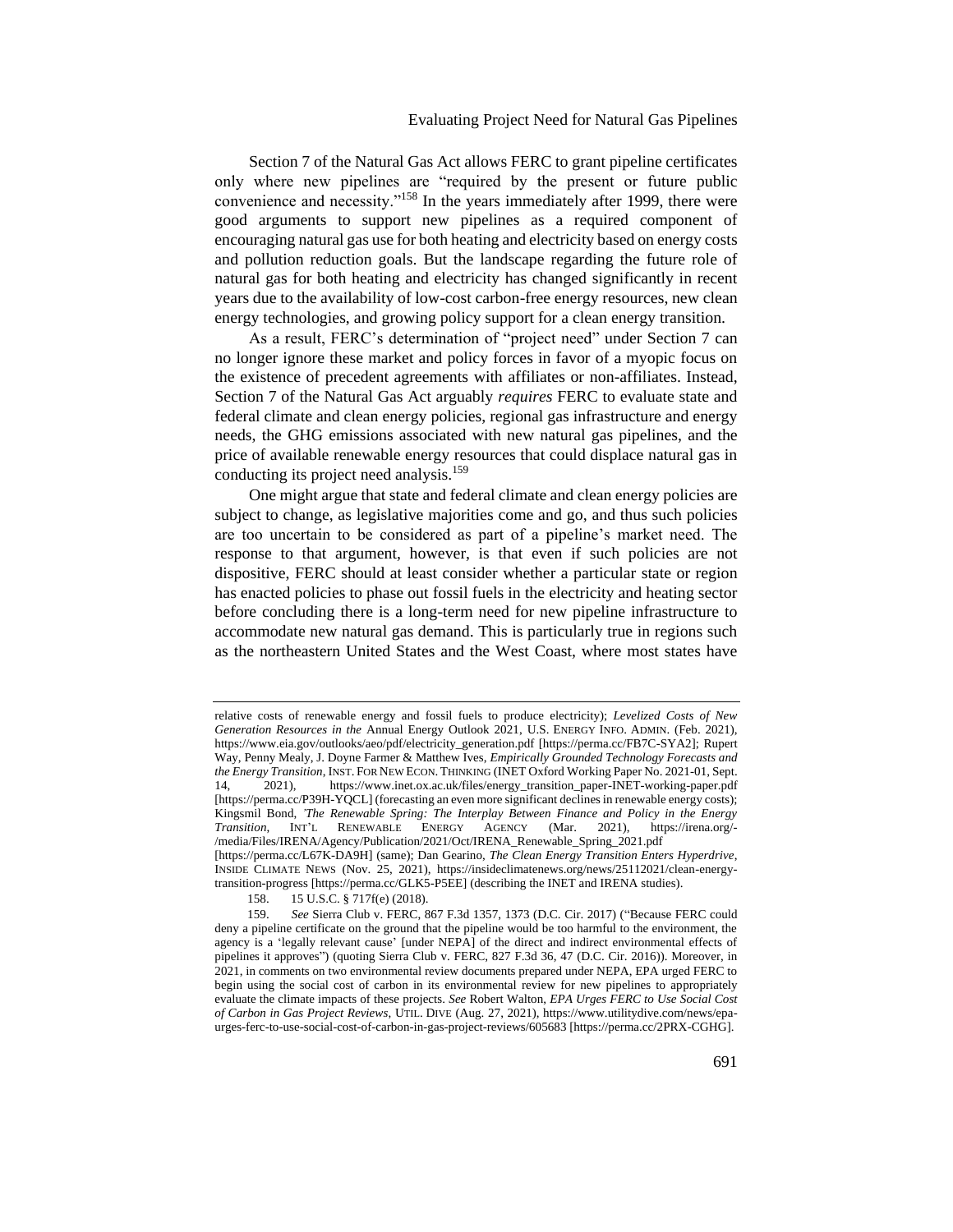strong decarbonization policies that are only getting more stringent, not more lenient, as time goes on. $160$ 

As illustrated in Section I.B., FERC's failure to consider these policies has led it to grant certificates to pipelines that were later cancelled for lack of demand in states with clean energy policies that disfavor new natural gas infrastructure.<sup>161</sup> Moreover, in Order 1000, FERC has already adopted a policy that requires the consideration of state clean energy laws when it comes to planning for new electric transmission infrastructure under the Federal Power Act.<sup>162</sup> The reasons for considering such policies in the electricity sector apply equally or with even more force in the natural gas pipeline sector because of concerns over carbon lock-in and the potential for stranded assets.<sup>163</sup>

This does not mean that FERC should reject requests for certificates for all new natural gas pipelines. It is certainly likely that, in the short term, there will continue to be pipelines that are in the public interest and that serve the present or future public convenience and necessity. The transition from natural gas to renewable energy for electricity and heating purposes will be gradual, current decarbonization policies vary by state, and a market analysis for the region in question may justify new pipeline infrastructure. But, as time goes on, and if policy and technology development trends hold, fewer prospective pipeline projects should qualify.

Comments filed by multiple parties in the response to the 2021 Notice of Inquiry provide a helpful roadmap for FERC to chart a new course under the 2022 Updated Certificate Policy Statement. For instance, energy expert Susan F. Tierney of Analysis Group has suggested that FERC reform its project need analysis for pipelines so that it includes: (1) a broader cost-benefit analysis for each pipeline rather than reliance on precedent agreements; (2) consideration of state climate policies; and (3) an assessment of broader regional infrastructure and market factors which FERC currently ignores.<sup>164</sup>

Likewise, the Institute for Policy Integrity has suggested that FERC borrow from its actions in the electricity sector relating to Order 1000 to (1) consider pipeline need on a regional basis to "avoid overbuilding, and to prevent unjust and unreasonable natural gas transportation service rates;"<sup>165</sup> and (2) consider

164. *See supra* note 115 and accompanying text (citing and summarizing Tierney's comments).

165. Institute for Policy Integrity, Comments on Certification of New Interstate Natural Gas Facilities, *supra* not[e 114,](#page-25-0) at 32 ("Whereas acting under the [Federal Power Act], the Commission requires a coordinated regional approach to identify and consider 'regional solutions to regional needs' and

<sup>160.</sup> *See supra* Section II.A (discussing state 100% clean energy laws and other decarbonization policies).

<sup>161.</sup> *See supra* Section I.B.

<sup>162.</sup> *See supra* Section III.A.

<sup>163.</sup> *See*, *e.g.*, Sarah Ladin & Burçin Ünel, *Reforming Pipeline Review: Taking a Closer Look at the Need for New Natural Gas Infrastructure*, INST. FOR POL'Y INTEGRITY 1, 5-9, 11-15 (Feb. 2022), https://policyintegrity.org/files/publications/Pipeline\_Review\_Report\_vF.pdf [https://perma.cc/G3J2- SGA2] (recommending that FERC borrow from Order 1000 and other rules and practices in the electricity sector in its pipeline certificate proceedings to include analyses of regional infrastructure needs and the potential to create stranded assets due to decarbonization in the electricity and building sectors).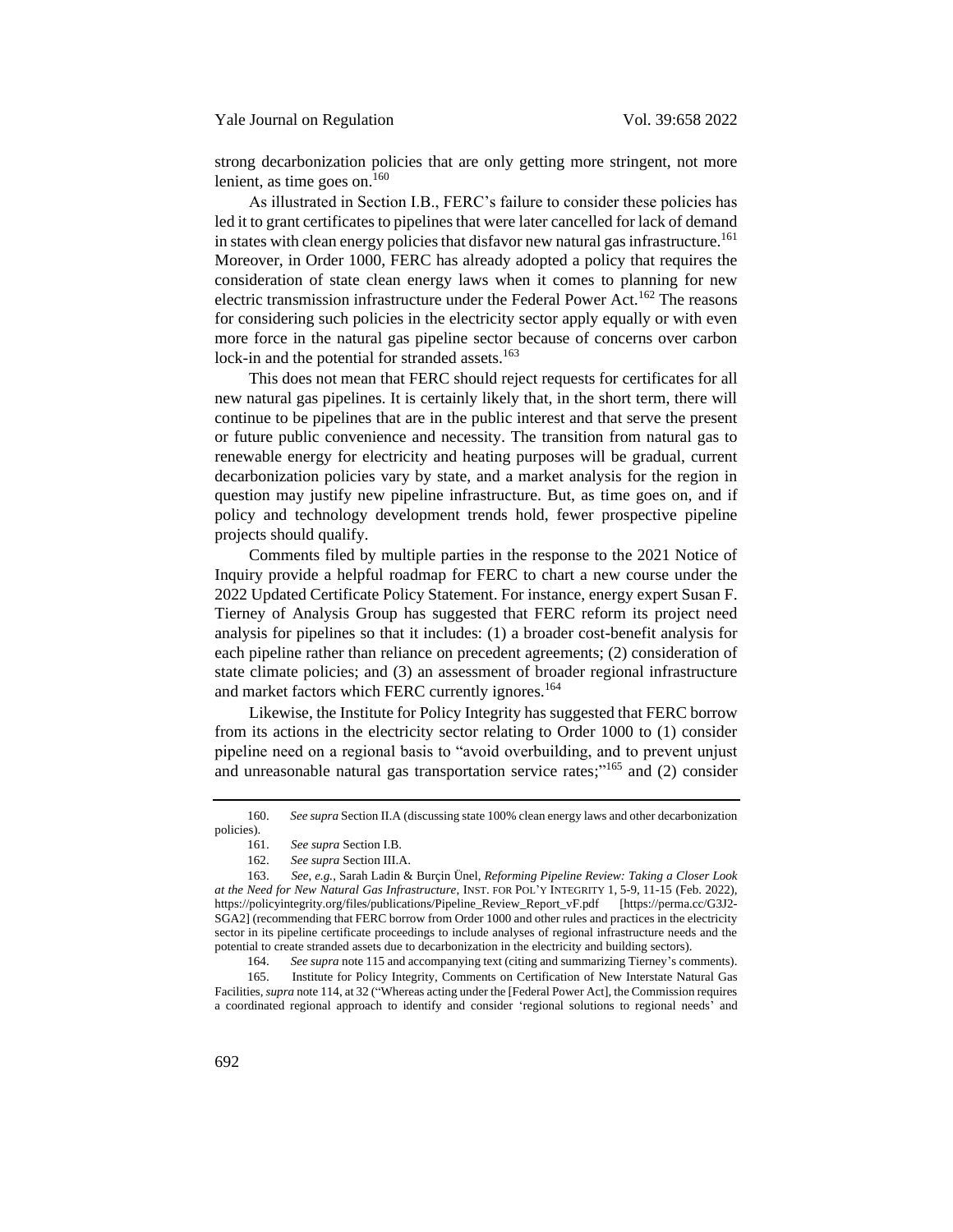the risks of stranded costs associated with building new natural gas pipeline with a forty-to-sixty-year lifespan in light of state decarbonization policies and broader clean energy transition trends nationwide.<sup>166</sup> It accurately stressed that the "[t]wo primary purposes [of the Natural Gas Act] are consumer protection against excessive prices and (relatedly) the orderly development of natural gas supplies," that these goals require "that FERC certify only projects that are in the public interest," and that a regional focus in determining need will best allow FERC to comply with Section 7 in evaluating proposed pipelines.<sup>167</sup>

Finally, the Environmental Defense Fund had several helpful suggestions for FERC in its comments on the 2021 Notice of Inquiry in connection with determining project need for new pipelines. These include: (1) a more detailed review of the justifications for the proposed project, including why more efficient utilization of *existing* natural gas infrastructure cannot be used to meet any market need; (2) a more thorough balancing of benefits and burdens of the proposed project, with FERC staff performing a draft balancing analysis for comment prior to decision, similar to the environmental review process under NEPA; and (3) considering all relevant information associated with the useful life of the pipeline, including federal and state decarbonization policies that may create a risk for stranded assets.<sup>168</sup>

The policies advocated by these commenters—shifting to a regional approach for determining project need, evaluating the project against the backdrop of whether existing infrastructure can meet any new demand, and considering the risk of stranded assets in light of rapidly developing clean energy policies and markets—would allow FERC to address many of the concerns raised by federal courts. Moreover, such an approach would bring FERC's analysis of natural gas pipelines in line with its approach to electricity infrastructure and markets under the Federal Power Act. Doing so would help ensure that FERC's evaluation of natural gas pipelines is consistent with its obligation to ensure just and reasonable rates under Sections 4 and 5 of the Natural Gas Act in addition to its separate obligation under Section 7 to only approve pipelines in the present and future public convenience and necessity. As discussed above, FERC can rely on its authority under Sections 4 and 5 of the Natural Gas Act to consider a broad range of factors for market need because of the impact of new pipeline infrastructure on natural gas rates and charges.

As illustrated in Section III.A, FERC's track record in the courts is excellent when it relies on its broad authority over electricity rates, charges, and practices to set new rules for electricity markets and transmission planning. In doing so, FERC has considered state public policies in transmission planning and the

implementation of 'more efficient or cost-effective regional transmission alternatives,' the Commission, acting under the [Natural Gas Act], has been steadfast in its refusal to look beyond private contracts as evidence of need or to assess projects from a regional perspective.").

<sup>166.</sup> *Id*. at 39-42.

<sup>167.</sup> *Id*. at 35.

<sup>168.</sup> Environmental Defense Fund, Comments on the Certification of New Interstate Natural Gas Facilities, *supra* note 50, at 4-5.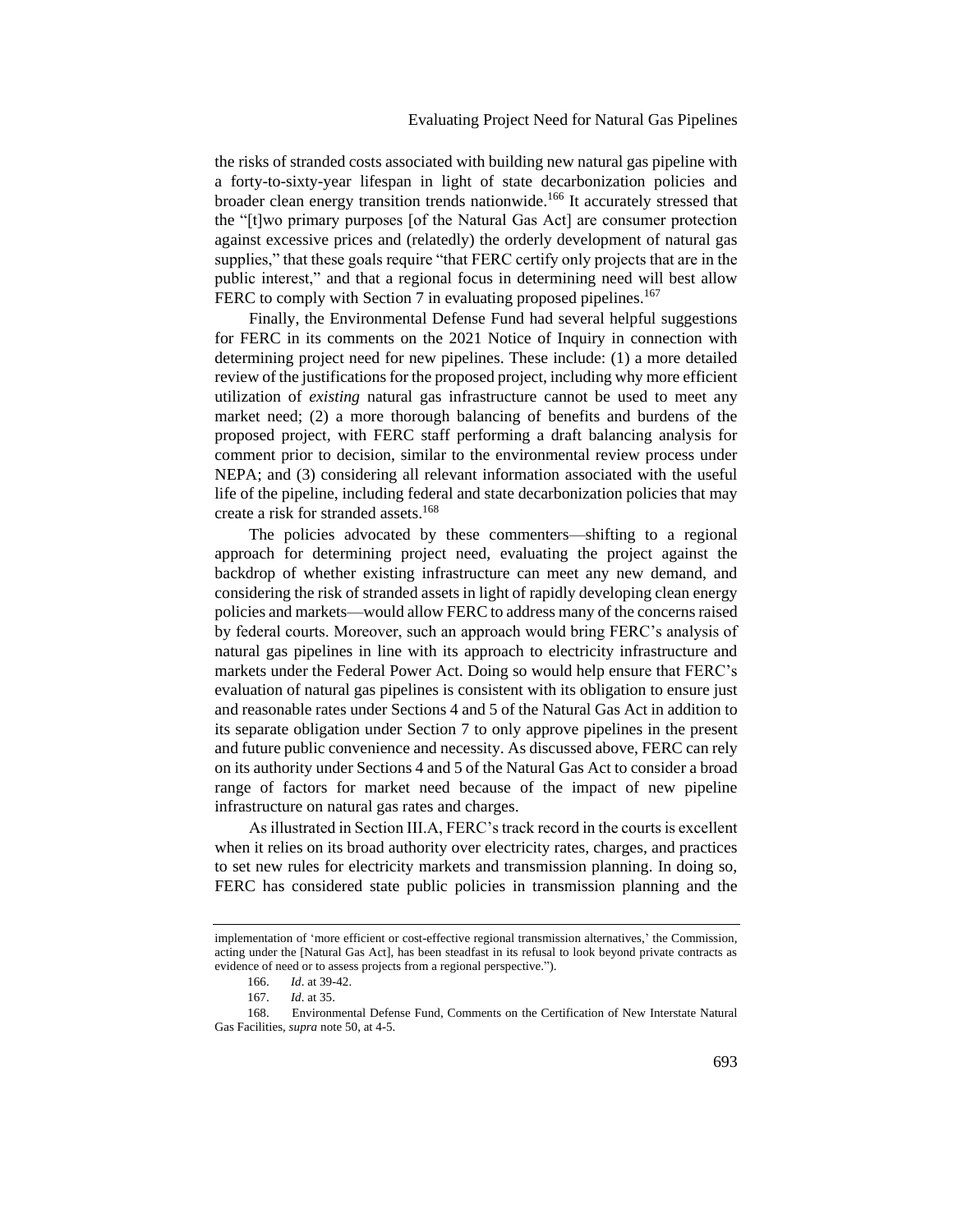regional needs of energy infrastructure to ensure that FERC-regulated practices, plans, and markets reflect developments in emerging energy resources, technologies, markets, and policies.

The Supreme Court has long recognized that FERC's authority under Sections 4 and 5 of the Natural Gas Act and Sections 205 and 206 of the Federal Power Act are equivalent and has used cases under the two statutes as precedent interchangeably.<sup>169</sup> Thus, FERC should take a page from its Federal Power Act playbook and use its authority under Sections 4 and 5 of the Natural Gas Act as further support for necessary changes to its project need analysis under Section 7. This would help ensure that new pipelines it approves are in fact in the present or future public convenience and necessity.<sup>170</sup> Doing so would be consistent with longstanding judicial doctrine recognizing the interrelationship between FERC's jurisdiction to ensure just and reasonable natural gas rates under Sections 4 and 5 and FERC's authority to determine whether a pipeline certificate is in the public interest under Section 7.

In his 2020 article *Zombie Energy Laws*, Professor Joshua C. Macey identifies how several statutes, rules, and judicial doctrines governing electricity markets have become "zombie energy laws"—laws that may have been justified based on prior market conditions but today "entrench incumbent market power and prevent the deployment of renewables," resulting in discrimination in energy markets and unjust and unreasonable rates.<sup>171</sup> Professor Macey argues that current market conditions have made these laws "unjust and unreasonable," and that FERC arguably is violating the Federal Power Act by continuing to enforce them rather than reforming them. $172$ 

The same argument can be made regarding FERC granting certificates of public convenience and necessity for natural gas pipelines based solely or primarily on evidence of precedent agreements rather than conducting a broader assessment of project need that includes a review of existing regional infrastructure and demand and climate policies that favor carbon free energy over natural gas and other fossil fuels. FERC should revise its current approach to pipeline siting based on the 2022 Updated Certificate Policy Statement as well as using its broad authority over rates, charges, and practices under Sections 4 and 5 of the Natural Gas Act.

<sup>169.</sup> *See supra* note 18 (citing case law holding that extent of FERC's authority to set just and reasonable rates under the Natural Gas Act and Federal Power Act is the same).

<sup>170.</sup> NRG Power Mktg. v. Maine Pub. Utils. Comm'n, 558 U.S. 165, 174-76 (2010) (discussing the "public interest" standard applicable under both Sections 205 and 206 of the Federal Power Act and Sections 4 and 5 of the Natural Gas Act); *see also*, *e.g.*, Fed. Power Comm'n v. Transcon. Gas Pipe Line Corp., 365 U.S. 1, 8, 23-31 (1961) (holding that the Commission must consider "all factors bearing on the public interest" in deciding whether to grant a pipeline certificate under Section 7 and that those factors may include the impact of granting the certificate on the price of gas in related markets) (quoting Atl. Refin. Co. v. Pub. Serv. Comm'n, 360 U.S. 378, 391 (1959)); Missouri Pub. Serv. v. FERC, 601 F.3d 581, 588 (D.C. Cir. 2010) (requiring FERC to consider initial rates in its Section 7 proceeding despite the ability to evaluate rates later in a subsequent Section 4 proceeding).

<sup>171.</sup> Joshua C. Macey, *Zombie Energy Laws*, 73 VAND. L. REV. 1077, 1077 (2020).

<sup>172.</sup> *Id.* at 1084.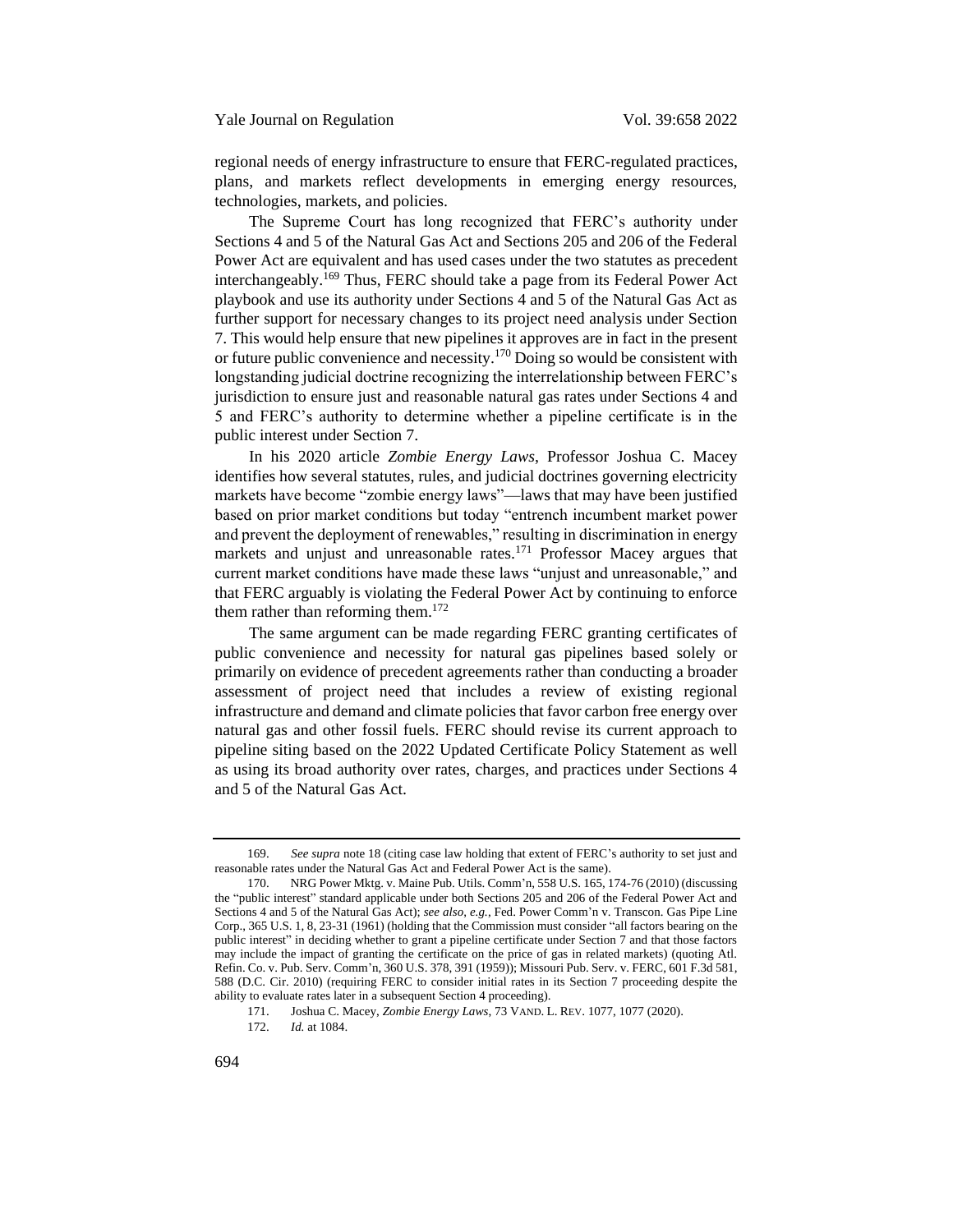# <span id="page-37-0"></span>*C. Climate Policies and FERC's Role as an "Economic Regulator"*

Notably, in the 2022 Updated Certificate Policy Statement, while the FERC majority agreed that precedent agreements alone should no longer be the exclusive evidence used to establish project need, it included only a brief reference to the role of "policy and regulatory developments" in determining project need.<sup>173</sup> Other than the majority noting the existence of stakeholder comments on the topic, the primary mention of climate policy specifically was in Commissioner Christie's dissent, where he assailed the majority for engaging in climate policy itself.<sup>174</sup> He warned that policy determinations regarding the future role of natural gas in the energy sector must be left to elected representatives.<sup>175</sup>

However, the FERC majority's relative silence on the matter in no way prevents FERC from considering federal and state climate policies as part of its project need analysis. Indeed, Section 4, 5, and 7 of the Natural Gas Act *require* FERC to consider such policies to avoid the construction of potentially billions of dollars of stranded natural gas infrastructure assets. Approving pipelines to transport natural gas to cities and states that have committed to using carbon-free resources for heating, cooking, and electricity production cannot be in the public convenience and necessity or result in just and reasonable rates. If FERC were to ignore the fact that New York City and numerous California cities have voted to phase out natural gas in new building construction when considering pipelines proposed to transport gas to those communities, it would be an abdication of its 'statutory duty under the Natural Gas Act.

Recognizing changes in demand for natural gas and adequately addressing it as part of FERC's public convenience and necessity analysis does not in any way usurp the role of policymakers. Instead, taking seriously the changing market and policy landscape for future natural pipelines is precisely the type of economic regulation the dissenting Commissioners contend FERC should conduct.

To be clear, FERC should not be doing this analysis as part of its evaluation of environmental impacts under either the Natural Gas Act or NEPA, but instead as part of its project and market need analysis. If FERC proceeds in this way, the concerns of the dissenting Commissioners are addressed because FERC is not using NEPA to expand its authority under the Natural Gas Act or allowing environmental harm to outweigh project need. Instead, it is using existing policy changes by elected officials that is driving on-the-ground natural gas market trends to assess project need. Moreover, taking such policy developments into account in determining project need is fully consistent with the Updated

175. Dissent of Commissioner Christie, Updated Policy Statement, *supra* not[e 14,](#page-4-0) at ¶ 56.

<sup>173.</sup> Updated Policy Statement, *supra* not[e 14,](#page-4-0) at ¶ 59.

<sup>174.</sup> Updated Policy Statement, *supra* not[e 14,](#page-4-0) at ¶¶ 21-23, 27, 59; Dissent of Commissioner Christie, Updated Policy Statement, *supra* note [14,](#page-4-0) at ¶¶ 5, 49-56.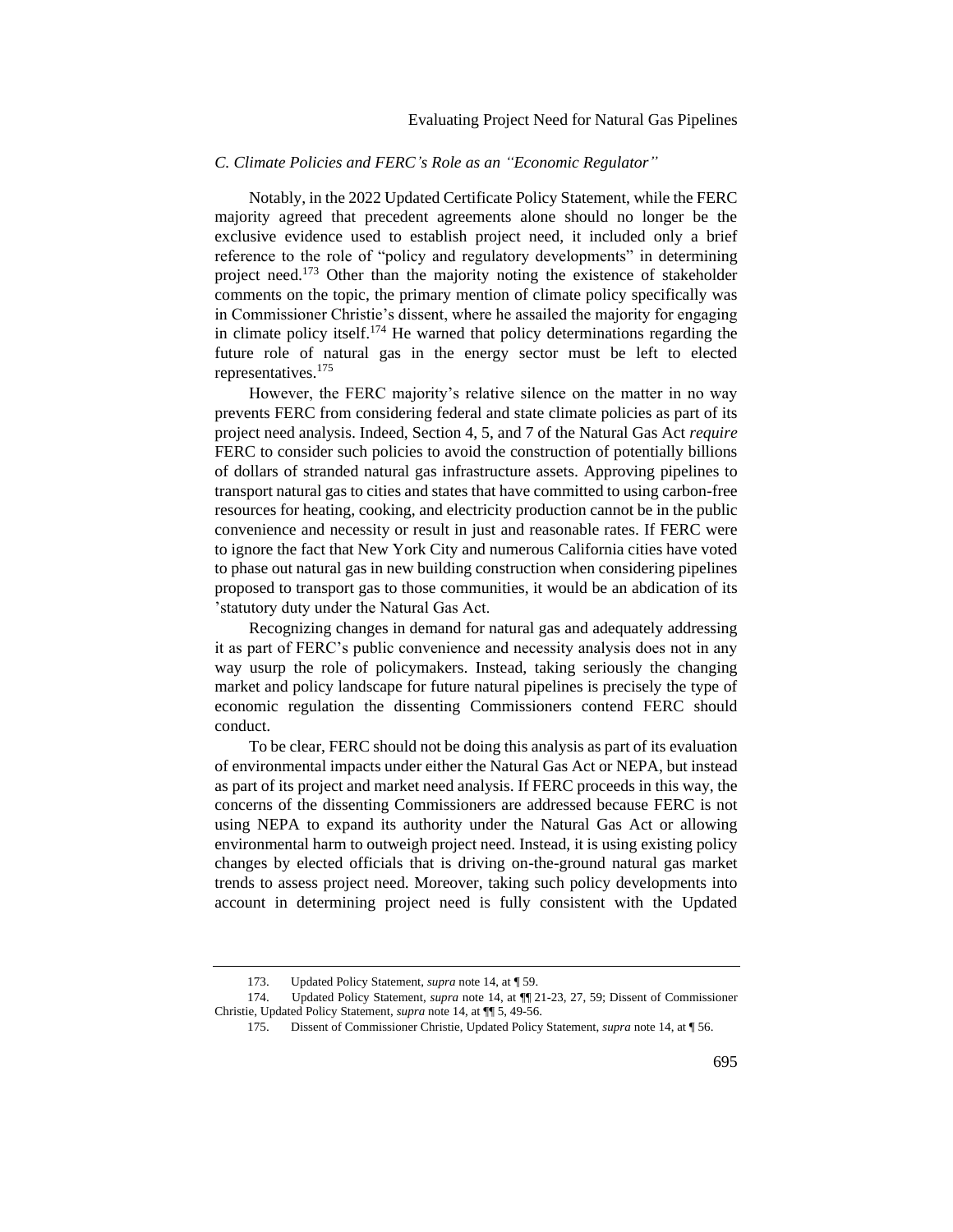Certificate Policy Statement, where the majority recognized the relevance of "policy and regulatory developments."<sup>176</sup>

Finally, both of the dissenting Commissioners cite the Supreme Court's 1976 decision in *National Association for the Advancement of Colored People (NAACP) v. Federal Power Commission*, <sup>177</sup> to reinforce FERC's limited role as an economic regulator charged with encouraging "the orderly development of plentiful supplies of . . . natural gas at reasonable prices."<sup>178</sup> In *NAACP*, the Court held that the Commission did not have the power to regulate electric and natural gas utilities' personnel practices or punish their discriminatory employment actions as part of its statutory public interest authority under the Natural Gas Act and Federal Power Act. However, the Court also held that the Commission *did* have the authority to consider the impacts of employment discrimination on utility rates under its mandate to set "just and reasonable" rates.<sup>179</sup>

The Court stated that FERC's public interest mandate did not give it a "broad license to promote the general public welfare," that "the principal purpose of [the Natural Gas and Federal Power Acts] was to encourage the orderly development of plentiful supplies of electricity and natural gas at reasonable prices," and that nothing in the legislative history indicated one of the purposes of the laws was to eliminate employment discrimination.<sup>180</sup> However, the Court also held that to the extent a utility's discriminatory employment practices resulted in duplicative or unnecessary labor costs, litigation costs associated with discrimination lawsuits, or other business costs that impacted the utility's rates, the Commission was obligated to reject the collection of those costs from ratepayers in regulatory proceedings because such costs would be unjust and unreasonable under the applicable statutes.<sup>181</sup>

The *NAACP* case supports the claims made in this Article. Even accepting the contentions of the dissenting Commissioners that the Natural Gas Act directs FERC to be an economic regulator rather than an environmental regulator, it is impossible to regulate energy markets and ensure just and reasonable electric and gas rates without fully considering the impact of environmental policies on energy markets and technologies. Thus, to the extent natural gas companies seek to build pipelines to transport natural gas to states or cities that have enacted policies to ban the use of that fuel in favor of carbon-free alternatives, approving those pipelines and allowing companies to recover the costs of those pipelines from ratepayers would directly contradict the Supreme Court's directives in the *NAACP* case. Accordingly, FERC has both the authority and the obligation to

<sup>176.</sup> *See supra* note 181.

<sup>177.</sup> 425 U.S. 662 (1976). FERC's predecessor agency was the Federal Power Commission.

<sup>178.</sup> Dissent of Commissioner Danly, Updated Policy Statement, *supra* note 14, at ¶¶ 3-4, 43 (citing *NAACP*, 425 U.S. at 670); Dissent of Commissioner Christie, Updated Policy Statement, *supra* note 14, at  $\P$  13, 32 (same).

<sup>179.</sup> *NAACP*, 425 U.S. at 667.

<sup>180.</sup> *Id*. at 669-70.

<sup>181.</sup> *Id*. at 666-68.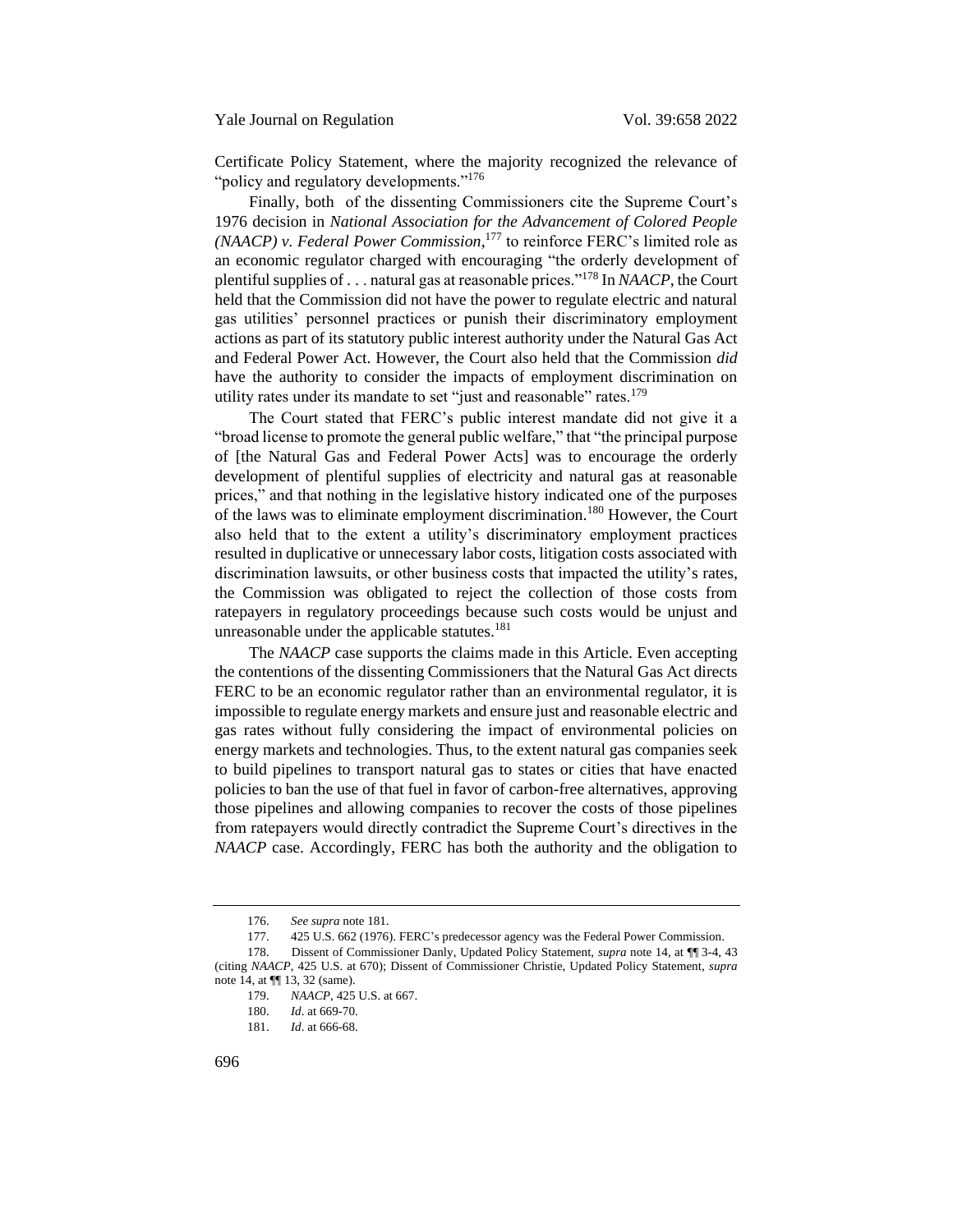expand its public need analysis in ways that are both consistent with its Updated Policy Statement and the claims made in this Article.

# <span id="page-39-0"></span>Conclusion

This Article contends that Sections 4, 5, and 7 of the Natural Gas Act all compel FERC to reform its approach to establishing project need for granting certificates of public convenience and necessity for new interstate natural gas pipelines. FERC can no longer put to the side the clean energy transition underway in the United States and relegate the climate impacts of pipelines to a subsidiary "environmental" assessment separate and apart from project need. Instead, because of developing local, state, and federal policies on climate change and the clean energy transition, the environmental impacts of new fossil fuel pipelines are central to whether new pipelines are in the present or future public convenience and necessity.

FERC's longstanding approach to evaluating natural gas pipeline certificates has failed to fulfill its statutory obligation to ratepayers, potentially burdening them with decades of stranded costs associated with expensive and potentially soon-to-be-obsolete fossil fuel infrastructure. A growing number of federal appellate court decisions have recognized these deficiencies, creating more urgency for FERC action. FERC responded to some of these concerns in its 2022 Updated Certificate Policy Statement, but questions remain if and how it will use the growing number of local, state, and federal climate policies, including policies designed to phase out the use of natural gas in new building construction, in its public convenience and necessity analysis. This is particularly true in light of FERC's decision, in March 2022, to consider additional comments on the Updated Certificate Policy Statement in light of strong opposition to the revisions by industry, numerous states, and members of Congress.<sup>182</sup> This Article makes the claim that FERC must consider these policies as part of its project need analysis rather than as part of its environmental impact analysis. Doing so is consistent with FERC's role as an economic regulator and is consistent with its authority under Section 7 of the Natural Gas Act

Moreover, FERC's failure to date to adequately address project need for new pipelines implicates not only Section 7 of the Natural Gas Act, but also

<sup>182.</sup> *See FERC Seeks Comment on Draft Policy Statements on Pipeline Certification, GHG Emissions*, FED. ENERGY REGUL.COMM'N (Mar. 24, 2022), https://www.ferc.gov/news-events/news/fercseeks-comment-draft-policy-statements-pipeline-certification-ghg-emissions [https://perma.cc/6BJQ-397S]; *see also* Ethan Howland, *Sens. Manchin, Barrasso Slam FERC's 'Political Agenda' on Natural Gas, Say It Will Stifle Development*, UTIL. DIVE (Mar. 4, 2022), https://www.utilitydive .com/news/manchin-barrasso-ferc-gas-infrastructure-pipeline-review/619816/ [https://perma.cc/HPU2- RGH9]; Miranda Wilson, *Pipeline Giants Warn FERC of "Fierce Legal Challenge",* ENERGYWIRE (Mar. 16, 2022, 7:03 AM), https://subscriber.politicopro.com/article/eenews/2022/03/16/pipeline-giants-warnferc-of-fierce-legal-challenge-00017321 [https://perma.cc/W43G-5R7U]; Miranda Wilson, *19 States Appeal FERC Natural Gas Policies,* ENERGYWIRE (Mar. 22, 2022, 7:30 AM), https://subscriber .politicopro.com/article/eenews/2022/03/22/19-states-appeal-ferc-natural-gas-policies-00018928 [https://perma.cc/6WBD-H2T4].